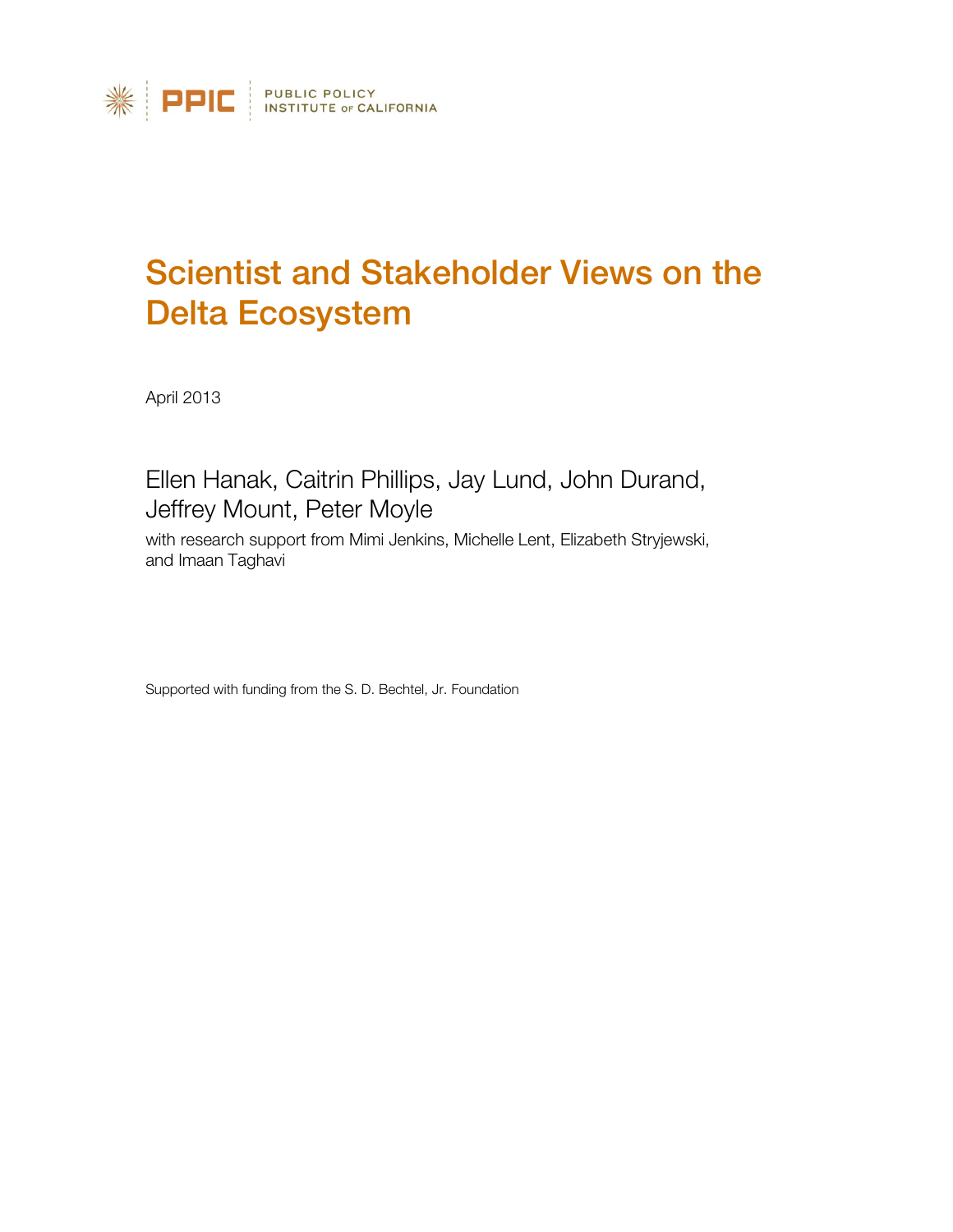## <span id="page-1-0"></span>**Summary**

Improving the management of the Sacramento-San Joaquin Delta's aquatic ecosystem is a major water policy challenge for California. Native fish populations have been in decline for several decades, leading to severe legal constraints on the Delta's ability to serve as a conveyance hub for statewide water supplies. While there is broad scientific recognition that a wide range of ecosystem stressors are responsible for the declines in native fish populations, significant tensions have arisen between science and policymaking regarding the relative roles of different stressors and the potential of various management actions to improve ecosystem health.

In the summer of 2012, PPIC conducted two confidential surveys to provide insights into the challenges and opportunities of managing the Delta ecosystem. The first survey sought input from scientific experts on the impacts of ecosystem stressors on native fish species and the potential of a suite of management actions to address the needs of these fish. The second survey sought answers to a subset of these questions from a group of engaged stakeholders and policymakers. The survey results serve to synthesize current scientific understanding and identify areas of consensus and divergence between the scientists and stakeholders. Key findings are as follows:

- Almost all scientists and stakeholders agree that all five categories of ecosystem stressors discharges of pollutants, direct fish management, changes in the flow regime, invasive species, and alteration of physical habitat—have contributed to the ecosystem decline.
- **For most scientists, habitat and flow alteration are the most important stressors. Stakeholders** generally agree with this ranking, but individual groups tend to consider stressors that conflict with their interests less important (e.g., water exporters tend to consider flow alteration as less harmful, while Delta residents consider habitat alteration as less harmful).
- Scientists are more pessimistic than most stakeholders about the future effects of stressors under current management practices. Groups most responsible for discharges of pollutants, flow regime change, and habitat alteration consider these areas less likely to cause increasing harm in the future.
- A strong majority of scientists prioritizes habitat and flow management actions that would restore more natural processes within and upstream of the Delta.
- Stakeholders and policymakers generally agree with scientists on priority solutions. However, individual groups are more likely to prioritize actions unrelated to their own uses of Delta resources, and to shy away from actions that would be costly for them. Some common ground also exists, with many stakeholders seeming willing to consider actions to support native fish species despite potential for economic costs and disruptions to their interests.
- **More research and experimentation is required on many management actions. There is low** consensus among scientists about the biological potential of some actions, including many direct fish management activities (e.g., conservation hatcheries to support native fish populations in the nearterm) and a proposed canal or tunnel to divert water exports underneath or around the Delta. The lack of consensus reflects high levels of uncertainty about these actions, including how the new export conveyance infrastructure would be operated. In addition, some actions that most scientists rank highly—including more variable flows, restored tidal marsh, and more suitable channel-margin habitat—are still relatively experimental and will require ongoing analysis to develop and fine-tune suitable implementation programs.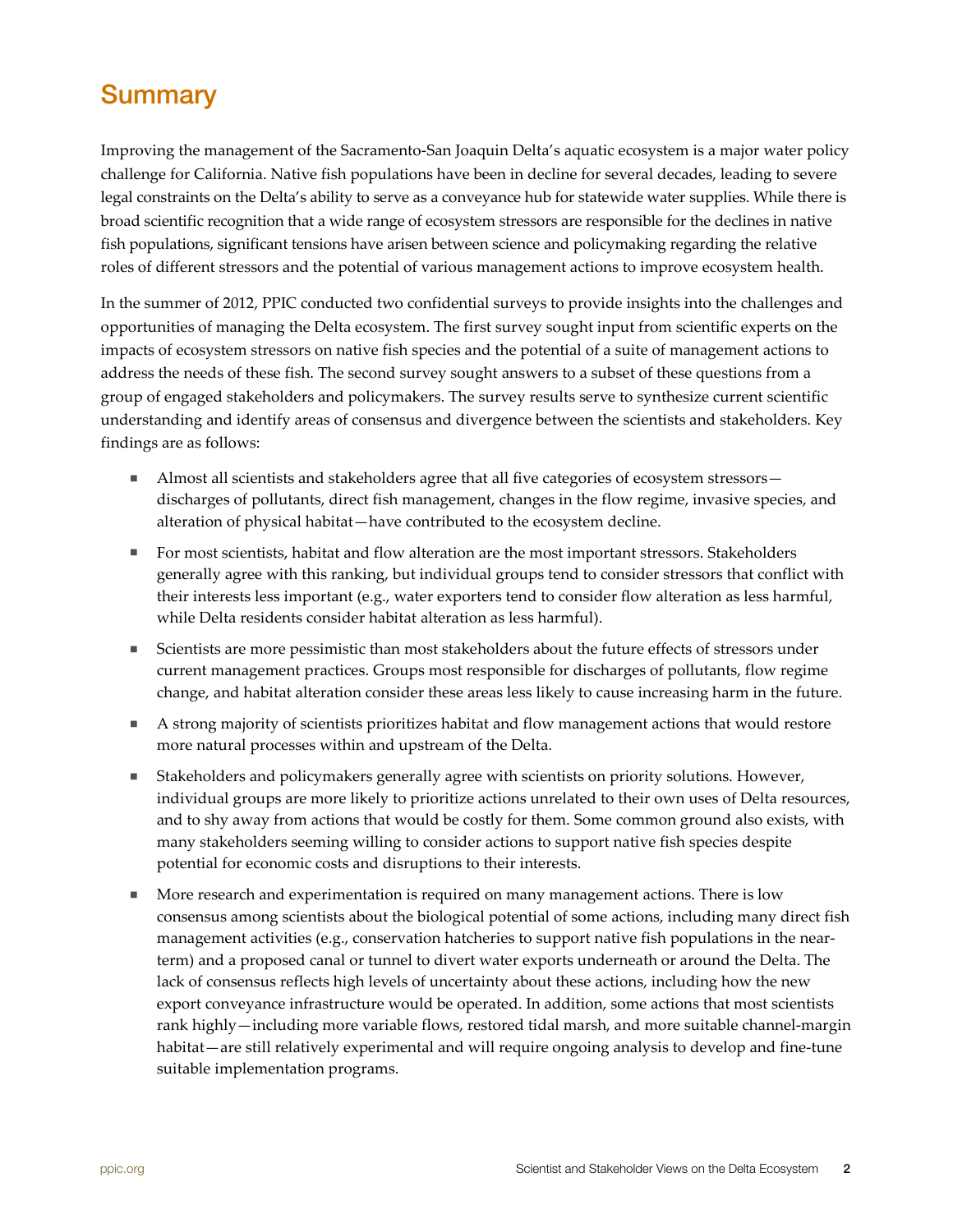The lack of shared understanding on Delta science is a major obstacle to effective ecosystem investments. Most engaged stakeholders consult scientific and government reports regularly, but key groups that would be affected by change often come to different conclusions than most scientists (and other stakeholder groups) on the nature of both the problem and the solutions. Delta science not only must push the frontiers of knowledge on effective ecosystem management, but also must do so in ways that enhance its legitimacy and acceptance by the many interests who have a stake in the outcome.

### Companion reports

This report presents results from two surveys conducted in summer 2012 regarding ecosystem management in the Sacramento-San Joaquin Delta. It is part of a wide-ranging study on the management of multiple ecosystem stressors in the Delta. For a summary of overall study findings, see *[Stress Relief: Prescriptions](http://www.ppic.org/main/publication.asp?i=1051)  [for a Healthier Delta Ecosystem](http://www.ppic.org/main/publication.asp?i=1051)* (Hanak et al. 2013). Several companion reports address related topics in greater depth: (1) *[Aquatic Ecosystem Stressors in the Sacramento-San Joaquin Delta](http://www.ppic.org/main/publication.asp?i=1024)* (Mount et al. 2012) summarizes the science of Delta ecosystem stressors for a policymaking audience; (2) *[Costs of Ecosystem](http://www.ppic.org/main/publication.asp?i=1052)  [Management Actions for the Sacramento-San Joaquin Delta](http://www.ppic.org/main/publication.asp?i=1052)* (Medellín-Azuara et. al. 2013) provides cost estimates for a suite of management actions addressing various sources of ecosystem stress; (3) *[Integrated](http://www.ppic.org/main/publication.asp?i=1054)  [Management of Delta Stressors: Institutional and Legal Options](http://www.ppic.org/main/publication.asp?i=1054)* (Gray et al. 2013) presents our proposals for institutional reform of science, management, and regulation; (4) *[Where the Wild Things Aren't: Making](http://www.ppic.org/main/publication.asp?i=1025)  [the Delta a Better Place for Native Species](http://www.ppic.org/main/publication.asp?i=1025)* (Moyle et al. 2012) describes a realistic long-term vision for achieving a healthier ecosystem. All of these reports are available on PPIC's website at <www.ppic.org>.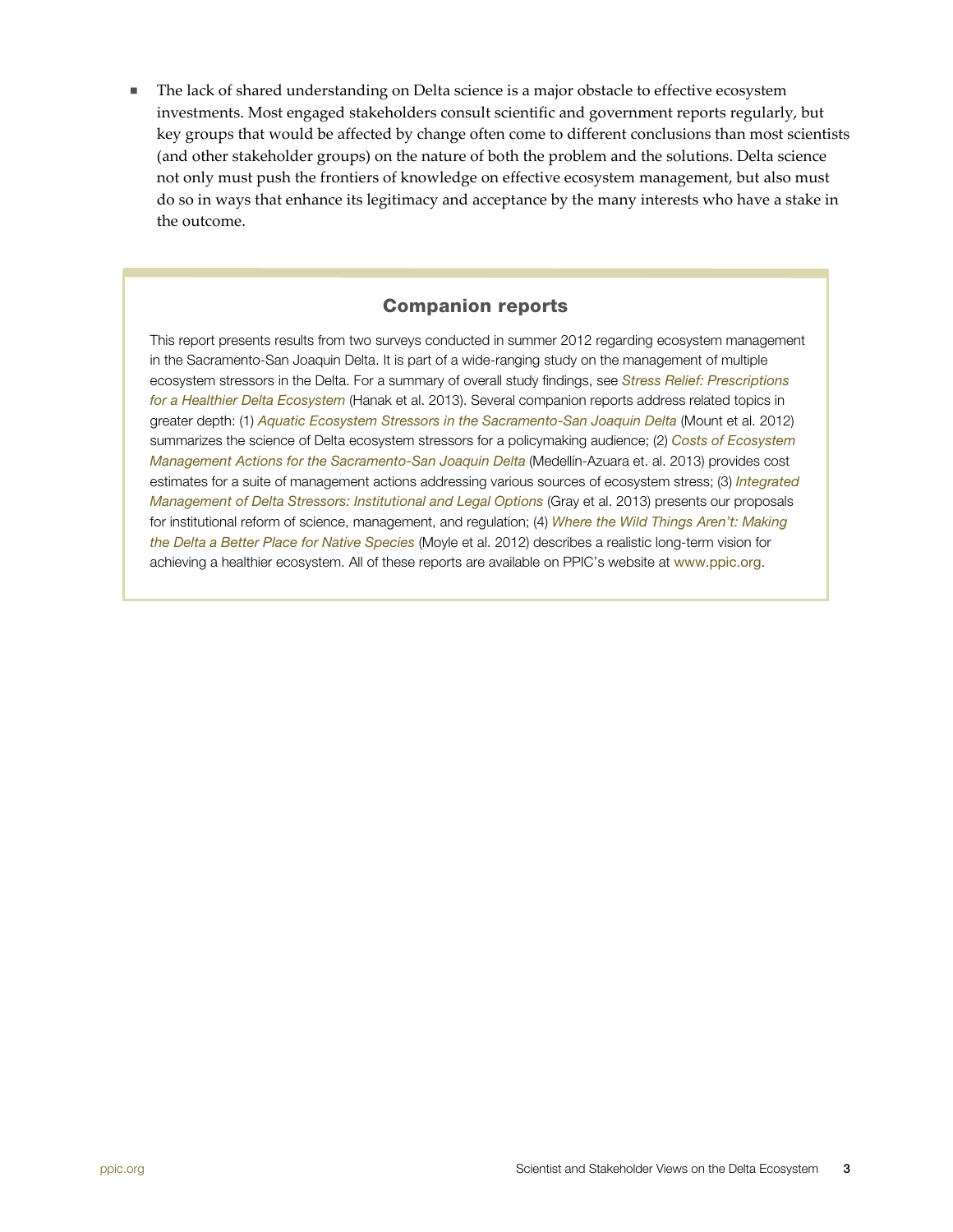# **Contents**

| Summary                                               | $\overline{2}$ |
|-------------------------------------------------------|----------------|
| <b>Figures</b>                                        | 5              |
| <b>Tables</b>                                         | 5              |
| <b>Abbreviations</b>                                  | 6              |
| <b>Introduction</b>                                   | $\overline{7}$ |
| <b>Impact of Ecosystem Stressors: Past and Future</b> | 11             |
| Scientists' Views on Stressor Impacts                 | 12             |
| <b>Comparing Scientist and Stakeholder Views</b>      | 16             |
| <b>Ecosystem Management</b>                           | 21             |
| What Actions Do Scientists Consider Most Promising?   | 21             |
| <b>Gauging Potential Impact</b>                       | 23             |
| <b>Comparing Scientist and Stakeholder Views</b>      | 28             |
| <b>Costs of Ecosystem Solutions</b>                   | 31             |
| <b>Pulling It All Together</b>                        | 32             |
| <b>References</b>                                     | 33             |
| <b>About the Authors</b>                              | 35             |
| Acknowledgments                                       | 36             |

A technical appendix to this paper is available on the PPIC website: [www.ppic.org/content/pubs/other/413EHR\\_appendix.pdf](http://www.ppic.org/content/pubs/other/413EHR_appendix.pdf)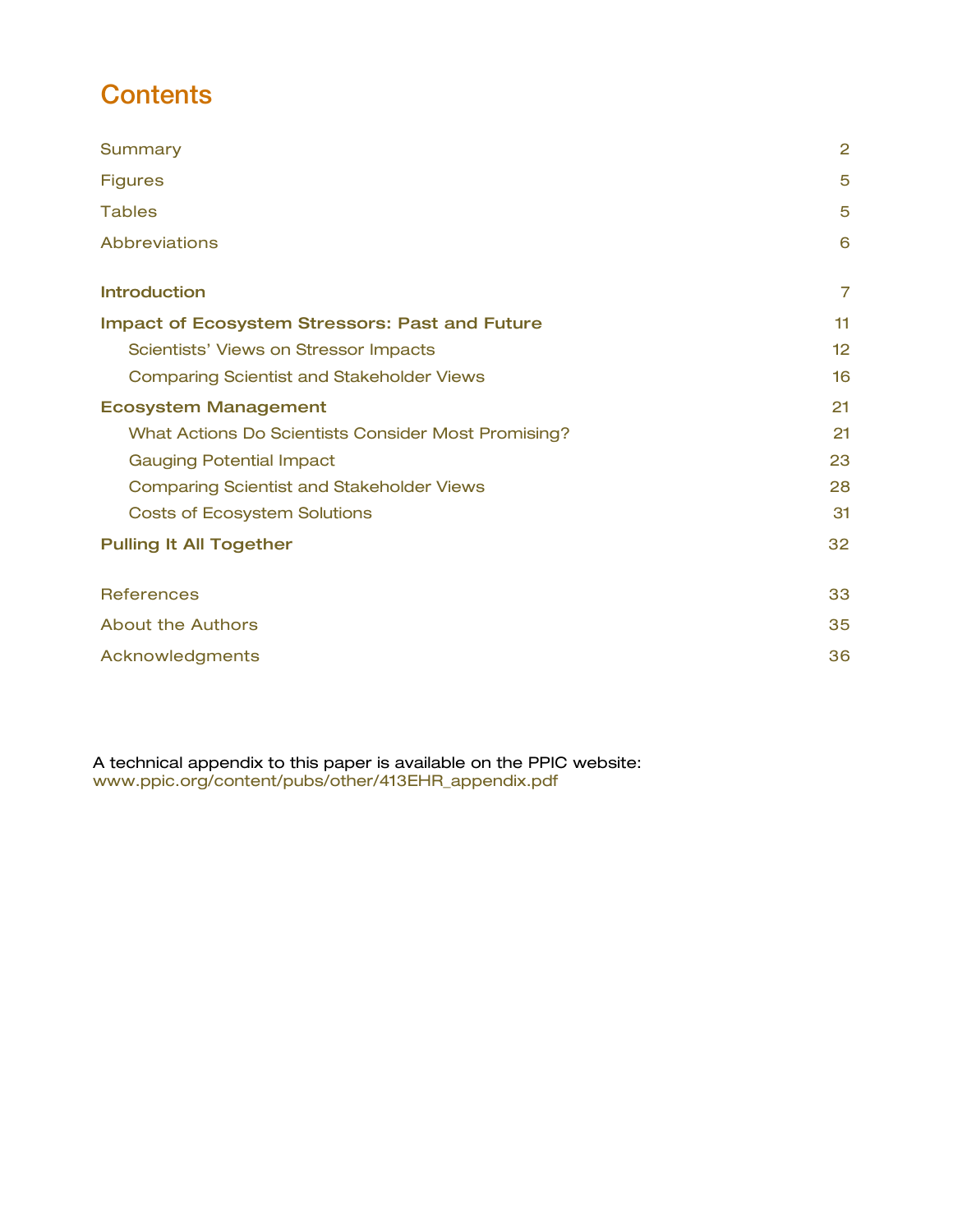# <span id="page-4-0"></span>**Figures**

| 1. Scientists consider all five stressor categories important in the decline<br>of the Delta's native fishes                           | 13      |
|----------------------------------------------------------------------------------------------------------------------------------------|---------|
| 2. Most scientists consider changes in flow and habitat to be the top overall<br>causes of ecosystem stress in the Delta               | 15      |
| 3. Scientists are most concerned about flow management as a future<br>source of stress                                                 | 16      |
| 4. Scientists and stakeholders generally agree that native fish have been<br>harmed by all five types of stressors                     | $17 \,$ |
| 5. Views differ widely on which two stressors are most important                                                                       | 18      |
| 6. The stakeholders most closely linked to stressors are the least likely<br>to believe the impacts will get worse                     | 19      |
| 7. Environmental advocates and government officials are the most closely<br>aligned with scientists in their views on stressor impacts | 20      |
| 8. Some stakeholders diverge from scientists on top priority actions                                                                   | 29      |
| 9. Government officials and environmental advocates are most closely<br>aligned with scientists in their views on priority actions     | 30      |

## <span id="page-4-1"></span>**Tables**

| 1. Many actions might help improve conditions for the Delta's native fishes  | 22. |
|------------------------------------------------------------------------------|-----|
| 2. Scientists agree more about the potential impacts of some actions         |     |
| than others                                                                  | 23  |
| 3. Scientists' top priorities include better management of habitat and flows | 26. |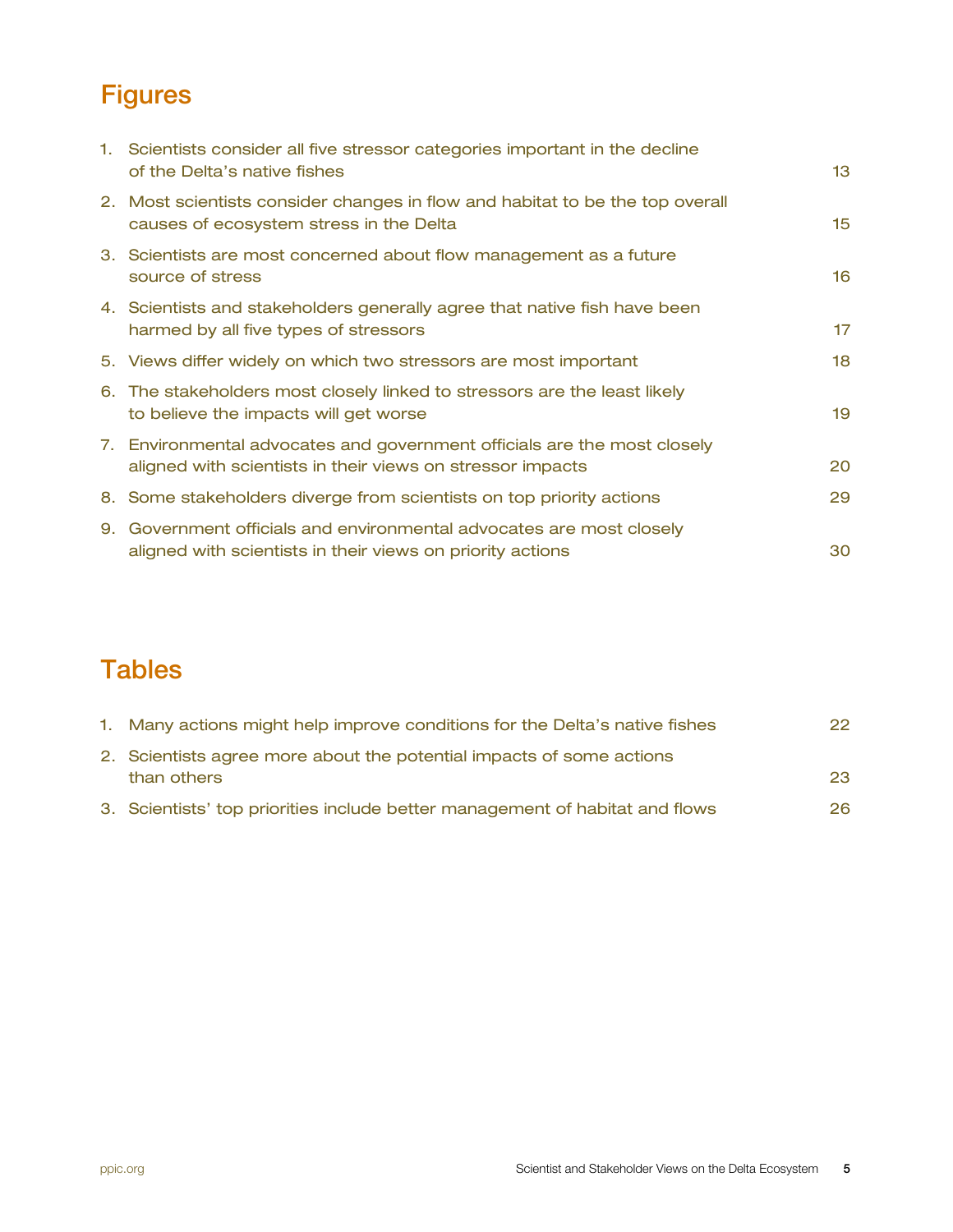# <span id="page-5-0"></span>Abbreviations

| <b>BDCP</b>  | Bay Delta Conservation Plan                      |
|--------------|--------------------------------------------------|
| <b>CVP</b>   | Central Valley Project                           |
| DFG          | Department of Fish and Game (former name of DFW) |
| <b>DFW</b>   | Department of Fish and Wildlife                  |
| <b>ESA</b>   | <b>Endangered Species Act</b>                    |
| <b>FEMA</b>  | Federal Emergency Management Agency              |
| <b>HCP</b>   | Habitat Conservation Plan                        |
| <b>NMFS</b>  | National Marine Fisheries Service                |
| <b>SRCSD</b> | Sacramento Regional County Sanitation District   |
| <b>SWP</b>   | State Water Project                              |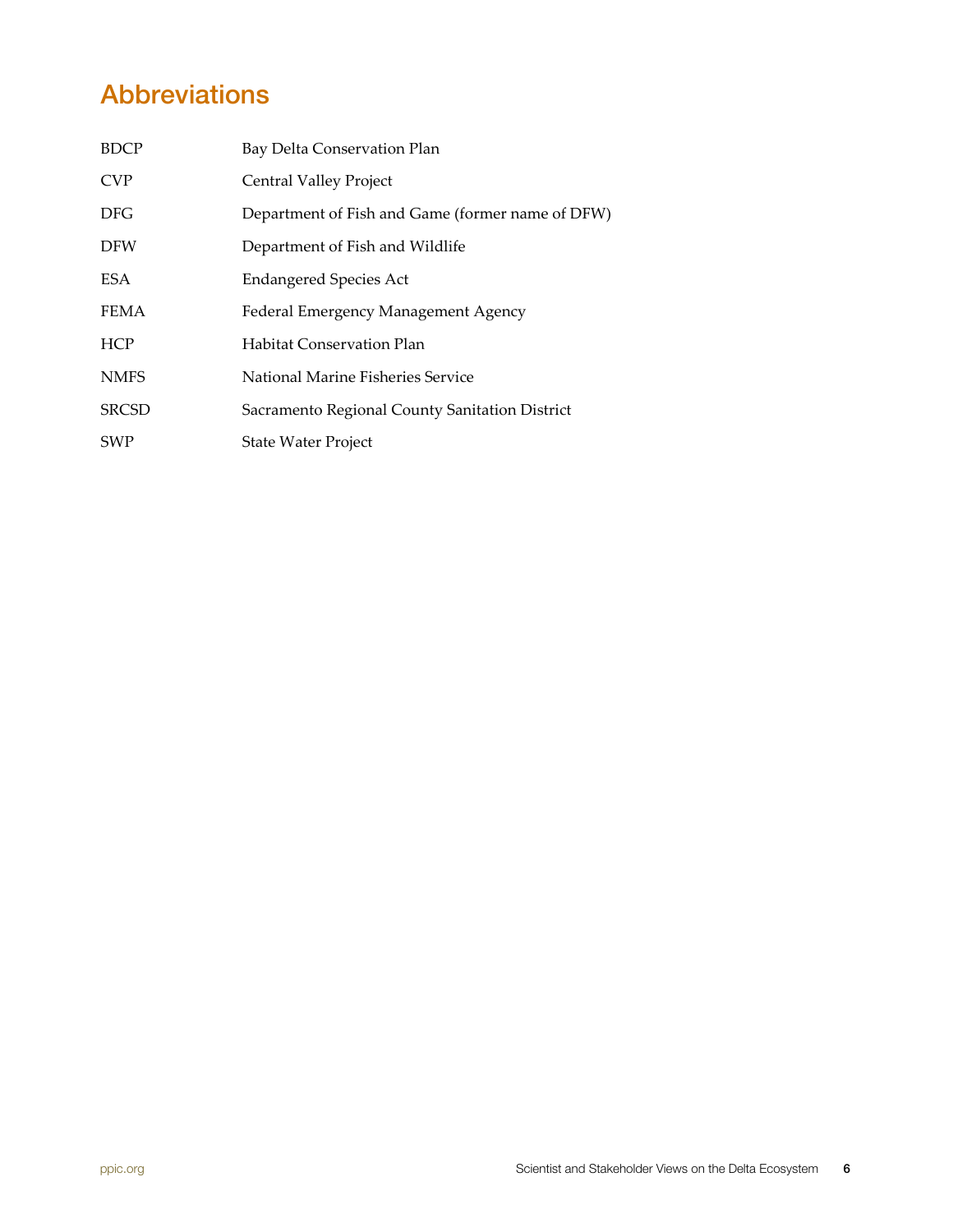# <span id="page-6-0"></span>Introduction

A central water policy challenge facing California is how to improve the management of the Sacramento– San Joaquin Delta's aquatic ecosystem. The Delta is a network of mostly manmade islands and channels at the confluence of the Sacramento and San Joaquin Rivers. Together with the San Francisco Bay, the Delta forms the largest estuary on the Pacific Coast of the Americas. It is the terminus of California's largest watershed and a major source of the state's water supply. It is also a valued ecological resource.

Over the past several decades, sharp declines in several types of native fish species have heightened conflicts over the management of water and land resources in this region and the ecologically-related upstream areas.<sup>1</sup> Native fish species that are now listed as endangered, threatened, of concern, or on a watch list under the federal and state Endangered Species Acts (ESA), include two open water (or "pelagic") species that spend their entire lives in the Delta (delta smelt and longfin smelt), three resident natives that inhabit the Delta and upstream rivers (Sacramento splittail, Sacramento perch, and river lamprey), and six anadromous species that travel through the Delta during migrations between the ocean and upstream spawning grounds (southern green sturgeon, Central Valley steelhead trout, and several runs of Chinook salmon).

These listings have prompted regulatory restrictions on water exports to agricultural and urban users located outside the basin, who have been held responsible for mitigation under the state and federal ESAs and clean water laws.[2](#page-6-2) The declines in native fish populations have also prompted several decades of legal disputes. While environmental and fishing interests have sought to increase restrictions on export diversions, exporter interests have sought to reduce restrictions on their diversions and spread the responsibility for environmental mitigation to parties responsible for other sources of ecosystem stress.[3](#page-6-3) Within the past few years, lawsuits have been filed to compel the state to manage predation of juvenile salmon by the non-native striped bass and to compel the Federal Emergency Management Agency (FEMA) to consider the role of levees in the destruction of riparian habitat that supports native fish.[4](#page-6-4) Exporter interests have also promoted increasing regulation of the Sacramento Regional County Sanitation District (SRCSD), the watershed's largest urban wastewater utility, which was recently ordered to upgrade its facilities to reduce discharges of harmful ammonium.<sup>[5](#page-6-5)</sup> These actions have, in turn, provoked objections from those who would be affected by such changes.<sup>6</sup>

<span id="page-6-3"></span><sup>3</sup> In 2007, lawsuits filed by environmental and fishing organizations (*NRDC v. Kempthorne*, *Pacific Coast Federation of Fisherman's Associations v. Gutierrez*) led to the invalidation of the biological opinions that governed the operations of the Central Valley Project (CVP) and the State Water Project (SWP), and severe restrictions on exports were ordered. New biological opinions were issued in 2008 and 2009, leading to lawsuits by export contractors (Consolidated Delta Smelt Cases F. Supp. 2d 855) which resulted in the new biological opinions being invalidated as well.<br><sup>4</sup> The Coalition for a Sustainable Delta filed a 2008 lawsuit against the state

<span id="page-6-4"></span>native striped bass was a major contributor to the decline in salmon populations. In a 2012 settlement agreement, DFG agreed to reduce restrictions on striped bass fishing, but this action was not approved by the state Fish and Game Commission, which regulates hunting and fishing licenses. (The department was renamed Department of Fish and Wildlife [DFW] in January 2013). In 2010, the Coalition for a Sustainable Delta filed a lawsuit against FEMA for violating the ESA by not consulting wildlife agencies on the impacts of the construction and maintenance of levees on native fish in the Delta. The suit was settled in 2012 and resulted in a court-ordered biological assessment of flood programs in the Delta.<br><sup>5</sup> A December 2008 op-ed in the *Sacramento Bee* by Laura King Moon, assistant g

<span id="page-6-6"></span><sup>6</sup> SCRCSD responded to the order to upgrade its treatment facilities by filing suit against the state to contest the terms of compliance.

<span id="page-6-1"></span><sup>&</sup>lt;sup>1</sup> We use the term "Delta" when referring to the statutory Delta and Suisun Marsh on its western edge (Water Code § 85058), and the "Delta watershed" or "greater watershed" when referring to the Sacramento River and San Joaquin River hydrologic regions that drain into the Delta (*id.* § 85060). 2 For a more detailed discussion of this issue, see the companion report to this study, *Integrated Management of Delta Stressors: Institutional and* 

<span id="page-6-2"></span>*Legal Options* (Gray et al. 2013).

<span id="page-6-5"></span>newly imposed restrictions on exports by pointing out other stressors in the system, most specifically SRCSD's wastewater treatment plant and their ammonia discharges (King Moon 2008). The op-ed argued that an unfair burden was being placed on exporters to fix the Delta's problems, with insufficient attention to other stressors. In December 2010, the Central Valley Regional Water Quality Control Board issued an order requiring SRCSD to upgrade its facility to full tertiary treatment by 2022.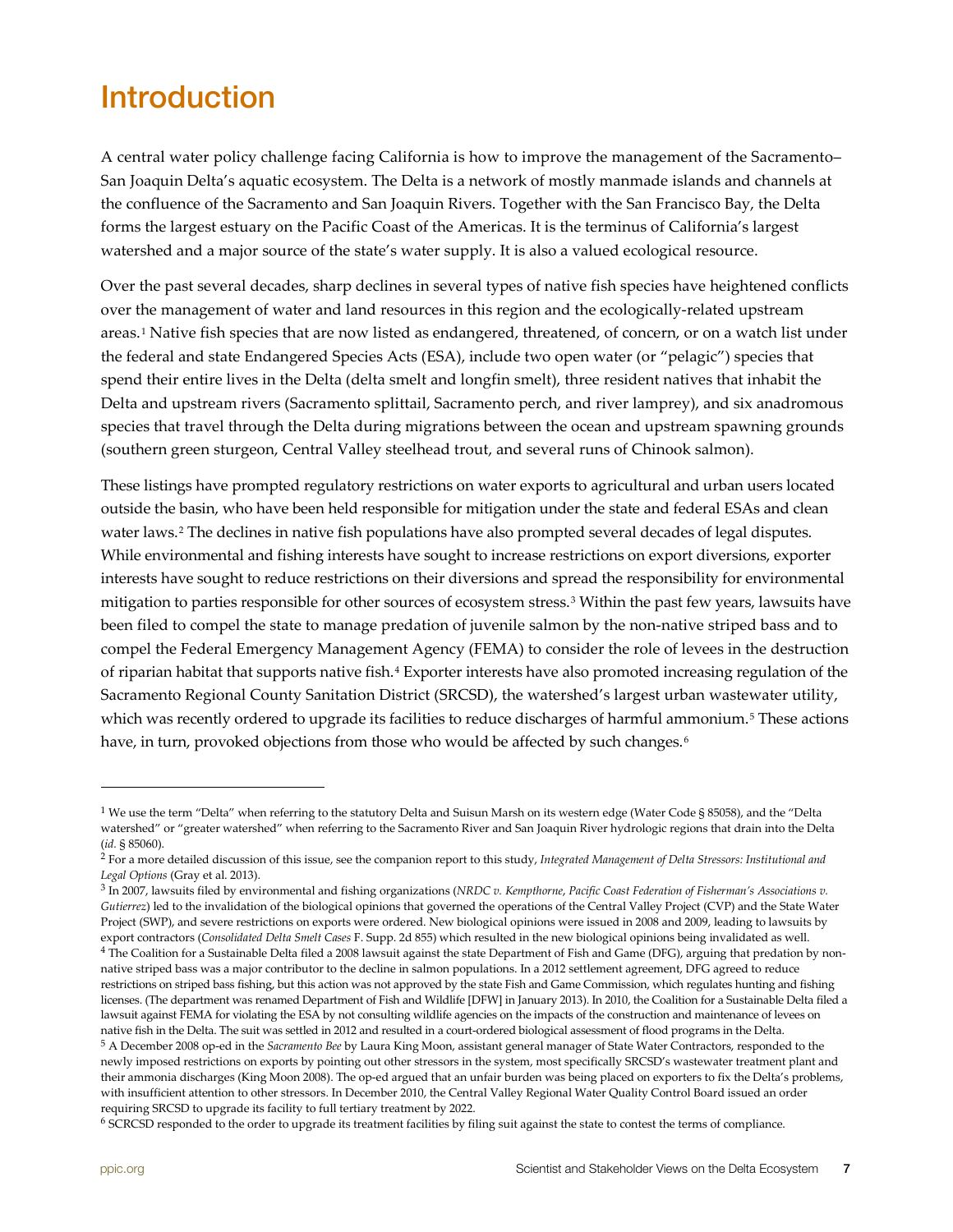The litigation and public debates have taken place against a backdrop of increasing scientific understanding of the multiple causes of native fish species declines. There is now broad scientific recognition that a wide range of stressors—most resulting from human management of the water and land resources of the Delta and the greater watershed—are jointly responsible for the undesirable changes to the Delta ecosystem (National Research Council 2012; Delta Independent Science Board 2011). This recognition is reflected in the two most recent, high-profile efforts toward greater coordination of Delta ecosystem management: the Delta Plan and the Bay Delta Conservation Plan (BDCP). The Delta Plan is the state's foundational long-term (100-year) planning tool for meeting the "co-equal" goals of water supply reliability and ecosystem health, established by the Delta Reform Act of 2009 (Water Code § 85054); it is scheduled to be adopted in the spring of 2013.[7](#page-7-0) The BDCP, under development since 2006 and scheduled for public review in 2013, is a habitat conservation plan for the Delta that would simultaneously provide broader environmental protections for the Delta's endangered aquatic and terrestrial species and a more reliable framework for continued water exports under the terms of both federal and state ESAs.<sup>[8](#page-7-1)</sup> Although large—potentially involving multibilliondollar investments in Delta habitat restoration and new water conveyance infrastructure—BDCP is more narrowly focused. If deemed sufficiently protective of native species, BDCP will be incorporated in the Delta Plan, as will other plans related to Delta management (e.g., water quality and flows, flood protection) and the conduct of Delta science.<sup>[9](#page-7-2)</sup>

All ongoing processes advocate science as the basis of decisionmaking, but science itself has become a major source of conflict. Although scientific understanding of the ecosystem has vastly improved, the complexity of the Delta means that many uncertainties remain. Meanwhile, native fish populations have continued to decline, and regulations intended to reverse these trends have become increasingly costly for the affected parties. Scientific uncertainty, and the inability of the scientific community to address it and effectively communicate what *is* known, frustrates decisionmakers, with blame often landing on science as unreliable. Uncertainty has become a rationale for resisting inconvenient measures to address stressors,<sup>[10](#page-7-3)</sup> and it has encouraged the use of competing scientific opinions in the courtroom. When parties engaged in coordinated planning processes are likely to meet as legal adversaries, science takes on a "combat" nature—where legal defensibility, rather than improved understanding, becomes a driver, and where all sides develop an interest in having their own sources of expertise and in selectively using facts and analyses. The resulting disagreements over causes and responsibility for native species declines and the most promising solutions have been debilitating for policy discussions and the science needed for effective solutions (National Research Council 2012).

To help inform the ongoing policy process, we conducted two surveys in the summer of 2012. The first sought input from scientific experts—researchers with peer-reviewed scientific journal articles on the Delta ecosystem—on the impacts of ecosystem stressors on native fish species and on the biological potential of a suite of management actions proposed to address the ecosystem needs of these fish. The second sought answers to a subset of these questions from a group of engaged stakeholders and policymakers, identified by their participation in the Delta Plan or BDCP or by their position as senior officials of key state regulatory agencies.

<span id="page-7-0"></span> $^7$  The Delta Plan's development and implementation are the responsibility of the Delta Stewardship Council—a new state agency created by this same legislation. When discussing this plan, we refer to the last staff draft, issued in November 2012 (Delta Stewardship Council 2012).

<span id="page-7-2"></span><span id="page-7-1"></span><sup>&</sup>lt;sup>8</sup> When discussing this program, we refer to materials that were made public in 2012 (Bay Delta Conservation Plan 2012).

<span id="page-7-3"></span><sup>&</sup>lt;sup>9</sup> Technically, BDCP must meet the conservation standards of the state's Natural Communities Conservation Planning Act, which provide for recovery of listed species, and it must otherwise be deemed consistent with the Delta Plan (Gray et al. 2013). For an overview of other related planning processes, see Mount (2011) and www.aquafornia.com/wp-content/uploads/2012/07/DeltaOrganizationChart1.pdf.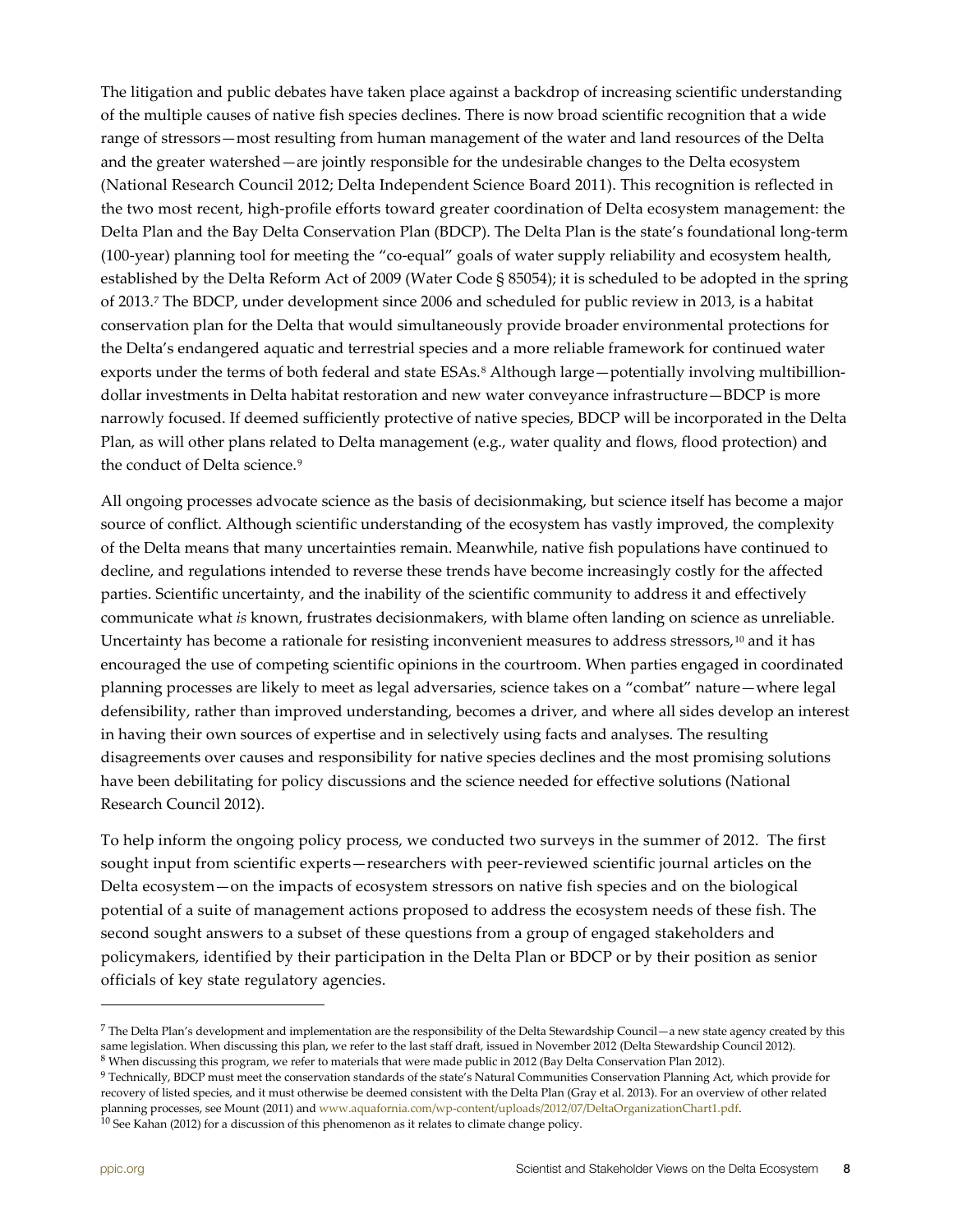We received responses from 122 scientists (41% of those contacted). Most scientists who responded were from universities or research institutes (53%) or state and federal agencies (34%), with the remainder from advocacy organizations, local agencies, and consulting firms. To check for potential bias, we ran statistical tests to determine whether responses to key survey questions differed along the dimensions on which respondents differed from nonrespondents. [11](#page-8-0) In general, we found relatively few statistically significant differences; these are noted in footnotes where relevant.<sup>[12](#page-8-1)</sup>

We received responses from 240 stakeholders and policymakers (31%); here we report answers from those who could be assigned to one of six groups (often referred to in shorthand below as "stakeholders"):<sup>[13](#page-8-2)</sup>

- Delta-based interests (38 respondents): representatives of local governments, water agencies, and advocacy groups and other engaged residents;
- Environmental advocates (56 respondents): employees and members of environmental organizations;
- Export interests (22 respondents): primarily representatives of water agencies located outside of the watershed that depend on Delta exports;
- Fishing and other water-based recreation interests (14 respondents): principally representatives of recreational fishing within the watershed but also several representatives from the salmon and crab industries;
- Upstream interests (39 respondents): representatives of agricultural and urban water agencies that divert water upstream of the Delta or that discharge pollutants into the watershed; and
- Federal and state officials (56 respondents): employees of regulatory and management agencies active in the Delta.

We also present the simple average of responses by all six stakeholder groups (with each group weighted equally) as a way of summarizing the broad tendencies in the views of stakeholders and policymakers.

The survey of scientists helps synthesize scientific understanding on stressor impacts and possible mitigating actions, highlighting areas of agreement and areas where further research and experimentation are needed. Seeking expert views through such a survey is particularly valuable for the Delta, given the incomplete guidance from the literature on forward-looking, ecosystem-based management.<sup>14</sup>

The survey of stakeholders and policymakers enables us to identify areas of consensus and divergence between the scientists and various stakeholder groups and among stakeholders. These comparisons provide useful insights into the challenges and opportunities in Delta ecosystem planning and policymaking. The results can also help inform the design of a Delta science program that can better support the societal goal of ecosystem health.

The report is organized as follows. The next chapter begins with a brief taxonomy of the ecosystem stressor categories used in the surveys, drawing on a companion report from this study, *[Aquatic Ecosystem Stressors in](http://www.ppic.org/main/publication.asp?i=1024) [the Sacramento-San Joaquin Delta](http://www.ppic.org/main/publication.asp?i=1024)* (Mount et al. 2012). It then summarizes views of scientists and stakeholders

<span id="page-8-0"></span> $^{11}$  See Technical Appendix A for more details on the sampling method and sample characteristics.

<span id="page-8-1"></span><sup>12</sup> See Technical Appendix C for the full suite of test results.

<span id="page-8-2"></span><sup>&</sup>lt;sup>13</sup> These group assignments were made by the authors based on biographical information available for all those invited to participate in the survey. Responses for a seventh "other" group (15 respondents), including a mix of groups too small to analyze separately—employees of statewide advocacy groups, tribal representatives, and private sector consultants unaffiliated with the other groups—are not included in our discussions in the body of this report but are displayed in Technical Appendix B.

<span id="page-8-3"></span> $<sup>14</sup>$  The use of expert elicitation is expanding in many fields to address gaps in the scientific literature, particularly where there is uncertainty</sup> about priorities for decisionmaking (See Technical Appendix A).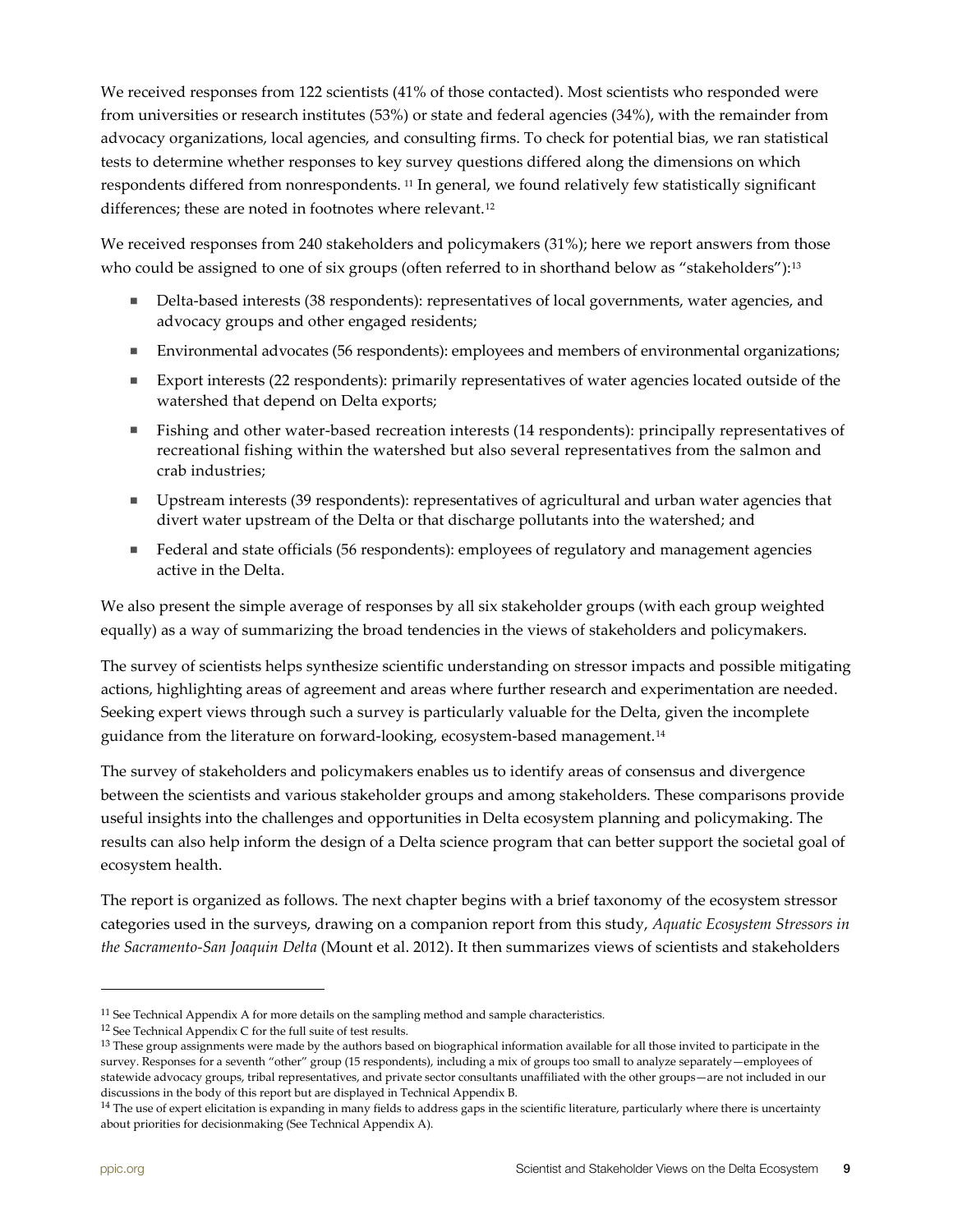regarding the historical and likely future role of these stressors on the Delta's native fish populations. The third chapter looks at respondents' views regarding a suite of roughly 30 potential mitigating actions. For scientists, this includes their assessment of the potential biological impact of each action as well as their views on which five actions are top priorities for implementation as a package. For stakeholders, we only inquired about the top five priorities. We also provide rough cost estimates of these actions, drawing on another companion report, *[Costs of Ecosystem Management Actions](http://www.ppic.org/main/publication.asp?i=1052) for the Sacramento-San Joaquin Delta* (Medellín-Azuara et al. 2013). A concluding chapter summarizes key findings and implications. Technical appendices provide more information on the survey methods and respondent characteristics (Technical Appendix A), survey questions and detailed answers (Technical Appendix B), and results of supplemental statistical analysis (Technical Appendix C).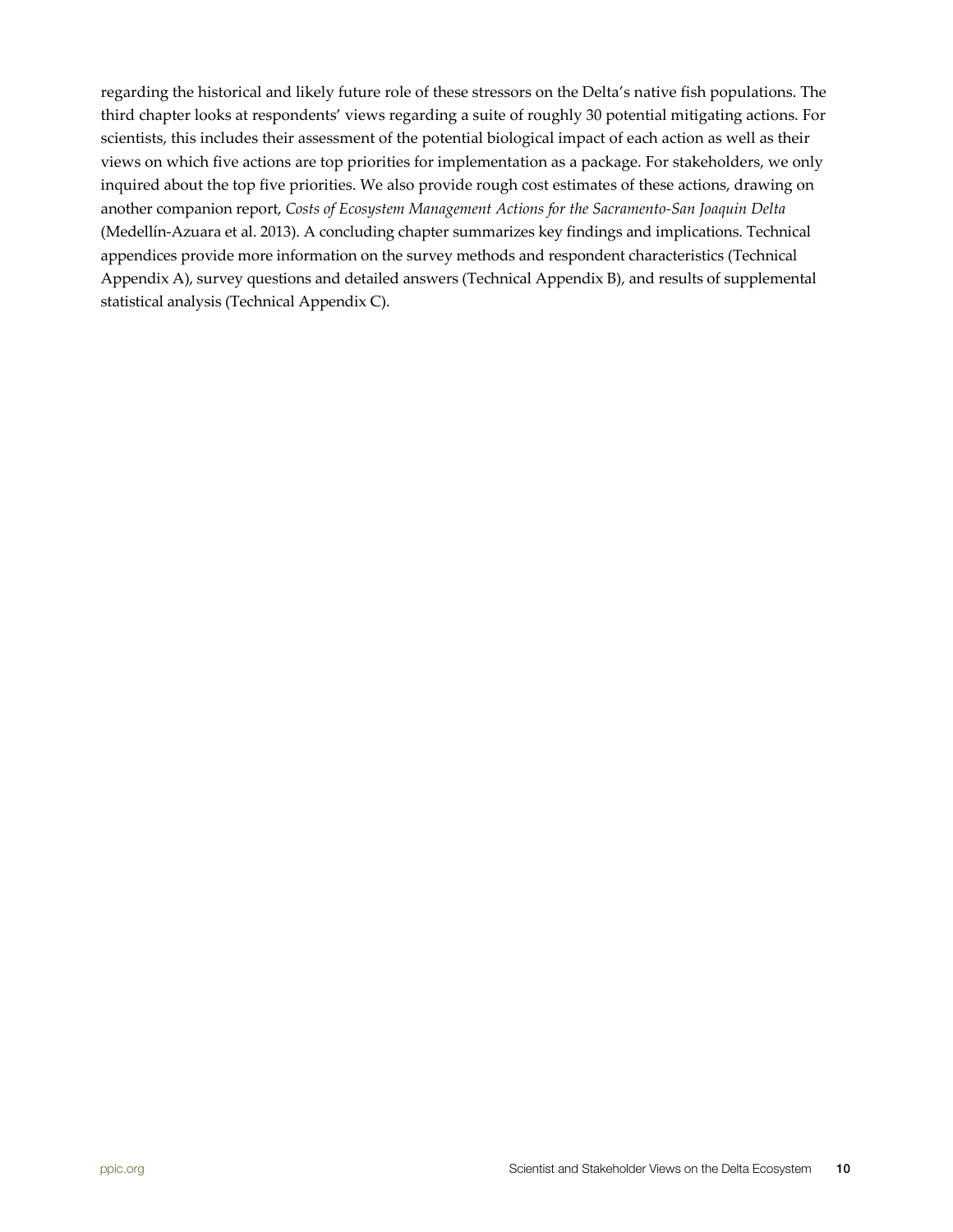# <span id="page-10-0"></span>Impact of Ecosystem Stressors: Past and Future

Few scientists are comfortable ranking stressors in order of their responsibility for the decline of the Delta's native species, given the significant and often complex interactions among them (National Research Council 2012). For example, levees reduce seasonal floodplain habitat from high winter and spring flows, which reduces spawning and rearing areas for many native fish species. Likewise, upstream water diversions can intensify the effects of agricultural and urban discharges, altering food webs and ecosystems in ways that promote conditions more favorable to invasive species. While the scientific community has tended to emphasize the complexity of the problem, recent public policy debates often have oversimplified it, with various stakeholder groups emphasizing the importance of individual stressors in native species' decline.

Given this disconnect between scientific and public discourse, it is useful to see how various groups viewed ecosystem stressor roles in our confidential surveys. The surveys sought the views of both scientists and stakeholders on the historical and likely future impacts of five broad categories of ecosystem stressors on the Delta's native fishes—discharges of pollutants, direct fish management activities (e.g., hatcheries, fish screens), flow regime changes (e.g., exports, diversions), invasive species, and alterations of physical habitat. For scientists, these questions were more detailed, looking separately at the three primary groups of fish species (pelagic, anadromous, and resident native). In this chapter, we provide a description of the five stressor categories and then present key survey findings.

### A Simple Taxonomy of Stressors

One of the challenges for policy discussions on Delta stressors is finding a way to organize them analytically. One list highlighted 42 different categories of stressors (Delta Independent Science Board 2011)—much smaller than the actual number of individual stressors, but still too large for a broad policy-oriented evaluation. To facilitate policy discussions regarding causes of stress and options for management, we have grouped stressors into five broad categories with similar processes, causes, or consequences, listed here in alphabetical order (Mount et al. 2012):

- **Discharges.** Land and water use activities that directly alter water quality in the greater Delta watershed by discharging various contaminants that degrade habitat, disrupt food webs, or cause direct harm to populations of native species (point and nonpoint sources of conventional pollutants, nutrients, toxics, endocrine disruptors, etc.).
- **Fish management.** Policies and activities that can adversely affect populations of native species through harvest (commercial or sport), hatcheries, or other management actions such as fish screens.
- **Flow regime change.** Alterations in flow characteristics due to water management facilities and operations, including volume, timing, hydraulics, sediment load, and temperatures (including upstream dams and diversions, as well as in-Delta diversions and exports).
- **Invasive species.** Alien (non-native) species that negatively affect native species by disrupting food webs, altering ecosystem function, introducing disease, or displacing native species.
- **Physical habitat loss and alteration.** Land use activities that alter or eliminate physical habitat that supports native species, including upland, floodplain, riparian, open water/channel, and tidal marsh. This category includes levees, channelization, diking and draining of wetlands, dams, dredging for ship channels, and the narrowing or reduction of riparian zones, shallows, and tidal and fluvial marshes.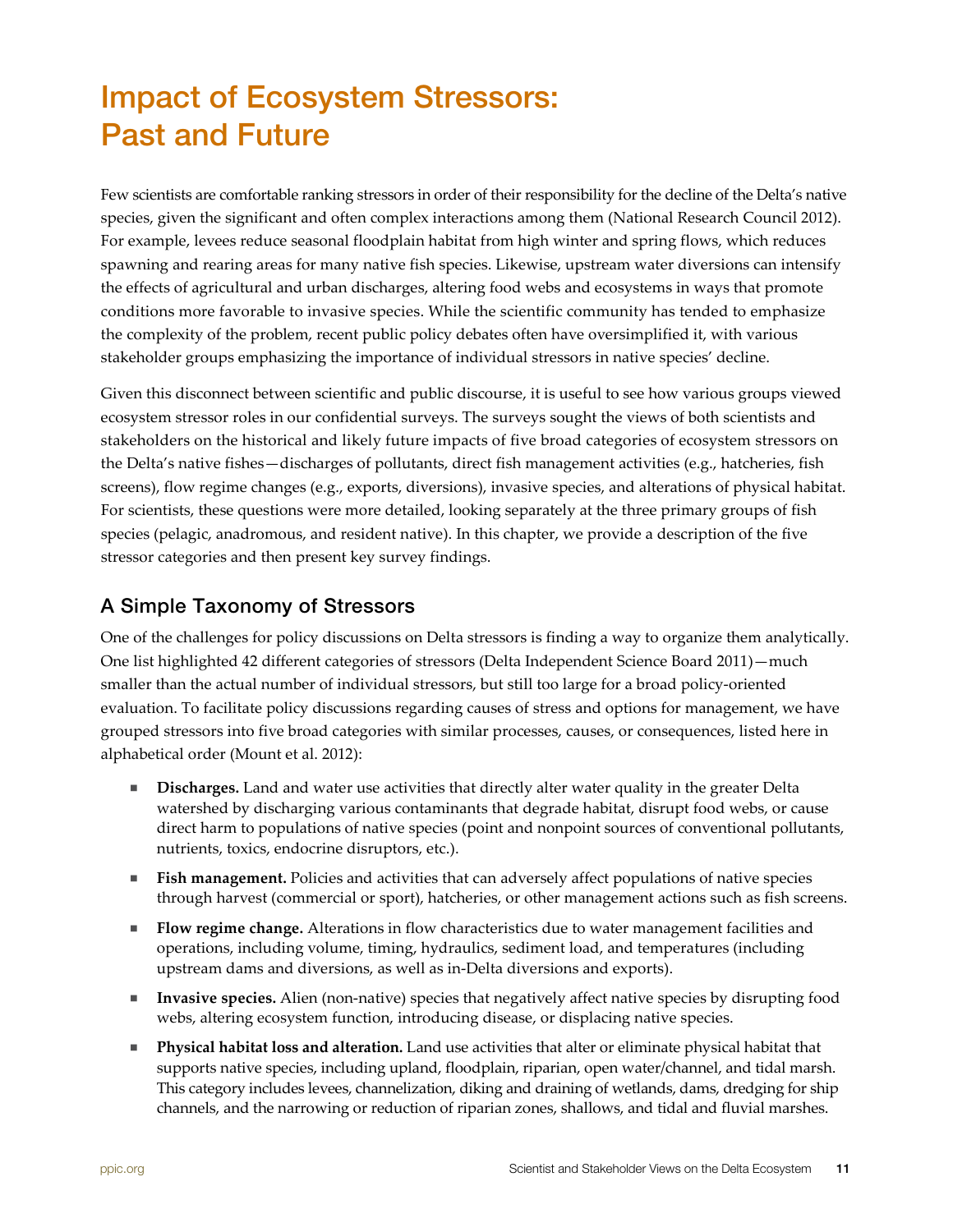This approach simplifies a system with many complex processes, responses, and feedbacks. Yet, viewing stressors in this way allows for a broad analysis of the causes of ecosystem stress and aids strategic thinking about mitigation strategies, because each stressor group is linked to ongoing and past human activities within the Delta and the greater watershed. Two other sources of stress are climate change and ocean conditions. Climate change—warmer temperatures, accelerated sea level rise, and changing runoff patterns—will affect all five stressor categories listed here. Management actions to address any of these stressors will need to incorporate consequences of climate change—consequences that will be greater if national and international policymakers fail to address its causes. Ocean conditions directly affect native fishes that migrate through the Delta (salmon and steelhead), as well as the region's climate and weather through the El Niño-Southern Oscillation, Pacific Decadal Oscillation, and other patterns of climate variability. We excluded ocean conditions from our list because they are not readily amenable to policy interventions, although mitigation strategies will need to consider their effects.

Both surveys presented these five categories of stressors to participants and sought their views on the roles of each in the decline of the Delta's native fishes. Participants had the opportunity to consider the effects of climate change, ocean conditions, and other factors (e.g., population growth) when they considered the likely future impacts of the five stressor categories.

### <span id="page-11-0"></span>Scientists' Views on Stressor Impacts

Many scientists expressed some reluctance in evaluating the roles of individual stressors, given the interconnected way in which they can affect the ecosystem. Nevertheless, most provided their assessments in response to the survey questions.[15](#page-11-1) Figure 1 summarizes their views on the role of the five stressor categories in the historical declines of the Delta's three main categories of native fishes: pelagic (delta smelt and longfin smelt), anadromous (salmon, steelhead, and sturgeon), and resident natives (splittail, blackfish, hitch, tullyhead, etc.).

<span id="page-11-1"></span><sup>&</sup>lt;sup>15</sup> Only one respondent answered "don't know" to all questions regarding stressor impacts; for others, these non-responses were less frequent and typically related to specific stressor areas or fish groups (see Figure 1).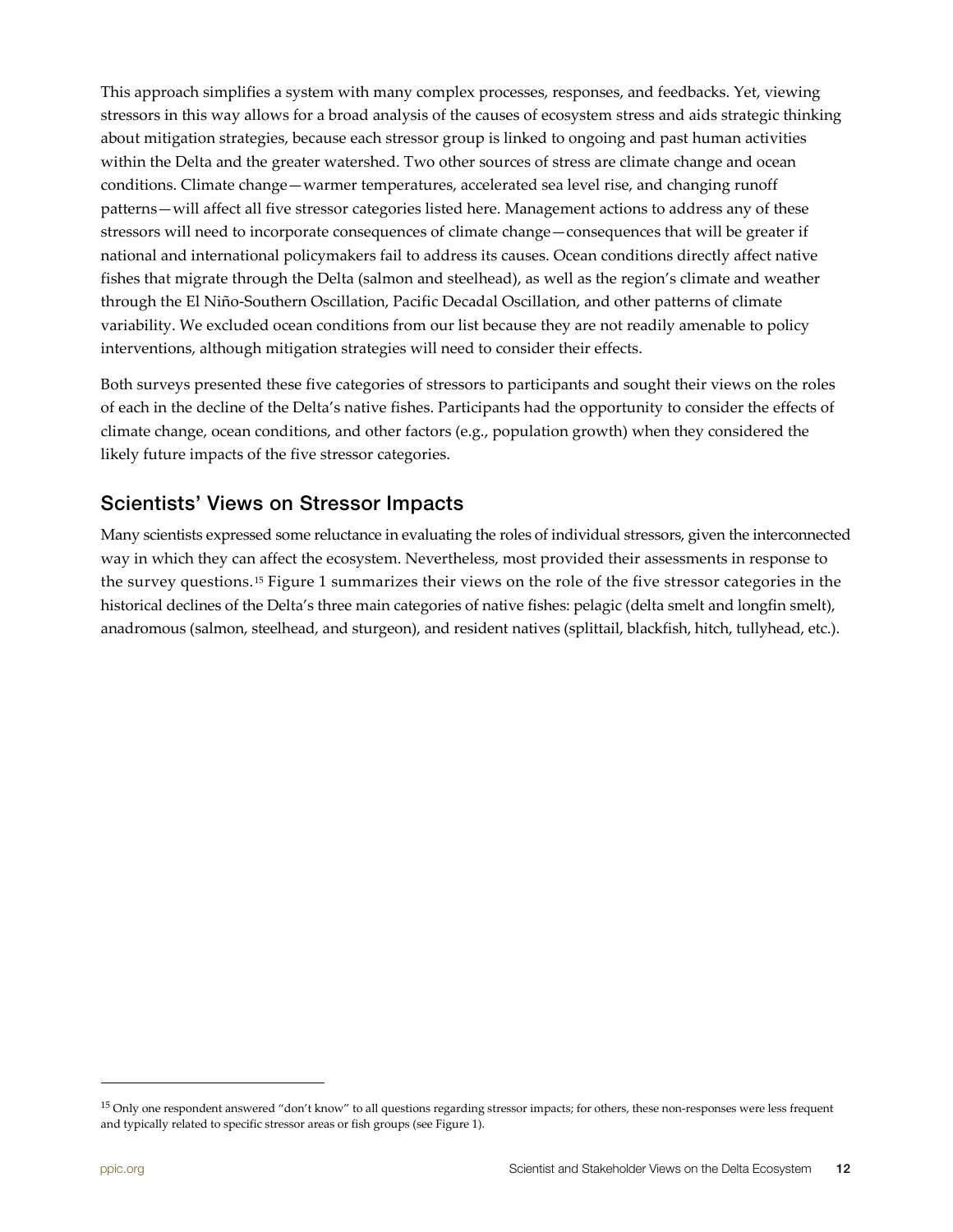<span id="page-12-0"></span>FIGURE 1



Scientists consider all five stressor categories important in the decline of the Delta's native fishes

SOURCE: Technical Appendix Table B1a–c.

NOTE: The figure depicts responses to the question: "Please indicate the level of impact you believe each stressor group has had on the historical decline of the Delta's native fishes." Sample size: 122.

A majority of scientists believe that all five stressors have had at least a moderate impact on the decline of the Delta's native fishes, with flow regime changes especially harmful ("high impact") in the case of pelagics (76%) and anadromous fish (72%), and physical habitat loss especially harmful for all three types of fish (73% for anadromous fish, 70% for resident natives, and 57% for pelagics). These responses reflect the substantial alteration of physical habitat and flows within the Delta and its upstream watershed over the past century and a half. Over 95 percent of the Delta's once abundant tidal marsh has been dredged, drained, and converted to agricultural uses (Whipple et al. 2012). Hundreds of miles of flood control levees within the Delta and upstream are now lined with rocks, creating inhospitable habitat for various native fishes (Moyle et al. 2012). Upstream dams have cut off historical spawning grounds for anadromous fish. Flow regime changes—including both upstream diversions and exports from the South Delta pumps—have also significantly altered conditions in the Delta, making it less seasonally variable in salinity (with fewer episodes of seasonal flooding) than under pre-development conditions. To keep water fresh enough for agricultural and urban uses within the Delta, flows have sometimes been pulled in reverse directions. Consequently, this aquatic habitat is now more favorable to invasive species than native fishes (Moyle and Bennett 2008; Baxter et al. 2010). The pumps are also responsible for direct entrainment of fish (Kimmerer 2008; Grimaldo et al. 2009).

As might be expected, scientists considered direct fish management activities most harmful for anadromous fish (73% responded that these activities have had a moderate or high impact on these fish). Both salmon and steelhead have been subject to intensive management efforts, including hatcheries, in an effort to mitigate the blockage of upstream habitat by dams, and recent research has highlighted the harmful effects of hatcheries on wild populations (Williams 2006). In contrast, pelagics and resident natives are considered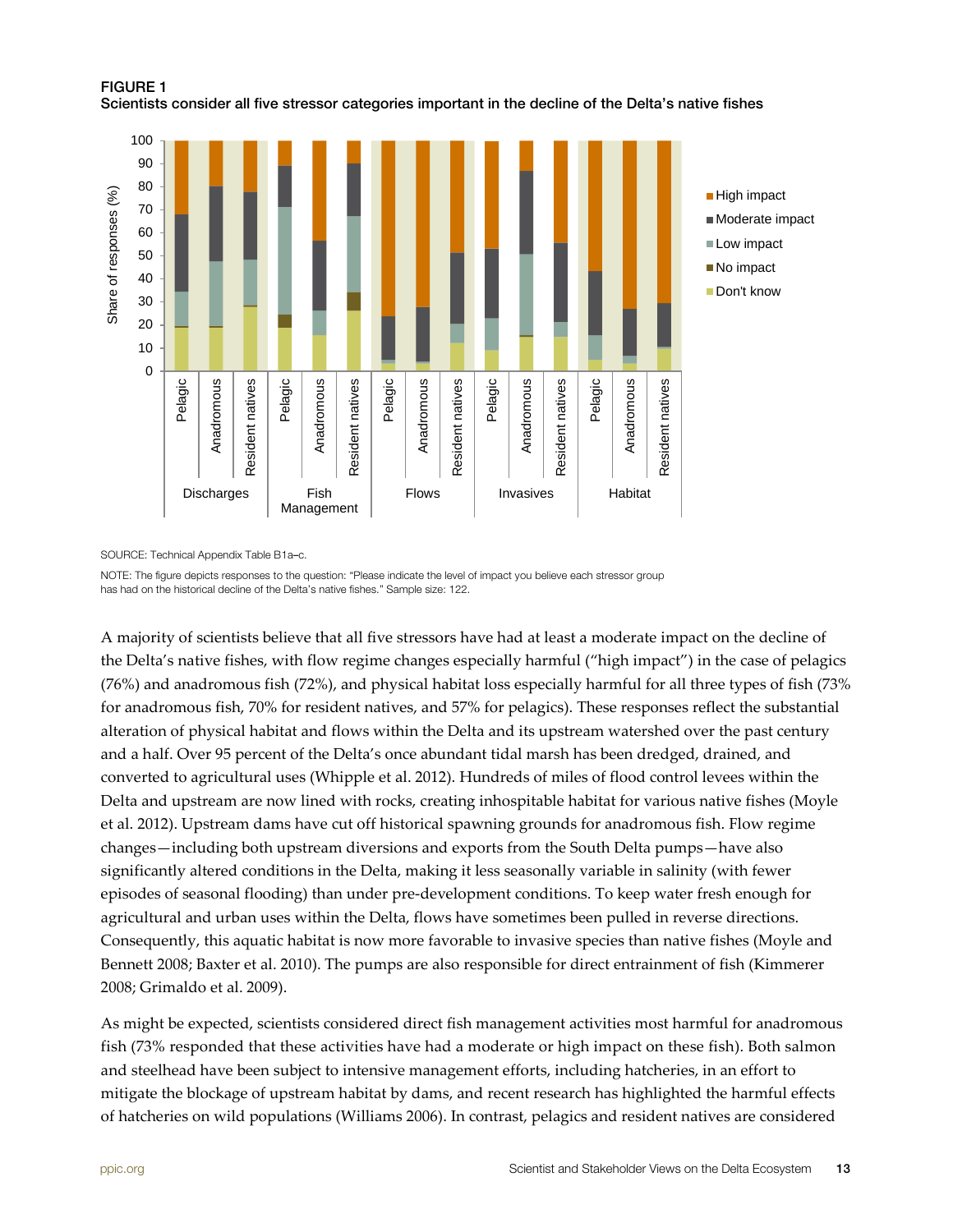more susceptible to harm from invasive species (rated as having a moderate or high impact by more than 75% of the scientists). Discharge of pollutants ranks in the middle, with the largest effects on pelagics (rated as moderate or high impact by 62% of the respondents), reflecting recent research emphasizing the harmful role of ammonium discharges on the food web supporting these fish (Glibert 2010; Teh et al. 2010; Miller et al. 2012).

It is also worth noting that there were much larger shares of "don't know" responses for pollutant discharges (19% or more for all three fish groups) and fish management (16% or more) than for the other stressor categories. These patterns likely reflect the relative amount of research done on the different stressor categories, as well as individual respondents' more limited professional background in these two areas: 23 and 27 percent of the sample reported no expertise on discharges and fish management, respectively.[16](#page-13-0) 

In general, scientists were also more likely to respond "don't know" with regard to stressor impacts on resident native fishes, reflecting the much more intensive research efforts on pelagic and anadromous fishes over the past two decades. Although those without background in a particular stressor area were more likely to withhold an opinion on the stressor's importance, there were few other distinguishable differences among scientists in their evaluations of the historical impact of stressor groups.<sup>[17](#page-13-1)</sup>

We also asked scientists to pick the top two stressors, considering interactions among groups of stressors, and then to pick the single stressor that they considered most important in the decline of the Delta's overall ability to support native species (Figure 2). Consistent with their higher impact scores, flow and habitat disturbances emerged as the top stressors. Over three-quarters of the sample included at least one of these stressors in their top two choices, and nearly three-fifths (57%) chose both of them together. In the uncomfortable exercise of selecting the single most important stressor, 82 percent of all scientists picked either flow or habitat disruption, with a slight edge toward disruption of habitat.

<span id="page-13-0"></span> $^{16}$  See Technical Appendix Table B12. Those without background in discharges or direct fish management were significantly more likely to respond "don't know" to impact questions relating to both the historical and future role of the corresponding stressor groups, and those without background in habitat were significantly more likely to respond "don't know" to historical impact questions on habitat, but not future impact questions. Those without experience in fish management were more likely to favor developing new conservation hatcheries to support native fish (Technical Appendix Table C4b). The few without experience in habitat were less likely to favor improving upstream habitat and increasing sub-tidal habitat (Technical Appendix Table C4e). In contrast, experience with discharges was not associated with views about potential impacts of management activities in this area (Technical Appendix Table C4a).

<span id="page-13-1"></span> $17$  Those with broader expertise on stressors (measured by the number of stressor groups on which they had published articles or scientific reports) were less likely to consider discharges as a major stressor. This was also true for "leading experts"—a group designated by survey respondents as the most exceptional in their ability to understand the complexities of the Delta's aquatic ecosystem. Scientists affiliated at some point in their careers with the Moyle fish lab at the University of California, Davis, were less likely to consider discharges important for native resident fish and more likely to consider physical habitat important for anadromous fish. Scientists with fewer years of Delta experience were most likely to emphasize invasive species impacts for pelagic fish (Technical Appendix Table C2a).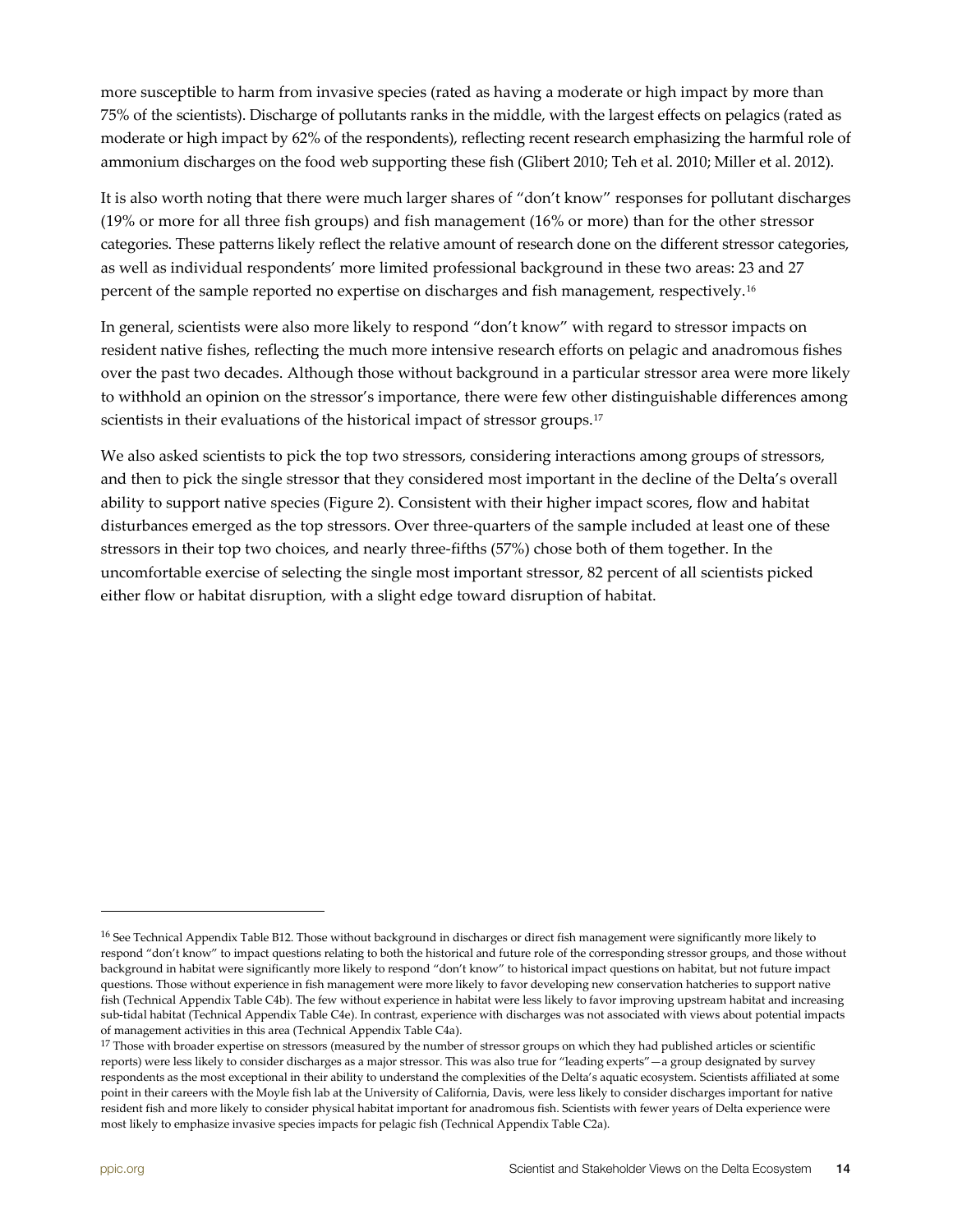#### <span id="page-14-0"></span>FIGURE 2 Most scientists consider changes in flow and habitat to be the top overall causes of ecosystem stress in the Delta



SOURCE: Technical Appendix tables B2 and B3.

NOTE: The figure reports responses to the questions: "Considering interactions among different types of stressors, which two stressor groups have contributed most to the decline in the Delta ecosystem's overall ability to support native species?" and "In your opinion, which single stressor group has contributed the most to the decline in the Delta ecosystem's overall ability to support native species?" Sample size: 122.

Scientists were also asked to assess the likely future trends in stressor impacts, considering natural and physical changes in the ecosystem from climate change, ocean conditions, and other factors. They were asked to think about conditions toward the middle of this century and to assume management of the stressors continued as it is today. Figure 3 summarizes these results. Although the share answering "don't know" is generally somewhat higher than for historical stressors (Figure 1), a strong majority of respondents (68% or more) express concern that problems with flow management will continue to aggravate conditions for all three groups of native fishes, given the anticipated effects of climate change (warmer temperatures, more frequent droughts) and the increasing demands of population growth. A majority of scientists also thought habitat and invasive species conditions would create greater problems in the future, while some noted that much of the habitat damage had already been done.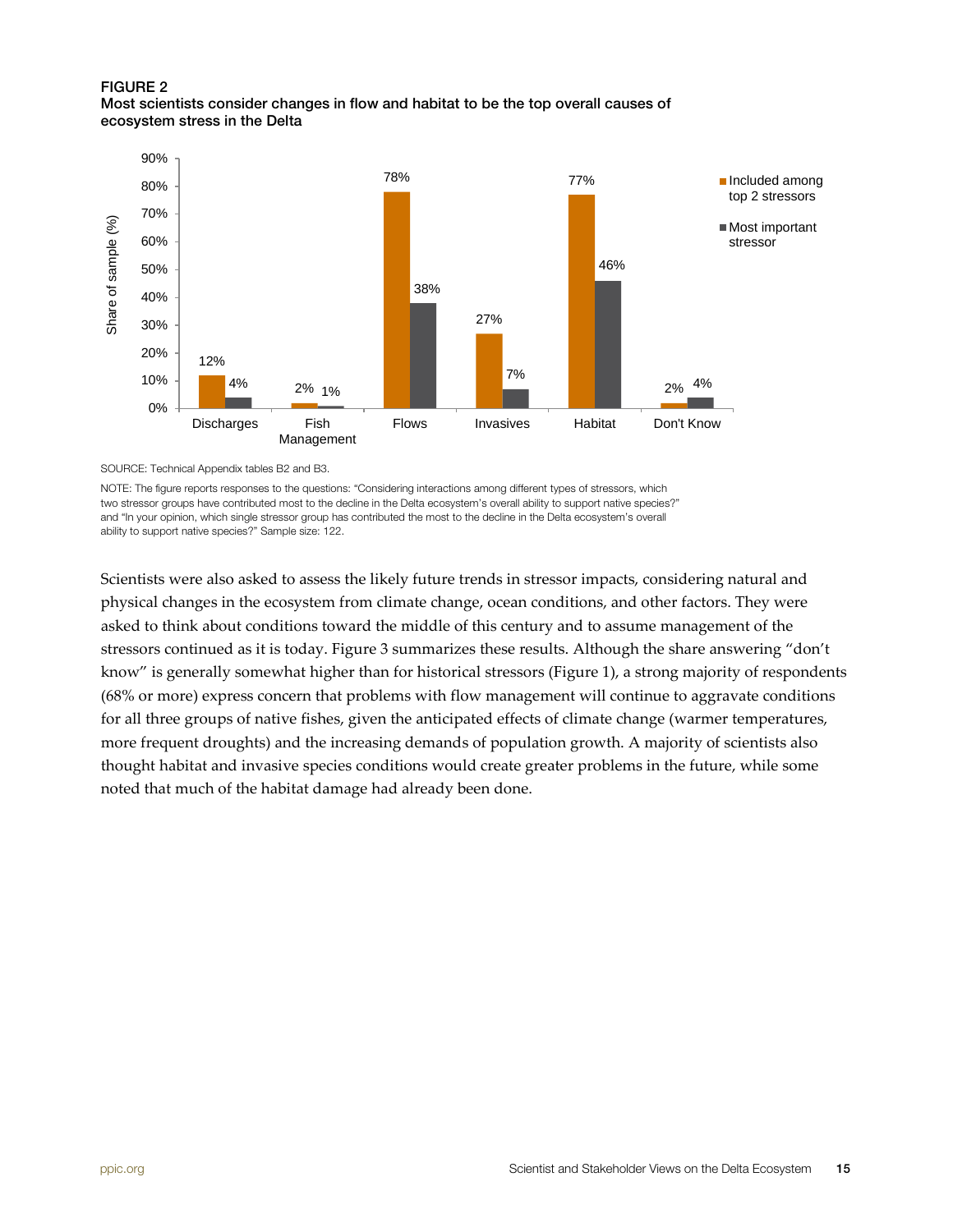<span id="page-15-1"></span>FIGURE 3 Scientists are most concerned about flow management as a future source of stress



SOURCE: Technical Appendix Tables B4a–c.

NOTES: The figure reports responses to the question: "For the three fish categories, please indicate how the impact of each stressor group will likely change in the future (e.g., by 2050) as a result of climate change and other factors. Assume management of each stressor group continues as it is today." Sample size: 122.

### <span id="page-15-0"></span>Comparing Scientist and Stakeholder Views

Figure 4 compares the views of scientists and the various stakeholder groups regarding the historical importance of each of the five categories of stressors in the decline of the Delta's native fish species. The two bars compare the views of scientists (orange) and the average across all six stakeholder groups, with each group weighted equally (beige); the letters show the average responses for individual stakeholder groups. Because stakeholders were asked to gauge the impact of stressors on the Delta's native fish overall, the figure presents the average responses for scientists across all three types of fish examined above (pelagic, anadromous, and resident natives).

Despite often-heated public exchanges on this issue, representatives of various stakeholder groups generally agree with scientists that all five stressor categories have contributed to the decline of the Delta's native fish species. Most respondents believe that all stressor categories have had at least a moderately negative influence, and almost no one considers any category completely unimportant. This broad acceptance suggests the potential for a more constructive public discourse on Delta policy.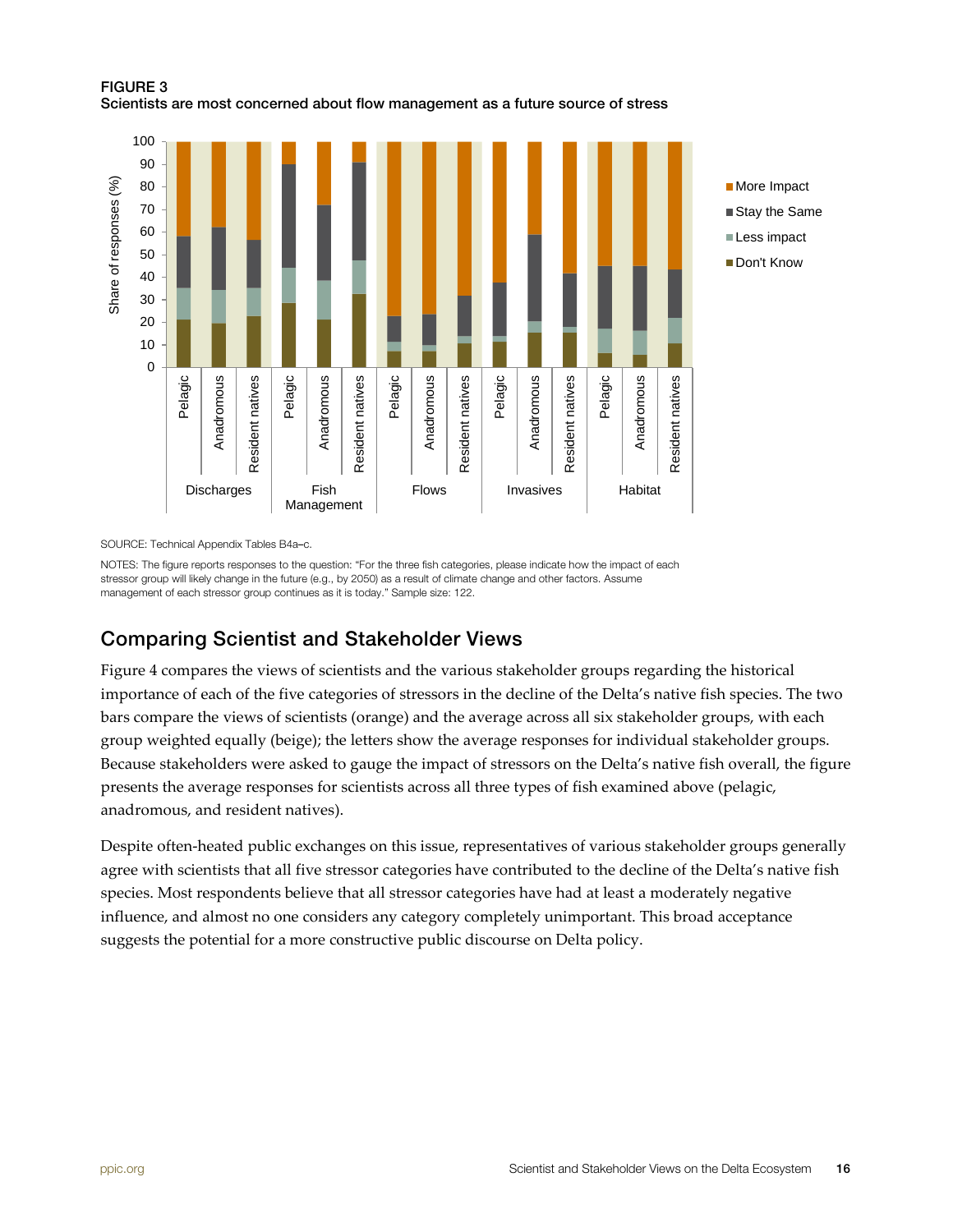#### <span id="page-16-0"></span>Figure 4 Scientists and stakeholders generally agree that native fish have been harmed by all five types of stressors



SOURCE: Technical Appendix Tables B1d and B14a–e.

NOTES: The figure depicts mean responses to the instruction: "Please indicate the level of impact you believe each stressor group has had on the historical decline of the Delta's native fishes." Mean responses were obtained by coding categorical responses: "no impact" (0), "low impact" (1), "moderate impact" (2), and "high impact" (3). For the scientists, the figure shows the average of responses to separate questions for three types of Delta fishes (pelagic, anadromous, and native resident). "Don't know" responses are not included in the averages. Among scientists, "don't know" rates (calculated as the share of scientists who answered "don't know" for all three types of fish) were highest for discharges of pollutants (15%) and fish management (12%), followed by invasive species (5%), disruption in habitat (2%), and disruption in flows (1%). For stakeholders, the average "don't know" rates were lower: fish management (9%), discharges of pollutants (3%), invasive species (3%), disruption in habitat (1%), and disruption in flows (0%).

However, the groups diverged somewhat in their emphasis. For example, a strong majority of scientists considered disruptions in habitat and flows to be high-impact stressors, and most stakeholders agreed. The exceptions were the groups benefiting most from the activities causing ecosystem stress. Delta residents, who live and work in the highly altered landscape of today's Delta, were least likely to rank habitat alteration as a serious problem. Similarly, exporters and upstream diverters, who benefit daily from the altered water management within this watershed, were least likely to view flow regime in a negative light. Scientists generally considered the three other stressor groups to have a more moderate influence. This was also true for stakeholders, on average, but patterns for individual groups again reflected their economic interests. Delta and upstream interests, who discharge pollutants into the watershed, were the least concerned about discharges, whereas exporters, located outside the watershed, were the most concerned about this practice. And representatives of the fishing sector, much of which relies upon alien fish species in the Delta, were the least likely to view invasive species in a negative light.

These divergences in views became even starker when respondents were asked to identify the two most significant categories of stress (Figure 5). The gap is widest on the contentious question of flows: whereas no members of the exporter group named flows among the top-two stressors, a strong majority of scientists and nearly all representatives of Delta, fishing, and environmental interests did.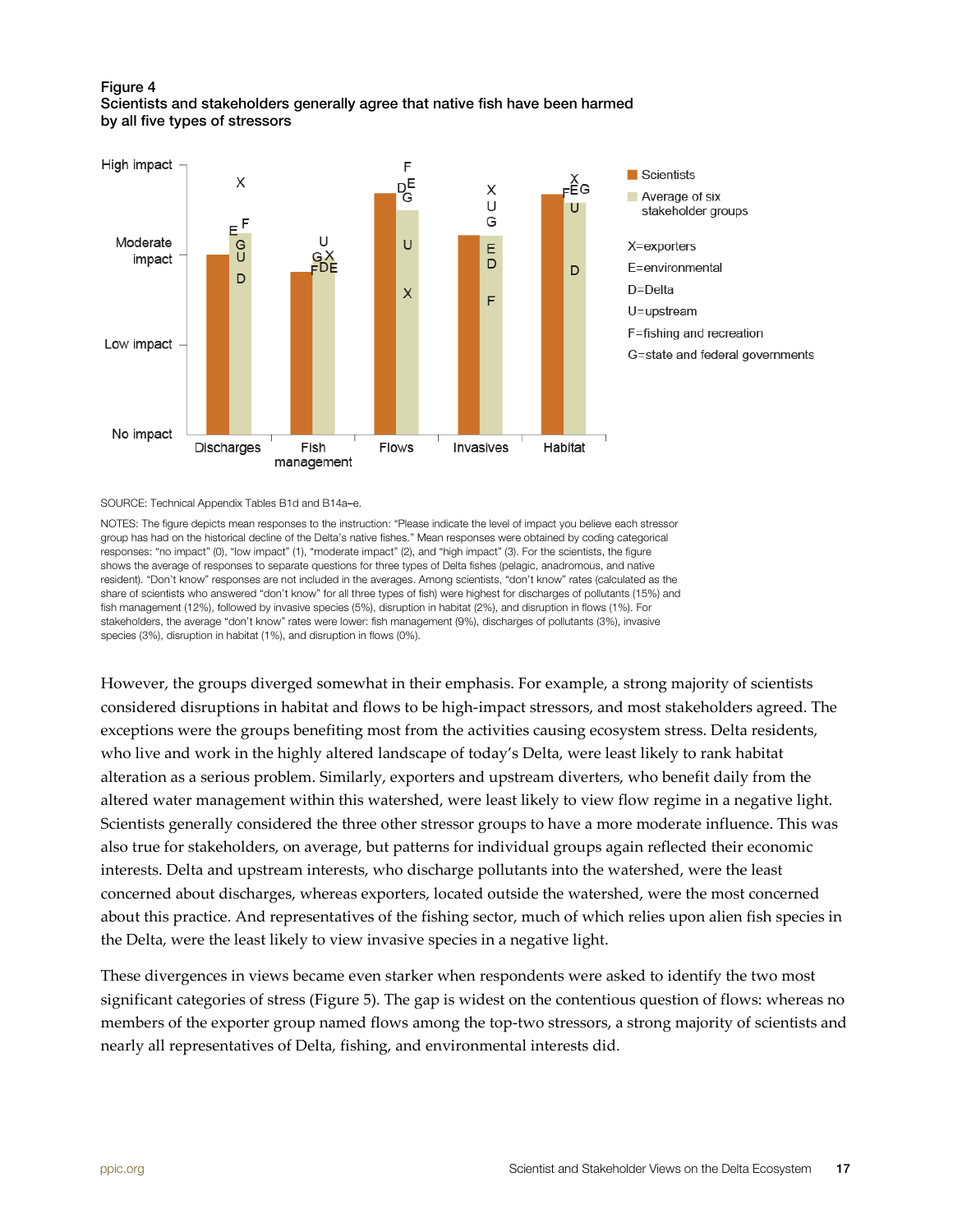### <span id="page-17-0"></span>FIGURE 5 Views differ widely on which two stressors are most important



SOURCE: Technical Appendix Tables B2 and B15.

NOTE: The figure reports the share of each group that selected stressor categories in response to the question: "Considering interactions among different types of stressors, which two stressor groups have contributed most to the decline in the Delta ecosystem's overall ability to support native species?" "Don't know" response rates were as follows: state and federal officials (4%), scientists (2%), and no one in the other groups shown.

Some of the same contrasts in views are also apparent regarding the likely future impacts of stressors (Figure 6). Particularly striking is the optimism of those groups whose actions are most closely linked to stressors that the impacts will not get worse over time if management continues to operate as it does today. Thus, upstream and Delta interests are the most optimistic about the future impacts of both discharges and habitat alterations—two areas for which they bear primary responsibility. Similarly, exporters have the most optimistic view about flows. In all three cases, the stakeholders' optimism is not shared by scientists. In fact, scientists are generally more pessimistic than most stakeholders about the future impacts of stressors under current management practices.[18](#page-17-1) 

<span id="page-17-1"></span><sup>&</sup>lt;sup>18</sup> See Technical Appendix Table B18 for summary scores of the historical and projected impacts of stressors averaged across all five stressor groups. Overall, scientists are significantly less optimistic than exporters, upstream interests, and state and federal officials about future impacts. Delta interests are the least pessimistic about the average historical impact of stressors compared to all other groups except fishing-recreation interests.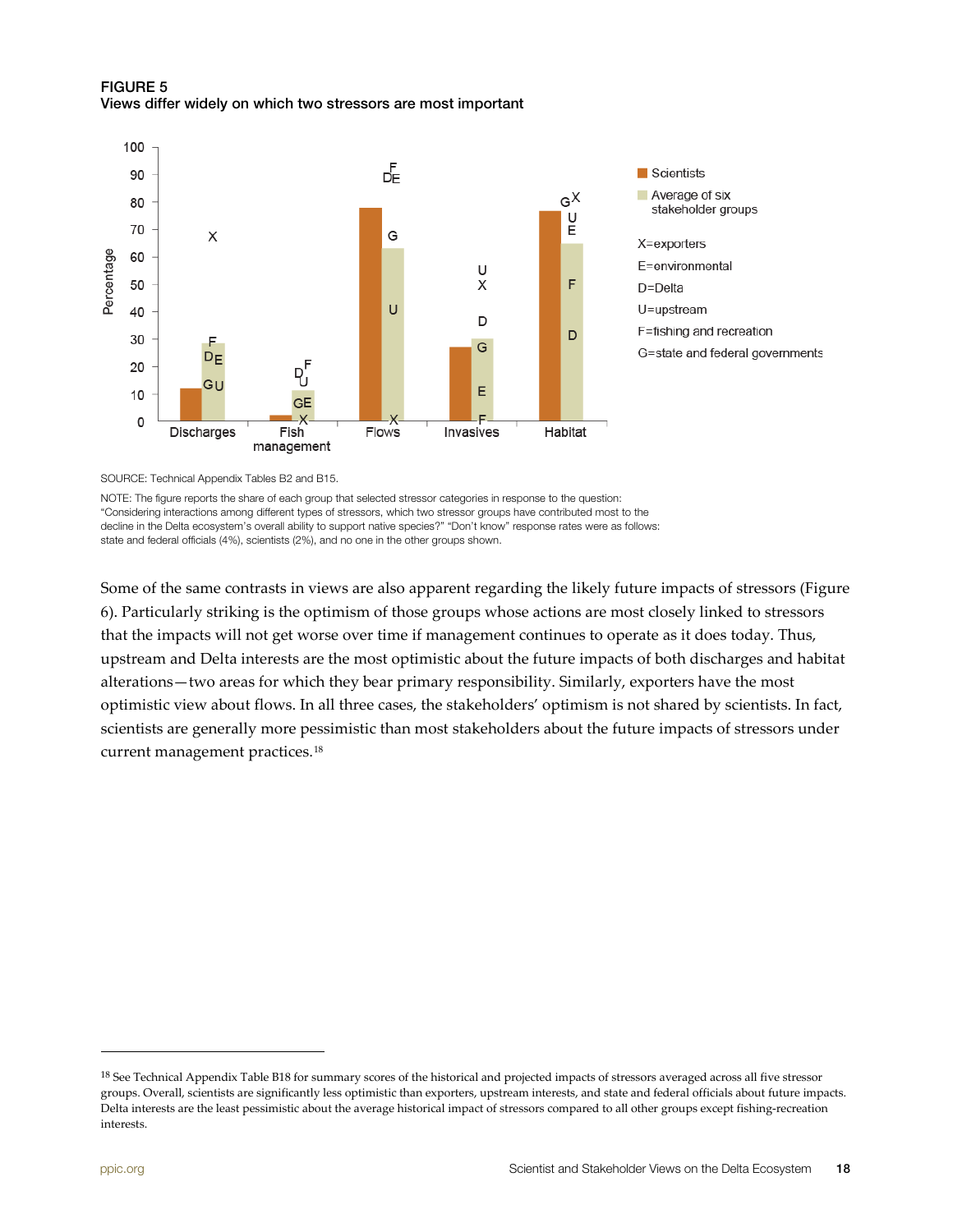#### <span id="page-18-0"></span>FIGURE 6 The stakeholders most closely linked to stressors are the least likely to believe the impacts will get worse



SOURCE: Technical Appendix Tables B4d and B17a–e.

NOTE: The figure reports the average responses of each group to the instruction, "Please consider how the impact of each stressor group will likely change in the future (e.g., by 2050), as a result of changes in water demand, population growth, climate change, and other non-managerial factors. Assume management of each stressor group continues as it is today." Answers are coded as: "lower impact" (-1), "stay the same" (0), "more impact" (1). For the scientists, the figure shows the average of responses to separate questions for three types of Delta fishes (pelagic, anadromous, and native resident). "Don't know" responses are not included in the averages.

Figure 7 summarizes the correlations between the views of scientists and stakeholders on historical stressor impacts, top-two historical stressors, and future stressor impacts. The last column in the figure also shows the strong correlation between the views of "leading experts" and the rest of the scientists surveyed.<sup>[19](#page-18-1)</sup> In the case of historical impacts of each stressor group and the top two stressors, the average responses across the six stakeholder groups correspond closely with the views of the scientists. Although each stakeholder group shares commonalities with the scientists in some of their individual stressor rankings, the overall congruity is greatest between scientists and environmental advocates and government officials. (Government officials are the closest to scientists on historical impacts and top two stressors, but they are more optimistic about the future.) The largest differences in views occur between scientists and water exporters. The divergent views illustrated in this figure point to the difficulties in using science to help guide policymaking for the Delta ecosystem, and they also help explain the rise in parallel scientific efforts undertaken by some stakeholder groups.

<span id="page-18-1"></span><sup>&</sup>lt;sup>19</sup> More generally, we did not find many significant differences among scientists in their views of future stressor impacts (Technical Appendix Tables C3a-b).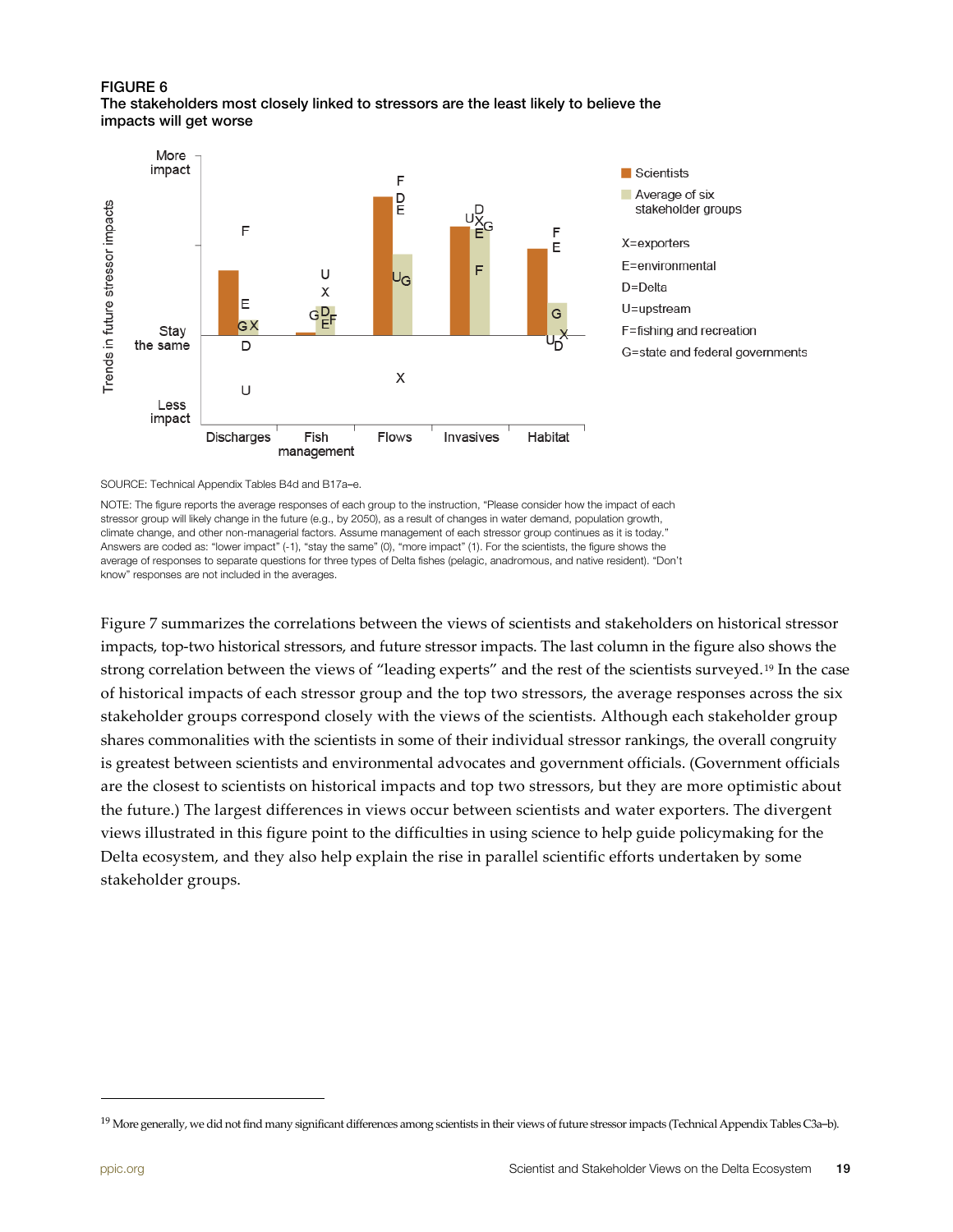### <span id="page-19-0"></span>FIGURE 7

### Environmental advocates and government officials are the most closely aligned with scientists in their views on stressor impacts



SOURCE: Author calculations.

NOTE: This figure reports the correlation between average responses of scientists and other groups for historical stressor impacts (Figure 4), top two stressors (Figure 5) and future stressor impacts (Figure 6).

\* "All stakeholder groups" shows the correlation with the average score for all six groups (beige bars in Figures 4-6).

\*\* "Leading experts" shows the correlation between the 26 scientists mentioned at least five times by their peers as having exceptional understanding of the aquatic ecosystem versus the remaining sample of scientists. "Don't know" responses are not included in the averages.

The following correlations were significant at the 90 percent level or greater: environmental advocates and leading experts for all three categories of stressor views, fishing and recreation for the future impact of stressors, government officials and the stakeholder group average for historical impacts and top two stressors.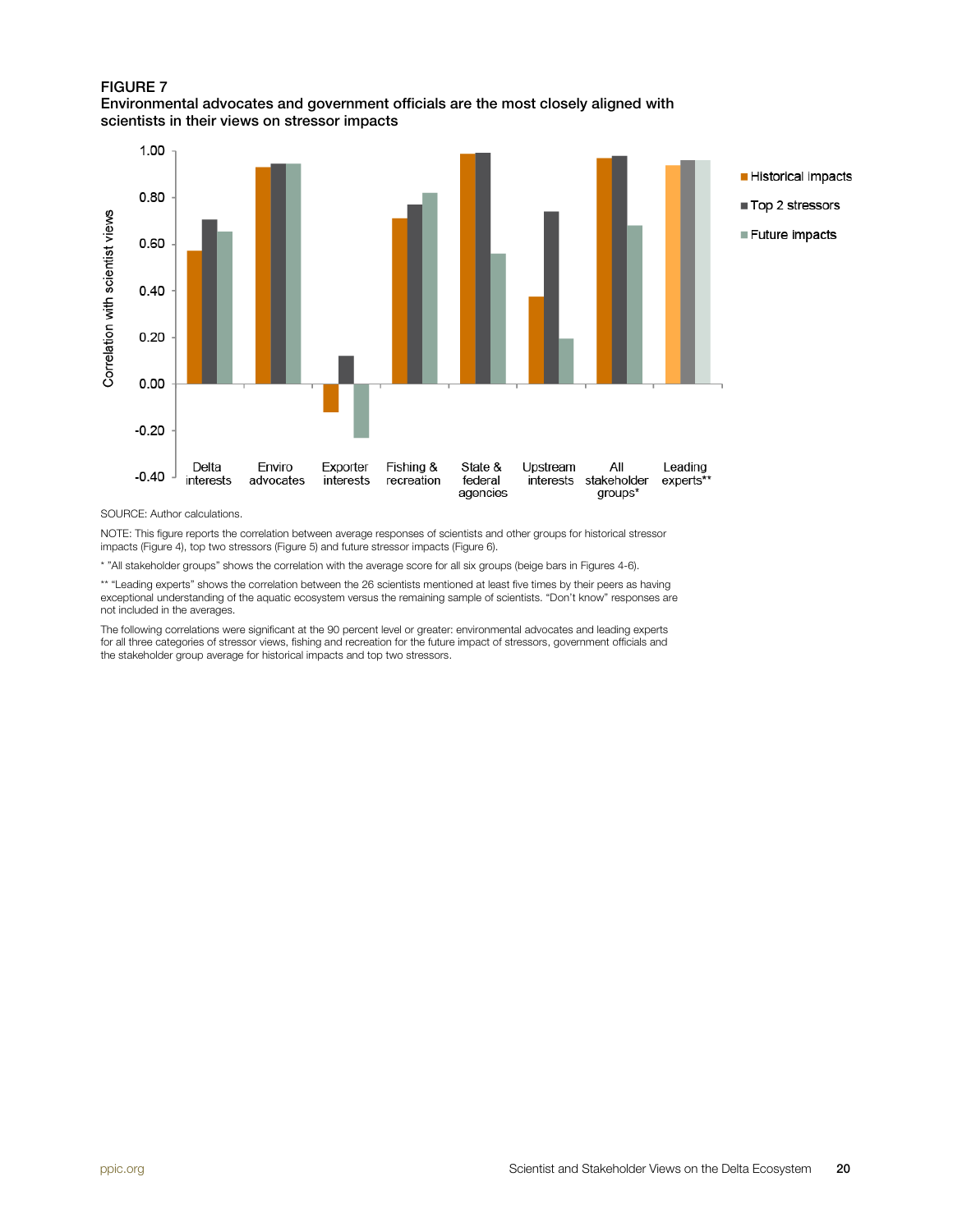# <span id="page-20-0"></span>Ecosystem Management

In choosing a portfolio of actions to support a reconciled Delta ecosystem, two considerations are key: the biological potential to support desirable species and the cost to those using the Delta's lands and waters. Ideally, the highest potential for biological payoff would come at the lowest cost. In practice, highpotential actions may have high costs, which means that negotiating tradeoffs is a major challenge for Delta policymaking.

Our surveys provide insights on promising actions—from both scientific and societal perspectives—for supporting the Delta's native fish species. For views on the biological potential of various actions, we draw on our survey of scientists. Although scientific understanding of "what will work" in this ecosystem is still uncertain and subject to change, science will need to inform ecosystem management on an ongoing basis. The survey gauges current views of the scientific community about the likely success and relative importance of a broad suite of actions.

Our survey of stakeholders and policymakers provides useful input on societal considerations. As was the case with the scientists, these respondents selected their top five actions for improving conditions for the Delta's native fishes. Although ecosystem policy must be informed by science, policy is ultimately made by society. When stakeholder views diverge from those of scientists, strategies are needed to develop a common understanding.

We also provide rough estimates of the costs of implementing various actions, based on a companion study, *Costs of Ecosystem Management Actions [for the Sacramento-San Joaquin Delta](http://www.ppic.org/main/publication.asp?i=1052)* (Medellín-Azuara et al. 2013).

## <span id="page-20-1"></span>What Actions Do Scientists Consider Most Promising?

Table 1 presents the actions we asked scientists to evaluate. The list includes interventions addressing each stressor area, sorted by level of implementation experience within the Delta watershed and likely costs. Over half of these actions (denoted as "under way") are already employed to some extent within the Delta watershed, with additional implementation planned or being considered.<sup>[20](#page-20-2)</sup> The other measures have not yet been tried here. Two actions—farm fertilizer discharge control (#5) and tidal marsh restoration (#29)—are planned for near-term implementation ("planned"). Several others are being considered based on modeling or experience outside the basin ("considered"). For example, BDCP negotiators are studying construction of a canal or tunnel to divert exports around or underneath the Delta (#21). And finally, some actions are still at the conceptual stage ("conceptual") and not yet sufficiently developed for active consideration—for example, ideas about controlling invasive clams, which compete with native species for food (#24), and increasing sediment available to the Delta, which could help support tidal marsh restoration (#32).

<span id="page-20-2"></span><sup>20</sup> As noted earlier, the Sacramento Regional County Sanitation District—the Delta's main urban point source of ammonium—has been ordered to upgrade its treatment facilities by 2022. Efforts also are under way to reduce farm pesticide discharges, to improve flow regimes upstream of the Delta, and to expand seasonal floodplain habitat in the Yolo Bypass. The National Marine Fisheries Service (NMFS) has proposed removing two dams on the Yuba River to improve salmon access to upstream habitat. (Some smaller dams have already been removed in upstream tributaries, including Butte Creek, Battle Creek, and Clear Creek.)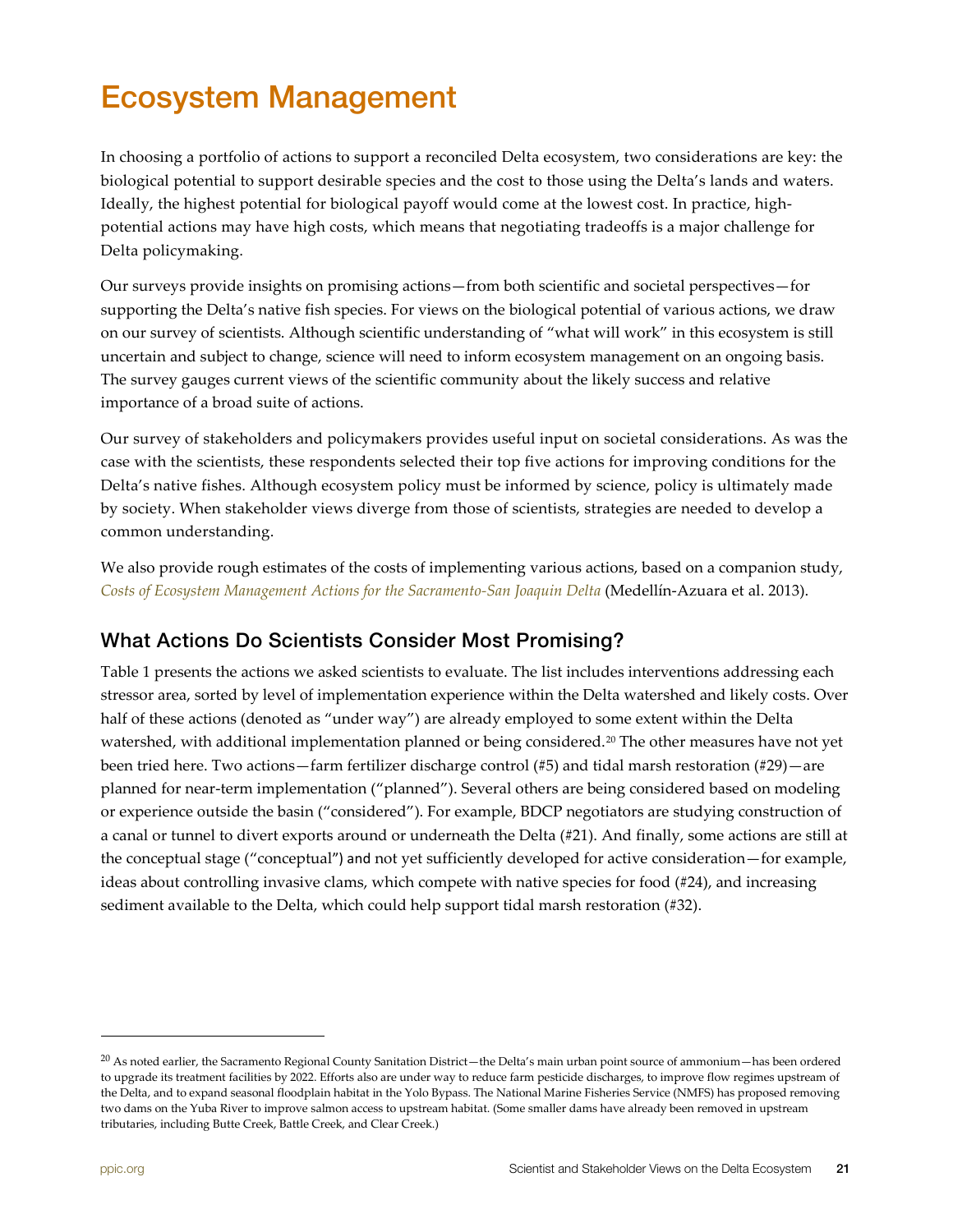#### <span id="page-21-1"></span>TABLE 1 Many actions might help improve conditions for the Delta's native fishes

|                        | <b>Action</b>                                                                                                                  | Implementation<br>stage <sup>a</sup> | <b>Annualized</b><br>costs b |
|------------------------|--------------------------------------------------------------------------------------------------------------------------------|--------------------------------------|------------------------------|
| Discharges             | 1. Reduce urban nonpoint discharges (e.g., stormwater, landscaping runoff)                                                     | Under way                            | $$ - $$                      |
|                        | 2. Reduce farm pesticide discharges                                                                                            | Under way                            | \$\$-\$\$\$                  |
|                        | 3. Reduce toxic substance discharges (e.g., emerging contaminants)                                                             | Under way                            | \$\$-\$\$\$                  |
|                        | 4. Reduce urban point discharges (e.g., wastewater treatment plants, industry)                                                 | Under way                            | \$\$-\$\$\$                  |
|                        | 5. Reduce farm fertilizer discharges                                                                                           | Planned                              | \$\$\$                       |
|                        | 6. Dilute pollutant loads with increased freshwater flows                                                                      | Considered                           | \$\$-\$\$\$                  |
|                        | 7. Truck juvenile salmonids around the Delta                                                                                   | Under way                            | \$                           |
|                        | 8. Increase enforcement to prevent poaching                                                                                    | Under way                            | \$                           |
|                        | 9. Increase screening of water diversions                                                                                      | Under way                            | $$ - $$                      |
|                        | 10. Develop new conservation hatcheries to support native fish (e.g., delta smelt hatchery)                                    | Under way                            | \$\$                         |
|                        | 11. Reduce harvest of anadromous fish (salmon, steelhead, sturgeon)                                                            | Under way                            | \$\$                         |
| Direct fish management | 12. Trap and truck fish around dams                                                                                            | Considered                           | \$                           |
|                        | 13. Allow unrestricted fishing on nonnative predatory fish (e.g., striped bass, largemouth bass)                               | Considered                           | \$\$                         |
|                        | 14. Manage hatcheries to separate hatchery fish from wild populations (e.g., change hatchery<br>locations, mark hatchery fish) | Considered                           | \$\$                         |
|                        | 15. Add gated structures within the Delta to improve fish passage                                                              | Under way                            | $$ - $$                      |
|                        | 16. Reduce entrainment at export pumps                                                                                         | Under way                            | \$\$                         |
| Flow regime            | 17. Reduce Delta exports                                                                                                       | Under way                            | \$\$-\$\$\$                  |
|                        | 18. Increase net Delta outflows                                                                                                | Under way                            | \$\$-\$\$\$                  |
|                        | 19. Improve flow regime upstream of the Delta                                                                                  | Under way                            | \$\$-\$\$\$                  |
|                        | 20. Pattern Delta flow variability to support native species                                                                   | Considered                           | \$\$-\$\$\$                  |
|                        | 21. Divert Delta exports through a canal or tunnel                                                                             | Considered                           | \$\$\$                       |
|                        | 22. Directly control invasive aquatic vegetation                                                                               | Under way                            | \$-\$\$                      |
| Invasive<br>species    | 23. Increase actions to prevent new invasions (e.g., ballast water, trailered boats,<br>aquarium trade)                        | Under way                            | \$\$                         |
|                        | 24. Directly control invasive clams                                                                                            | Conceptual                           | $$ - $$                      |
|                        | 25. Increase salinity variability in the Delta                                                                                 | Conceptual                           | \$\$\$                       |
|                        | 26. Expand seasonal floodplains                                                                                                | Under way                            | \$-\$\$                      |
| Physical habitat       | 27. Improve or increase upstream spawning and rearing habitat                                                                  | Under way                            | \$\$                         |
|                        | 28. Remove selected dams                                                                                                       | Under way                            | $$5 - $55$                   |
|                        | 29. Restore tidal marsh and shallow water habitat (e.g., Liberty Island, Suisun Marsh)                                         | Planned                              | \$\$                         |
|                        | 30. Improve in-Delta channel margin habitat (e.g., setback levees)                                                             | Considered                           | \$\$                         |
|                        | 31. Increase deep-water habitat (e.g., Franks Tract, Mildred Island)                                                           | Conceptual                           | \$\$                         |
|                        | 32. Increase sediment loads flowing into Delta                                                                                 | Conceptual                           | ?                            |

a "Under way" denotes actions that are currently being implemented in the Delta watershed to some extent; "planned" denotes actions not yet implemented but planned for near-term implementation; "considered" denotes actions being considered based on modeling or experience outside the basin; "conceptual" denotes actions still at the conceptual stage, not likely to be implemented in the near term.

<span id="page-21-0"></span> $b$  \$, < \$10 million; \$\$, \$10 million to \$99 million; \$\$\$, \$100 million to \$700 million. Investment costs are annualized at 5 percent for perpetuity (so, a \$1 billion investment costs \$50 million per year). Cost estimates do not include economic spillover (multiplier) effects—e.g., additional revenue losses in other sectors from reductions in crop output or increased revenues from new investments (Medellín-Azuara et al. 2013).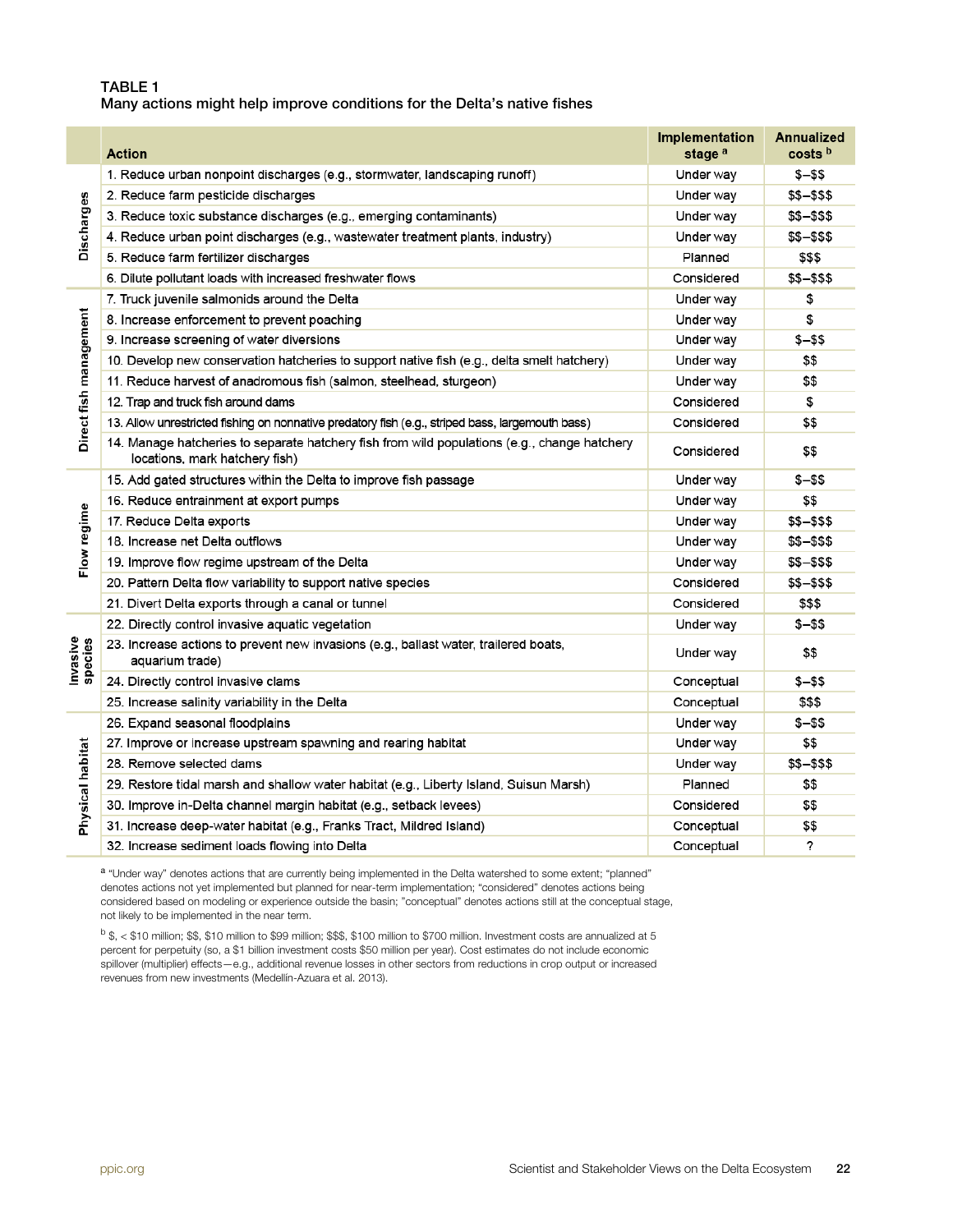## Gauging Potential Impact

We asked scientists to consider the potential impact of each action relative to current conditions. Table 2 summarizes their responses along several dimensions: the columns group the actions into three groups according to the mean impact score, and the rows group them according to the level of consensus on these scores, as measured by the standard deviation of responses. Asterisks designate actions about which a high share of respondents (10% or more) answered "don't know"—another measure of uncertainty. And the actions are grouped by annual cost (lower cost is under \$100 million per year and higher cost is over this amount).

### <span id="page-22-0"></span>TABLE 2

### Scientists agree more about the potential impacts of some actions than others

|                                   | <b>High potential impact</b>                                                                                                   | <b>Medium potential impact</b>                                                                                                                                                  | Low potential impact                                                                                                                                                                                                                                                                               |
|-----------------------------------|--------------------------------------------------------------------------------------------------------------------------------|---------------------------------------------------------------------------------------------------------------------------------------------------------------------------------|----------------------------------------------------------------------------------------------------------------------------------------------------------------------------------------------------------------------------------------------------------------------------------------------------|
| High<br>scientific<br>consensus   | Lower-cost actions<br>#26 Expand seasonal floodplains (U)<br>#27 Improve upstream habitat (U)<br>#29 Restore tidal marsh (IP)  | <b>Lower-cost actions</b><br>#2 Reduce farm pesticides (U)<br>#3 Reduce toxic discharges (U)<br>#1 Reduce urban nonpoint discharges (U)<br>#22 Control invasive vegetation (U)* | <b>Lower-cost actions</b><br>#9 Screen more diversions (U)<br>#8 Prevent poaching (U)*                                                                                                                                                                                                             |
|                                   | <b>Higher-cost actions</b><br>#28 Remove selected dams (U)<br>#20 Introduce more variable flows (IC)<br>#17 Reduce exports (U) | <b>Higher-cost actions</b><br>#4 Reduce urban point discharges (U)                                                                                                              |                                                                                                                                                                                                                                                                                                    |
| Medium<br>scientific<br>consensus | Lower-cost actions<br>#29 Improve channel habitat (IC)*<br>#23 Prevent new invasions (U)                                       | Lower-cost actions<br>#16 Reduce entrainment (U)<br>#14 Separate hatchery/wild fish (IC)**<br>#11 Reduce salmon harvest (U)                                                     |                                                                                                                                                                                                                                                                                                    |
|                                   | <b>Higher-cost actions</b><br>#18 Increase net outflow (U)<br>#19 Improve upstream flows (U)                                   | <b>Higher-cost actions</b><br>#25 Increase salinity variability (CO)*<br>#5 Reduce fertilizer discharges (IP)                                                                   |                                                                                                                                                                                                                                                                                                    |
| Low<br>scientific<br>consensus    |                                                                                                                                | <b>Lower-cost actions</b><br>#24 Control invasive clams (CO)*                                                                                                                   | <b>Lower-cost actions</b><br>#32 Increase sediment loads (CO)**<br>#15 Add gates for fish passage (U)**<br>#13 More fishing of predators (IC)*<br>#10 Conservation hatcheries (U)*<br>#12 Truck fish around dams (U)*<br>#31 Increase deep-water habitat (CO)<br>#7 Truck salmon around Delta (U)* |
|                                   |                                                                                                                                | <b>Higher-cost actions</b><br>#6 Dilute pollutant loads (IC)*                                                                                                                   | <b>Higher-cost actions</b><br>#21 Divert exports via tunnel (IC)**                                                                                                                                                                                                                                 |

SOURCE: Table 1 and Technical Appendix Table B5.

NOTES: For a more detailed list of actions, see Table 1. Actions are split into thirds based on two survey scores. "Impact" measures the sample average impact score, in answer to the question: "In your opinion, what is the potential impact of each of the following actions on the Delta ecosystem's ability to support native fishes?" with "strongly positive" = 3, "moderately positive" = 2, "weakly positive" = 1, "neutral" = 0, and "negative" =  $-$  2. "Consensus" is measured as the standard deviation of these impact scores, where a low standard deviation indicates high consensus. Actions within each section are ranked by impact scores (highest to lowest). Implementation stage: "U" = already under way to some extent, "IP" = implementation planned in the near-term, "IC" = implementation under consideration, and "CO" = conceptual only. Costs: Lower-cost actions are likely to cost under \$100 million per year, and higher-cost actions are likely to cost more than this amount.

\*10 percent to 16 percent of respondents answered "don't know."

\*\*21 percent to 25 percent responded "don't know."

Scientists were most likely to rank habitat- and flow-related actions as having a strong potential for positive impact. Consensus was highest (Table 2, top left corner) regarding two flow actions (introducing more variable flows and reducing exports), two Delta habitat actions (expanding seasonal floodplains and tidal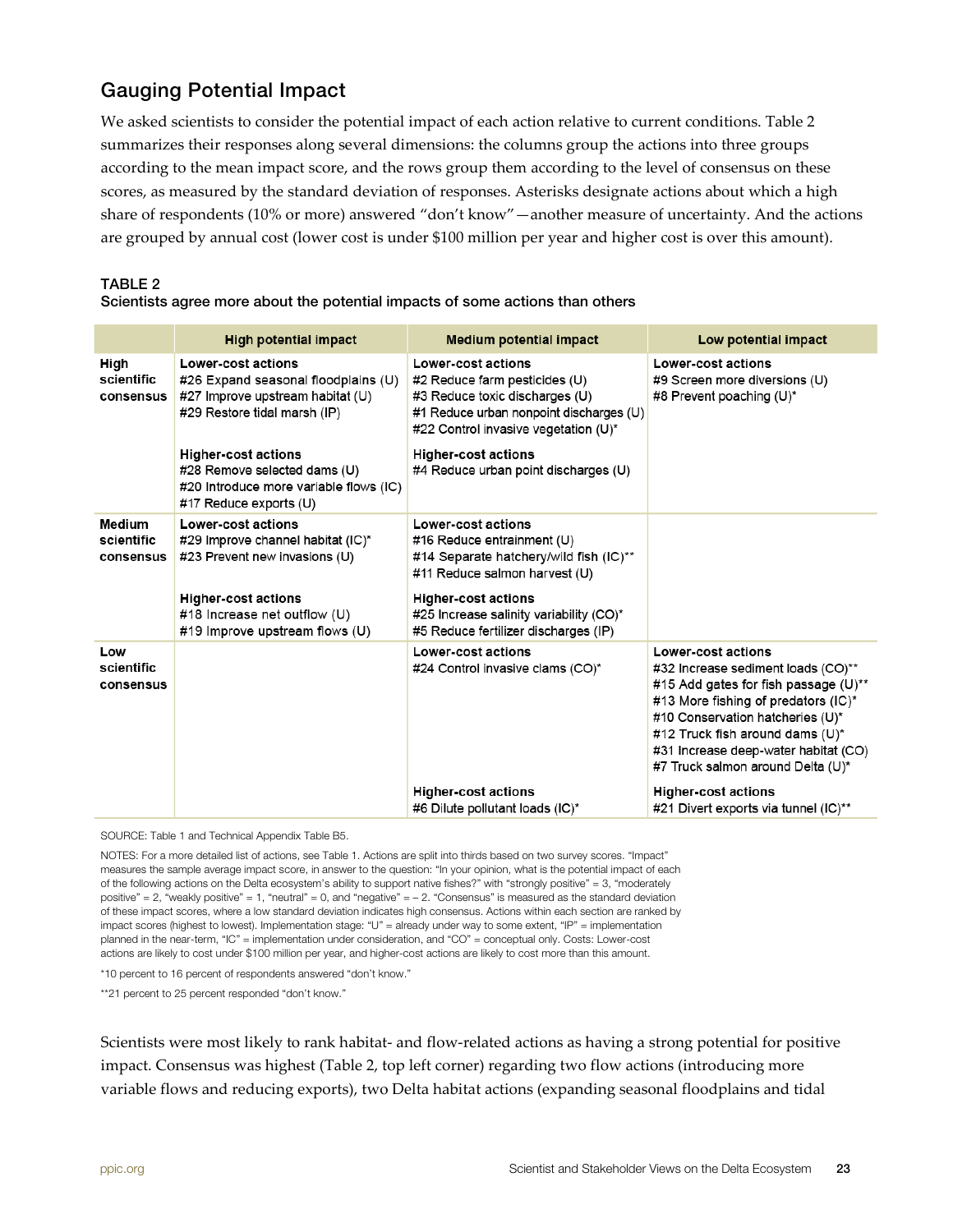marshes), and two actions addressing habitat upstream of the Delta (improving upstream spawning and rearing habitat and removing selected dams). "Don't know" response rates were also low for these actions.

The scientific consensus on the strong potential of seasonal floodplain expansion is not surprising; field experience shows that several native fish species benefit from spawning and rearing in floodplain environments (Sommer et al. 2001; Moyle et al. 2004; Jeffres, Opperman, and Moyle 2008). The consensus over tidal marsh restoration is more surprising, because some public discussions have tended to highlight perceived difficulties in regenerating the type of tidal marsh habitat that was once abundant in the Delta.[21](#page-23-0)

The top two flow management options are quite distinct. Reducing exports is a familiar option that can simultaneously freshen water outflow (helping to get fish to the productive "mixing" zone in the west Delta near Suisun Marsh) and reduce entrainment of fish and larvae in the export pumps in the south Delta. Reducing exports is also a "knob" that can be turned quickly to affect Delta ecosystem conditions. In contrast, patterning flow variability to better support native fish species has been much discussed in recent years but is not yet well defined, and its potential consequences have yet to be fully explored.<sup>22</sup>

In the middle of the pack—with medium impact scores and high-to-medium levels of consensus—are actions designed to reduce discharges (#1–#5) and control invasive species (#22, #25), as well as efforts to support wild salmon populations by reducing their harvest (#11) and changing hatchery management policies (#14). Most of these actions are already employed within the Delta watershed. The idea of separating hatchery and wild populations of salmon is new for California, but has been successful in the Pacific Northwest (Fraser 2008).[23](#page-23-2)

Average impact scores were lowest for most direct fish management actions and two engineering solutions to alter flows—adding new gates to improve fish passage (#15) and diverting exports through a new canal or tunnel (#21). Scientists agreed that neither screening of diversions (#9) nor greater enforcement of antipoaching laws  $(\#8)$  is likely to offer significant ecosystem benefits (Table 2, top-right corner).<sup>[24](#page-23-3)</sup> For other actions, the low impact scores reflect wide divergences in views (Table 2, bottom-right corner). This group of actions also had the highest shares of "don't know" responses; nearly a quarter of those surveyed stated that they could not assess the potential of the two flow-engineering actions.

The lack of consensus and high share of nonresponses on the canal or tunnel—which has been under active consideration in BDCP negotiations and much discussed within the scientific community—reflect uncertainty regarding the project's size and operation. Whereas most of the other actions focus primarily on ecosystem enhancement, this project has been conceived to both improve water export reliability and reduce the harmful effects of south Delta pumping on native fish. If managed for conservation objectives, a tunnel

<span id="page-23-1"></span><span id="page-23-0"></span><sup>&</sup>lt;sup>21</sup> This type of habitat has been shown to be a net producer of phytoplankton, an important food source (Lehman et al. 2010). However, much of the Delta is so deeply subsided that re-creation of tidal marsh is impossible in many areas. Restoration opportunities do exist in parts of the North Delta, centered on the Cache-Lindsey Slough region and perhaps a few other areas such as McCormack-Williamson Tract, and within Suisun Marsh, now managed as non-tidal freshwater or brackish marsh. This marsh is likely to become increasingly saline as sea level rises, so it will bear only superficial resemblance to former Delta marshes, which were principally freshwater (Moyle, Manfree, and Feidler in press). <sup>22</sup> This action would likely include increased seasonal flood flows and perhaps reduced flows in the fall to more closely mimic seasonal flow variability that existed before human development of the Delta. However, the alteration of habitat and increasing pressures on the system from a warming climate could also make some "unnatural" flow patterns desirable (Moyle et al. 2012). The cost in terms of reduced water diversions for human uses would depend on the specific timing and the ability to recapture these flows after they serve environmental purposes (Medellín-Azuara et al. 2013).

<span id="page-23-3"></span><span id="page-23-2"></span><sup>&</sup>lt;sup>23</sup> This would involve such measures as marking all hatchery fish and changing hatchery locations to reduce commingling of hatchery fish and wild populations during spawning. This strategy might be less successful in California, given the challenges of siting replacement hatcheries. <sup>24</sup> Poaching is regarded worldwide as a major problem for sturgeon conservation (Pires and Moreto 2011), and reducing poaching on green and white sturgeon within the Delta could be effective because these fish are slow to reach maturity, live a long time, and have high fecundity. The low impact score for this action likely reflects the view that poaching is not a major issue for other native Delta fishes such as salmon and steelhead.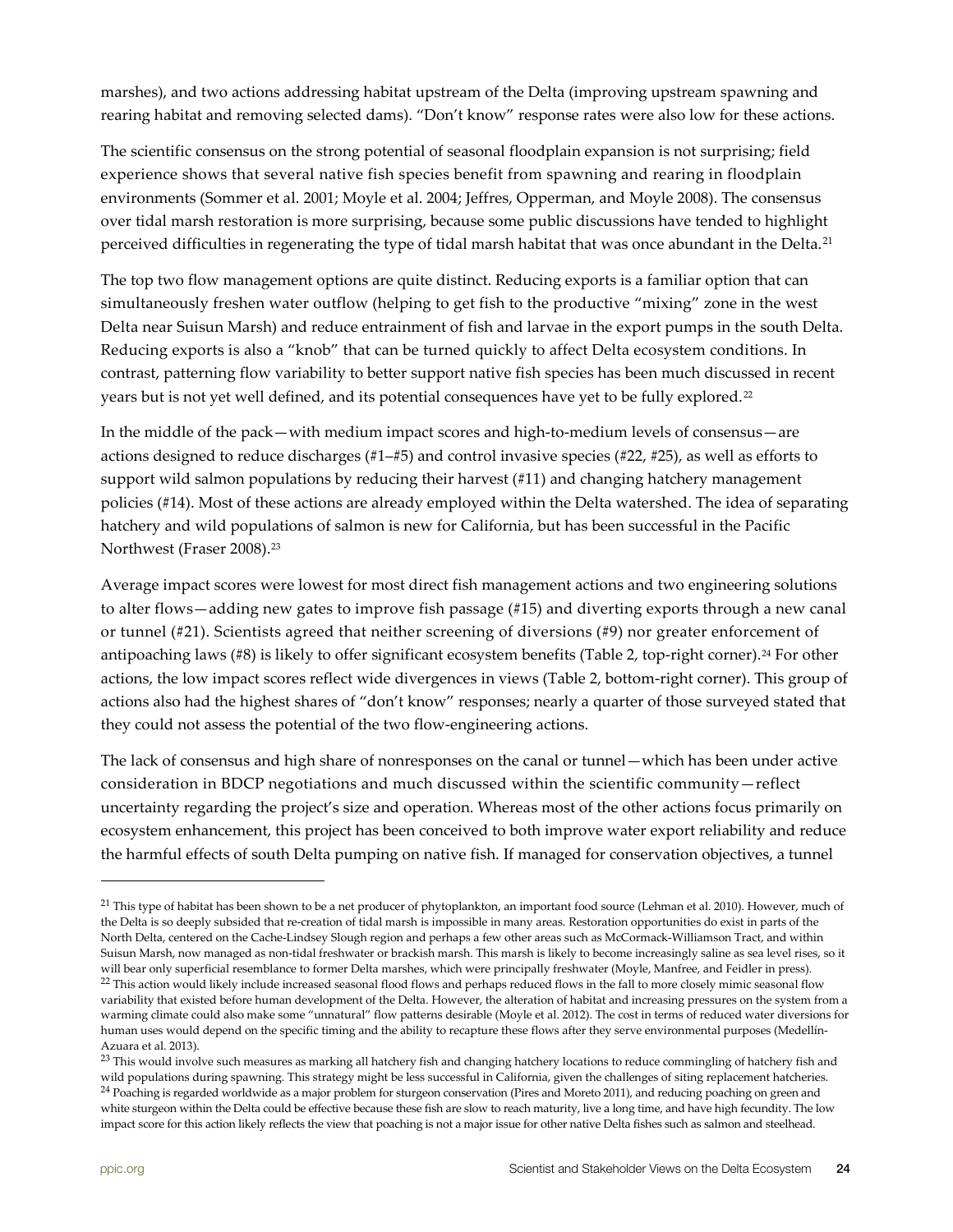could facilitate more variable flow patterns (#20) and reduce entrainment (#16)—two actions scientists consider quite promising. At the time of the survey (and as of this writing in February 2013), information about operations was not sufficient to allow most scientists to weigh in on this with confidence.<sup>[25](#page-24-0)</sup>

Although scientists did not always agree on the potential impacts of actions, there were few distinguishing characteristics of scientists ranking actions one way or the other.<sup>[26](#page-24-1)</sup>

### Choosing Priority Packages

Because actions to mitigate Delta stressors are likely to work best in combination, we also sought scientists' views on the five actions that together would most benefit the Delta's native fish species. To isolate the priorities from a biological perspective, scientists were instructed to consider *only* impacts on native fish, not the economic costs of the actions. Although the actions were presented by stressor group (as in Table 1), the participants were instructed to pick whatever combination of actions they considered most promising as a package, without regard to stressor category. This question elicits *top* priorities only; respondents might consider actions not chosen to be worthwhile. (Indeed, some scientists noted that they would have liked to choose more than five.)

To better see the patterns among these top choices, we grouped together actions with similar functions or focus into nine areas:

- Delta habitat  **Hatchery management**
- Delta flow variability **Diversion engineering**
- Reduced diversions **Invasive species control**
- Upstream management Harvest management
- Reduced discharges

Table 3 reports the share of scientists who picked at least one action in each of these nine areas—ranked by their popularity—along with the share of the scientists picking each individual action.

In some cases, these functional areas combine actions associated with more than one of the five stressor groups presented in Table 1 (discharge of pollutants, direct fish management, flow regime change, invasive species, and physical habitat alteration). For example, "upstream management" includes both flow and habitat management actions that would be implemented upstream of the Delta, and "diversion engineering" includes an assortment of technological approaches to managing fish and flows that make diversions less harmful for native fish. "Hatchery management" and "harvest management" distinguish between two quite different approaches for direct fish management.

<span id="page-24-1"></span><span id="page-24-0"></span><sup>&</sup>lt;sup>25</sup> Twenty-three percent of the scientists responded "don't know" with regard to the potential impacts of a canal or tunnel on the Delta's native fish, and only 36 percent said they thought this measure would have a strongly or moderately positive impact (Technical Appendix Table B5c). <sup>26</sup> Leading scientists, those with broader publishing experience across stressor groups, and those with past or present affiliation with the Moyle fish laboratory at the University of California, Davis tended to rank most actions as having lower potential (Technical Appendix Tables C4a-e). However, these characteristics were not associated with choices of priority actions, discussed below (Technical Appendix Table C7).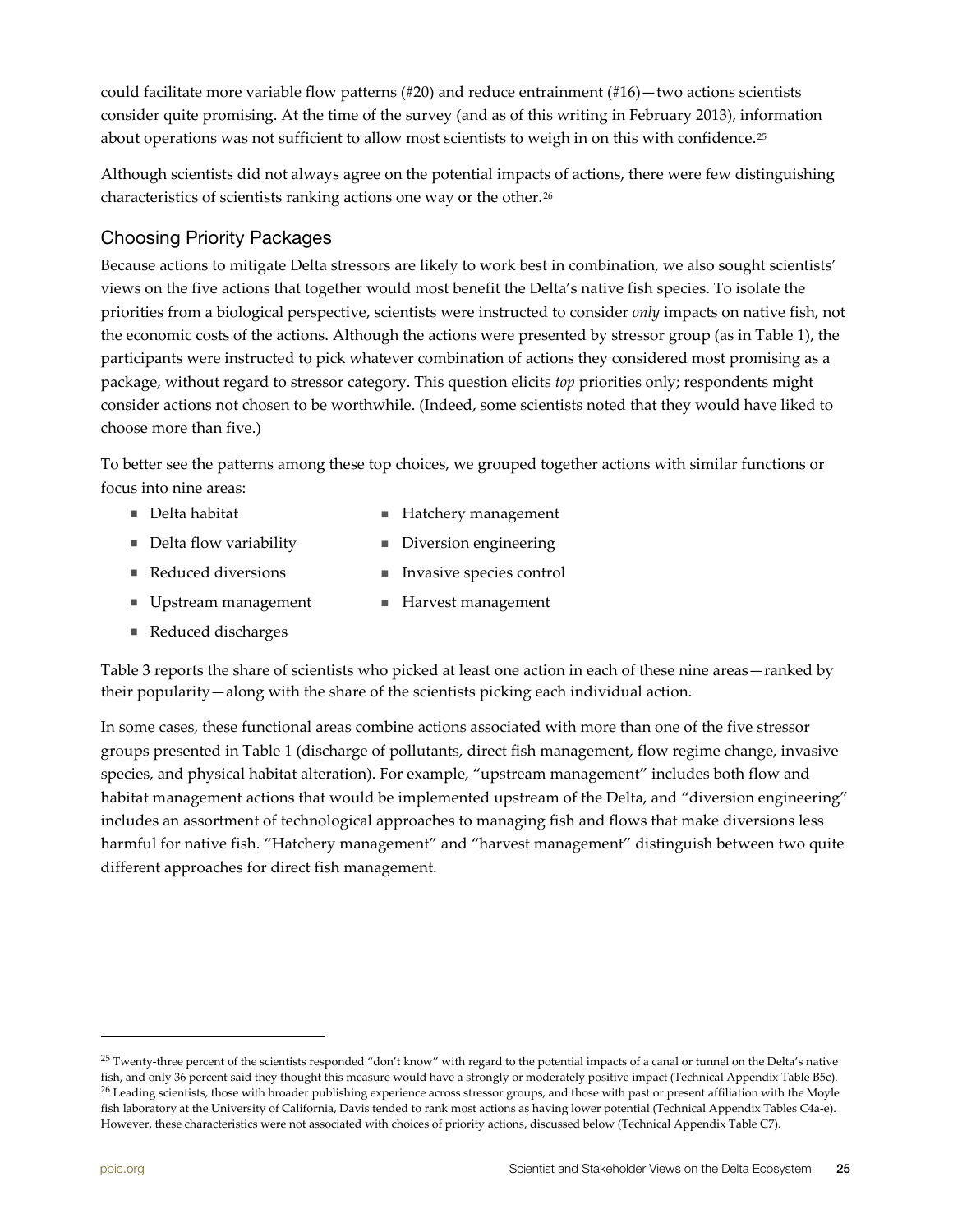### <span id="page-25-0"></span>TABLE 3 Scientists' top priorities include better management of habitat and flows

| <b>Action area</b>                       | <b>Individual actions</b>                                                                                                                                                                                                                                                           |
|------------------------------------------|-------------------------------------------------------------------------------------------------------------------------------------------------------------------------------------------------------------------------------------------------------------------------------------|
| Delta habitat (82%)                      | <b>Habitat actions within the Delta</b><br>#26 expanding seasonal floodplain (61%)<br>#29 restoring tidal marsh (48%)<br>#30 improving channel-margin habitat (15%)<br>#32 increasing sediment loads (8%)<br>#31 increasing deep-water habitat (3%)                                 |
| Delta flow variability (65%)             | Flow manipulations focusing on variability (not average water diversions)<br>#20 patterning Delta flow variability to support native species (59%)<br>#25 increasing salinity variability to control invasive species (24%)                                                         |
| Reduced diversions (62%)                 | Increasing the volume of instream flows<br>#17 reducing exports (39%)<br>#18 increasing net Delta outflows (35%)<br>#6 diluting pollutant loads with increased freshwater flows (4%)                                                                                                |
| Upstream management (61%)                | Habitat and flow actions upstream of the Delta<br>#19 improving upstream flow regime (30%)<br>#27 increasing upstream spawning and rearing habitat (25%)<br>#28 removing selected dams (21%)                                                                                        |
| Reduced discharges (30%)                 | Reducing discharges directly (rather than by dilution)<br>#4 urban point sources (13%)<br>#3 toxic substances (11%)<br>#2 farm pesticides (7%)<br>#5 farm fertilizers (6%)<br>#1 urban nonpoint sources (4%)                                                                        |
| Hatchery management (22%)                | Improving the role of hatcheries<br>#14 separating hatchery and wild fish (16%)<br>#10 developing conservation hatcheries for native fish (5%)<br>#12 trapping and trucking fish around dams (1%)<br>#7 trucking juvenile salmon around the Delta (1%)                              |
| Diversion engineering (20%) <sup>a</sup> | Using technology to make diversions less harmful for native fish<br>#16 reducing entrainment at the export pumps (11%)<br>#21 building a canal or tunnel for exports (7%)<br>#9 increasing screening of diversions (2%)<br>#15 adding gated structures to improve fish passage (0%) |
| Invasive species control (20%)           | Managing invasive species directly (rather than with flows)<br>#23 preventing new invasions (11%)<br>#22 directly controlling existing invasive plants (7%)<br>#24 directly controlling existing invasive clams (5%)                                                                |
| Harvest management (12%)                 | Directly managing recreational and commercial fishing<br>#11 reducing harvest of anadromous fish (7%)<br>#13 allowing unrestricted fishing of nonnative predatory fish (6%)<br>#8 preventing poaching (1%)                                                                          |

SOURCE: Technical Appendix Tables B7, B8.

NOTES: This table reports the shares of scientists that picked each individual action (right-hand column) and at least one action in each of the nine action areas (left-hand column), in answer to the question: "Considering interactions, what are the five actions that would result in the most beneficial impact on the Delta's native fish species?" Table 1 lists individual actions.

a We included reducing entrainment (action #16) in diversion engineering even though one way to achieve this is to reduce export diversions. Other options involve technological methods, such as changing the timing of diversions and using barriers and fish screens.

For scientific experts on the Delta ecosystem, the most promising ways to improve conditions for native fish combine habitat and flow management, both within the Delta and upstream. At least three-fifths of all scientists surveyed picked Delta habitat (82%), Delta flow variability (65%), reduced diversions (62%), and upstream management (61%). There is tremendous agreement on these choices: 63 percent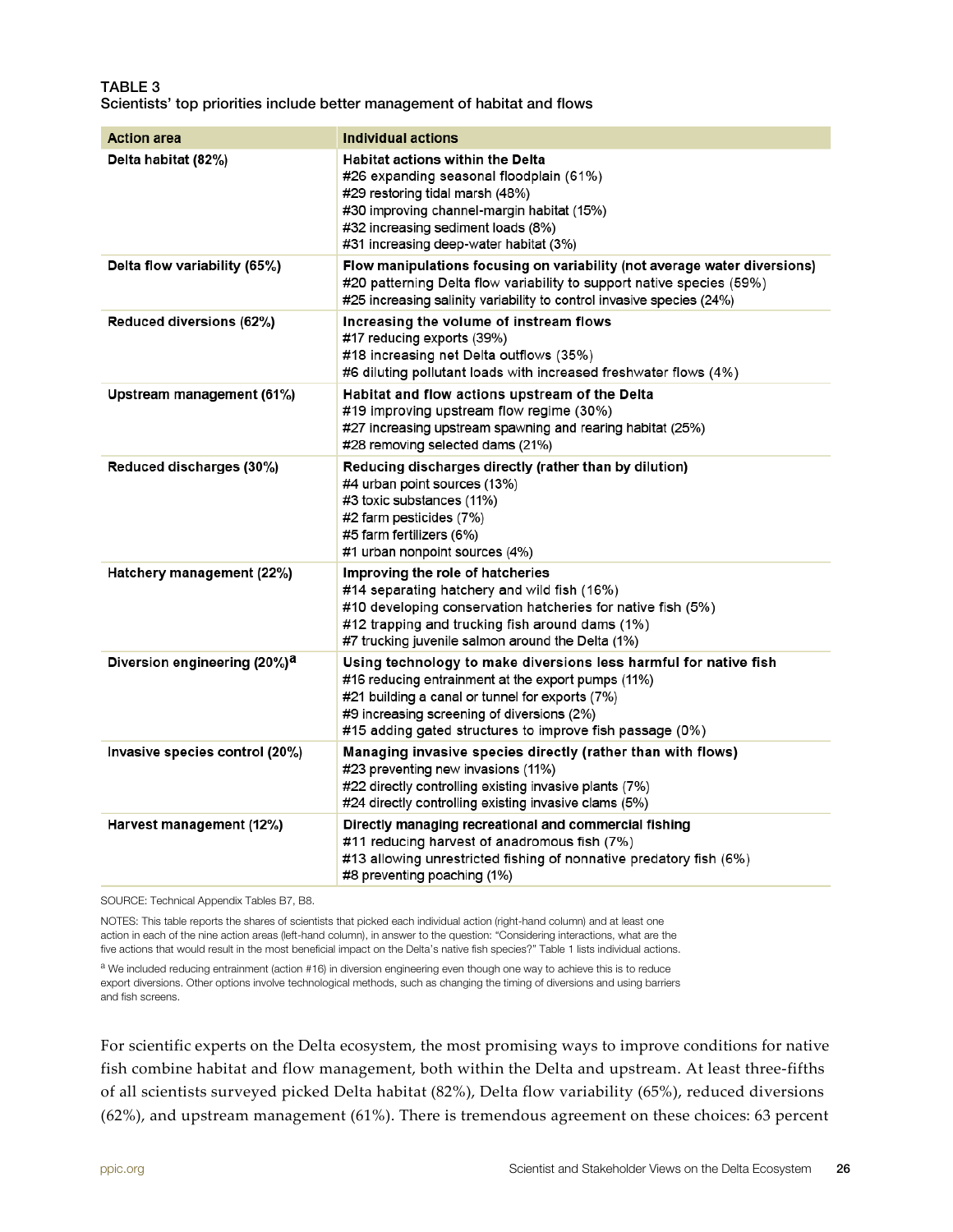of those surveyed picked actions in at least three of these areas; 93 percent chose at least two; and only one scientist selected none. These choices reflect the prevalence of high-impact actions in all four areas (Table 2, left-hand column), particularly expanding seasonal floodplains (chosen by 61%) and the more experimental tools of patterning flow variability to support native species (59%) and restoring tidal marsh (48%).<sup>[27](#page-26-0)</sup>

Although most scientists also picked at least one action outside these four areas, there were no strong patterns in the other combinations selected.<sup>[28](#page-26-1)</sup> Some familiar actions, such as reducing discharges, had moderate support, as did some more experimental actions, such as separating hatchery and wild populations of salmon and steelhead. Few scientists chose other experimental actions, such as expanding conservation hatcheries and using gated structures to improve fish passage. And few selected harvest management actions, even though some of these—most notably, increased harvesting of predators— have been promoted in recent public debates.<sup>[29](#page-26-2)</sup>

The survey provided the opportunity for respondents to write in additional actions they believed would help native fish and that they would rank in their top five priorities. Only a handful of the scientists (8%) wrote in additional priorities, and most of these were variations on the actions listed in the survey.

Scientists were also asked to provide their perspective on which actions would work as complements (where stronger implementation of one action would greatly improve the effectiveness of another) or substitutes (where stronger implementation of one action could enable less intensive implementation of another, while preserving a similar effect on the Delta's native fishes). Responses reflected the view that many stressors, and hence the actions to manage them, are interconnected in various ways. Flow management actions were commonly cited as complements that improve the effectiveness of other actions. For example, flow variability and increased outflows would increase the effectiveness of seasonal floodplains and tidal marsh. When reflecting on possible substitutes among the actions, scientists had fewer suggestions and even expressed some uncertainty about making those kinds of tradeoffs. Several respondents did indicate that greater outflows might allow fewer restrictions on pollutant discharges.<sup>[30](#page-26-3)</sup>

Based upon the open-ended comments at the end of the survey, it is clear that many scientists consider a large number of the management actions worthy of attention, and also that they believe many of the actions will need to be implemented jointly to improve the ecosystem's ability to support native fish. Some expressed a preference for actions that in the long run require less continuous human intervention and that return the system to a more natural state. For instance, fish management actions such as conservation

<span id="page-26-0"></span><sup>&</sup>lt;sup>27</sup> More generally, the correlation between mean impact scores and the share of scientists who picked each action in their top five priorities was very high (0.73). The correlation was even higher (0.85) between mean impact assessment scores and the top five actions ranked by the share of scientists who picked them.

<span id="page-26-1"></span><sup>&</sup>lt;sup>28</sup> Clustering exercises in which action choices were weighted by their ranks produced one very large cluster favoring the habitat-flow combinations described above (102 scientists) and four very small clusters, generally emphasizing one or more of the less popular areas. No systematic differences appeared in the characteristics of these scientists relative to those in the larger group (Technical Appendix Table C8). In addition, there were few significant differences in the characteristics of scientists choosing the nine action areas: Leading scientists were less likely to choose diversion engineering options and more likely to choose flow variability, Moyle lab affiliates were less likely to choose upstream management actions, those with publications on invasive species were more likely to choose actions in that area, and those with publications on fish management were more likely to favor hatchery management actions (Technical Appendix Table C7a).

<span id="page-26-2"></span> $^{29}$  In 2008, a group of exporter interests sued the state Department of Fish and Game (DFG) (now the Department of Fish and Wildlife), arguing that predation by nonnative striped bass was a major contributor to the decline in salmon populations. In a 2012 settlement, DFG agreed to reduce restrictions on striped bass fishing, but this action was not approved by the state Fish and Game Commission, which regulates hunting and fishing licenses. Most scientists consider that the heavy predation of juvenile salmon moving through the Delta is a symptom of other

<span id="page-26-3"></span>problems and that increased fishing of predators is unlikely to be very effective in restoring salmon populations (Moyle 2011).<br><sup>30</sup> Such tradeoffs are currently under consideration in the State Water Resources Control Boa system (State Water Resources Control Board 2012, Appendix K).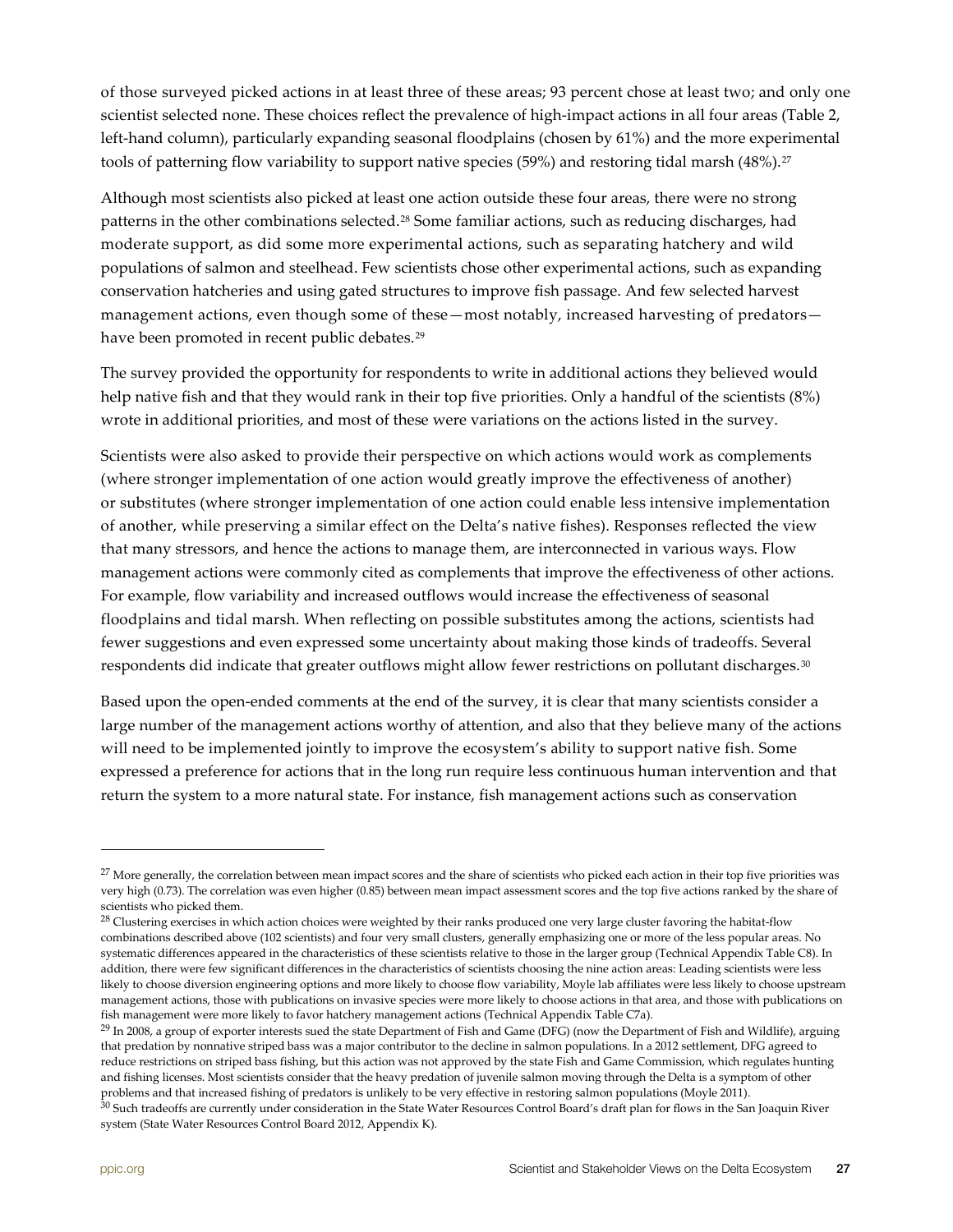hatcheries and trucking salmon around the Delta require ongoing human intervention, whereas actions such as habitat restoration can eventually become productive without continued maintenance.

## <span id="page-27-0"></span>Comparing Scientist and Stakeholder Views

We asked stakeholders the same question as scientists about top five priorities for improving conditions for the Delta's native fish.[31](#page-27-1) On average, stakeholder groups and scientists had broadly similar rankings of priority areas (compare the orange and beige bars in Figure 8). They agreed on four out of five top areas all but upstream management (which ranked sixth for stakeholders) and diversion engineering (which ranked seventh for scientists). However, as with the stressor rankings, there were some significant differences between scientists and individual stakeholder groups. [32](#page-27-2) Scientists were more likely to prioritize Delta habitat than all groups except exporters and government officials. Scientists were also more likely than most to prioritize Delta flow variability and upstream management, and they were in the middle regarding reduced diversions—higher than exporters (almost none of whom chose this alternative)—and lower than Delta and fishing interests (almost all of whom did). They were less likely than many other groups to prioritize reduced discharges, diversion engineering, and harvest management.

State and federal officials overlapped most with the scientists on management priorities, just as they did on the relative importance of different stressor categories, and this agreement was even stronger when considering how respondents *ranked* the priorities (Figure 9).[33](#page-27-3) Environmental advocates' views were also fairly similar to those of the scientists, though environmental respondents were more likely to concentrate on flow-related actions and less on habitat or other complementary actions, and they were more likely to rank these flow actions as their highest priorities.<sup>34</sup>

<span id="page-27-1"></span> $31$  Stakeholders were also given the opportunity to write in additional actions they would prioritize in their top five choices. Nearly a quarter (23%) wrote in at least one additional action. But as with the scientists, most of the suggestions were variations on the actions listed in the survey. New write-in options included suggestions such as adding surface storage to the system, reforming environmental laws such as the Endangered Species Act, and reducing overall demand for water from the system.

<span id="page-27-2"></span> $32$  For detailed results of significance tests comparing group choices of action areas, see the notes to Technical Appendix Table B20.

<span id="page-27-3"></span><sup>&</sup>lt;sup>33</sup> We focus primarily on the unranked top-five priorities, given the views expressed by many scientists that it is important to consider a large number of actions in combination. Some scientists expressed discomfort with ranking these priorities. The rankings are, nevertheless, interesting in identifying the intensity of stakeholder preferences.

<span id="page-27-4"></span><sup>&</sup>lt;sup>34</sup> See Technical Appendix Table B19 for rankings of individual actions used to examine ranked action correlations presented in Figure 9. Exporters had the most diverse portfolio of priority action areas (with 73% picking actions in four or five areas, out of a potential of five), and environmental advocates had the least diverse (with only 43% picking as many as four or five action areas).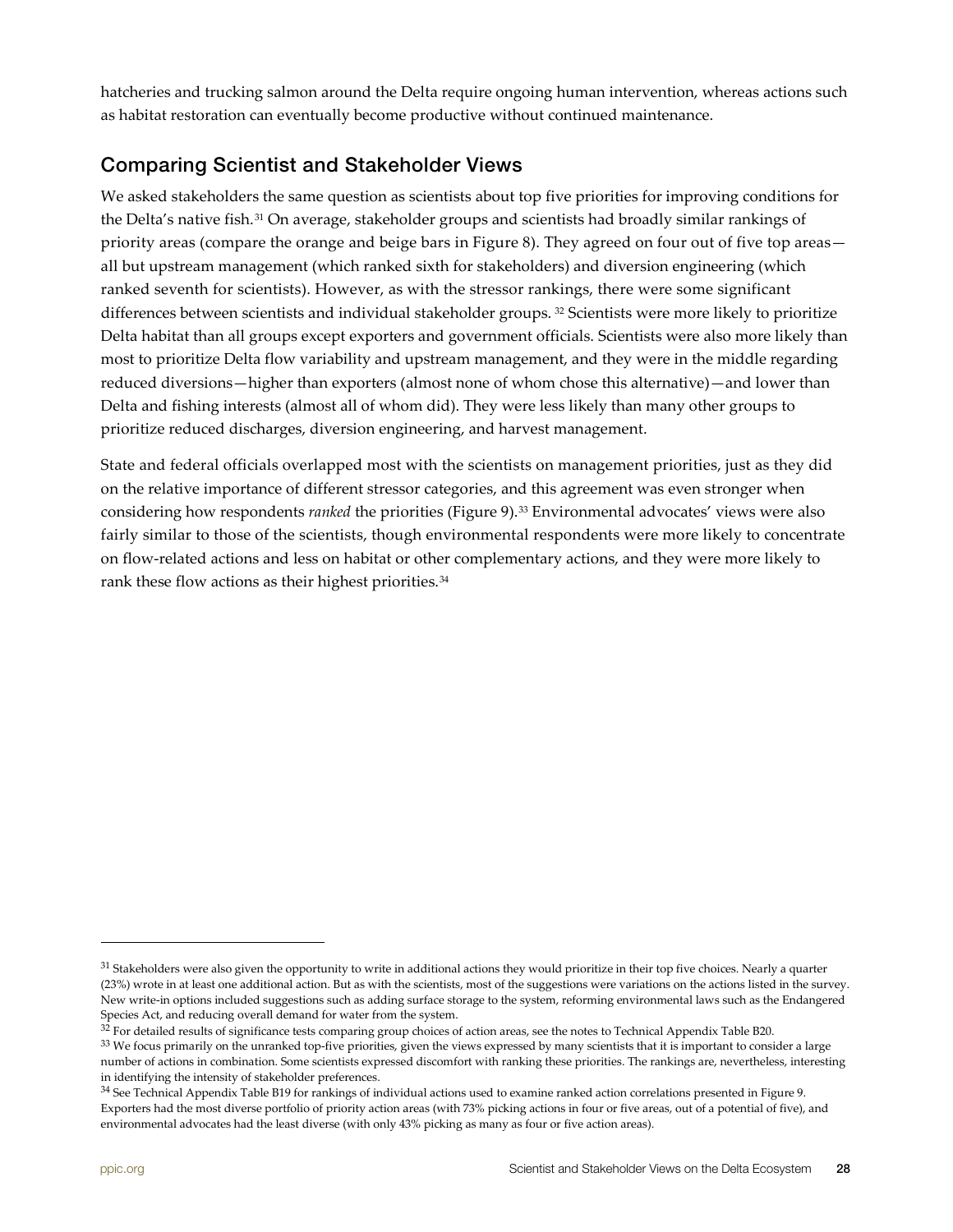### <span id="page-28-0"></span>FIGURE 8 Some stakeholders diverge from scientists on top priority actions



SOURCE: Technical Appendix Tables B8, B20.

NOTE: The figure reports the share of each group picking at least one action in each of the nine action areas. See Table 3 for a mapping of individual actions into action areas.

Although all survey respondents were instructed to focus only on the ecological potential of the actions (i.e., to ignore costs), groups with economic interests tended to steer away from actions likely to impose additional costs or other social or economic disruptions on themselves. Instead, each group tended to choose actions more likely to shift the financial burden elsewhere. Thus, exporters avoided measures that would reduce their diversions (either directly or through changes in upstream management), while prioritizing "non-flow" stressors including discharges, Delta habitat, harvest management, and diversion engineering such as a canal or tunnel. (Exporters have pledged to pay for a canal or tunnel—the diversion engineering tool favored by many of them—but negotiations to date have assumed that this new facility would pay for itself by improving water supply reliability and quality.) Likewise, fishery interests did not support harvest management—a direct hit on their livelihood—but strongly endorsed reducing diversions and improving upstream management to benefit fish populations. Upstream interests did not support upstream management measures that might cost them land or water. And they only supported reducing diversions if those came at the expense of exporters, not themselves. (Forty-one percent of upstream stakeholders selected reducing Delta exports as a priority action, versus only 3 percent who chose increasing net Delta outflows—a more general action that could reduce upstream diversions.)<sup>[35](#page-28-1)</sup> Delta interests were more enthusiastic about reducing other water users' diversions and less enthusiastic about measures to develop more Delta habitat, which might harm the local economy, even if landowners are compensated for converted lands.<sup>[36](#page-28-2)</sup>

<span id="page-28-2"></span><sup>36</sup> Delta interests' high score for diversion engineering reflected a preference for reducing entrainment at the export pumps (chosen by 32% of these respondents) and screening diversions (18%), not for building a canal or tunnel (5%). See Technical Appendix Table B19b and B19c.

<span id="page-28-1"></span><sup>35</sup> See Technical Appendix Table B19c.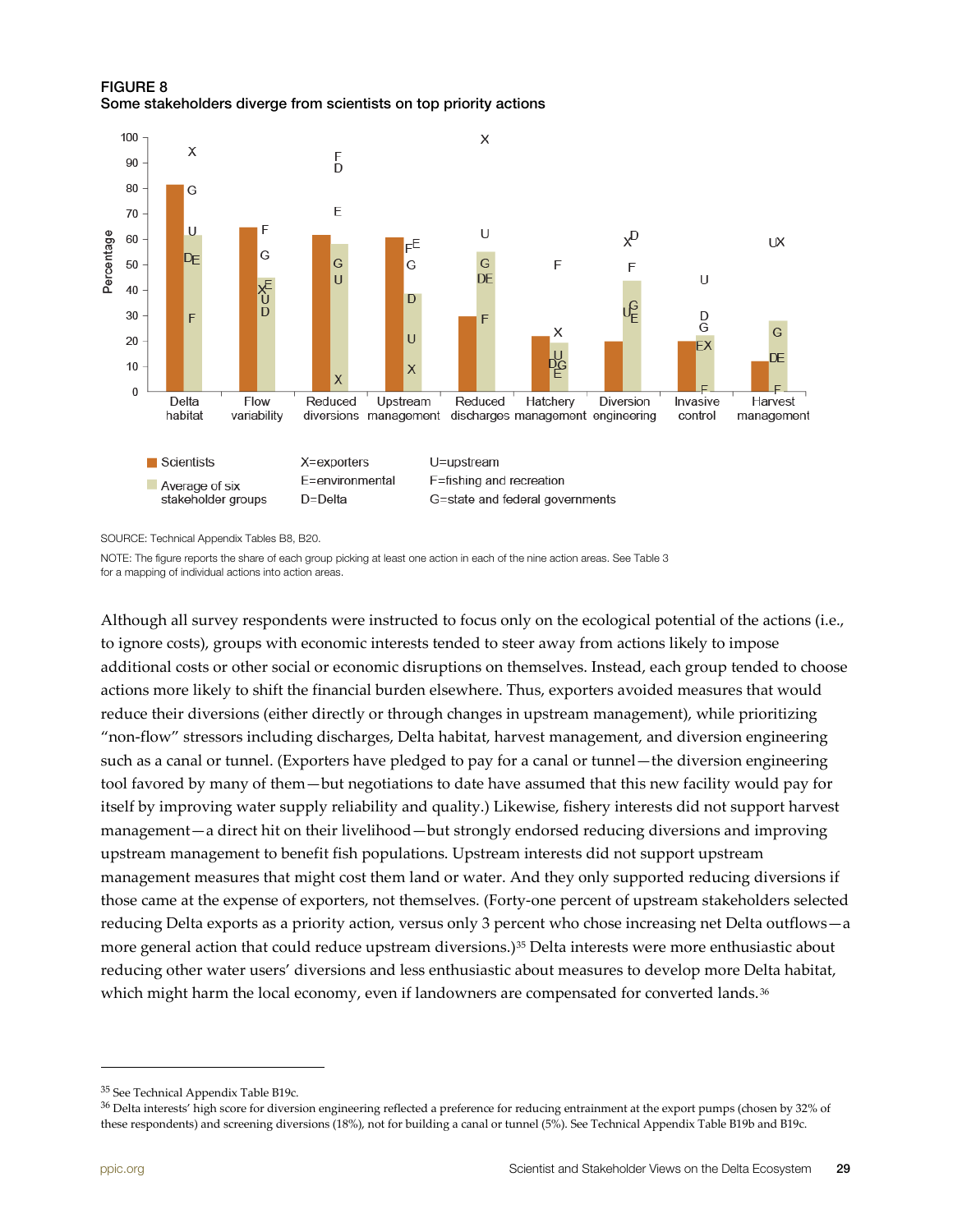### <span id="page-29-1"></span>FIGURE 9 Government officials and environmental advocates are most closely aligned with scientists in their views on priority actions



SOURCE: Author calculations.

NOTES: The figure reports the correlation between scientists and other groups on share of each group that picked at least one action in the nine priority action areas (Figure 8) as well as the correlation on the average ranked action area value (Technical Appendix Table B20). "Don't know" responses are not included in the averages.

\*"All stakeholder groups" shows the correlation with the average score for the six groups (beige bars in Figure 8).

\*\* "Leading experts" shows the correlation between the 26 scientists mentioned at least five times by their peers as having exceptional understanding of the aquatic ecosystem versus the remaining sample of scientists.

The following correlations were significant at the 90 percent level or greater: environmental advocates, government officials, and all stakeholder groups with scientists, and leading experts with the other scientists.

Stakeholders can find support for these disparate views in the information they consult on the Delta. Most stakeholders responding to the survey are very actively engaged, consulting traditional and non-traditional media on this topic daily, and government and scientific materials at least weekly (Technical Appendix Table B21). In recent years, some groups—notably exporter interests—have expanded their own scientific efforts on multiple stressor topics. Some of this research has supported the idea that discharges (and consequent reduced food supplies), rather than diversions, are the key culprit (and hence key solution) to native fish declines (Glibert 2010, Teh et al. 2010, Miller et al. 2012). In contrast, environmental advocates and fishery interests are most likely to rely on advocacy group publications, which often emphasize the importance of reducing diversions.[37](#page-29-2)

Given these differences, it is heartening that stakeholders often seem willing to consider actions that might be costly to them but beneficial to native species. For instance, more than half of Delta-based respondents chose at least one Delta habitat action, and more than 60 percent of upstream interests and nearly half of Delta-based interests selected at least one discharge-related action. Over 40 percent of exporters chose flow variability actions, which could reduce diversions. And many more environmental advocates picked nonflow actions than might have been expected, given the public positions taken by many environmental groups.

<span id="page-29-2"></span><span id="page-29-0"></span> $37$  Examples of environmental advocacy publications include Natural Resources Defense Council (2008) and Friends of The River (n.d.). Examples of fishing industry positions include Grader (2013) (salmon industry) and Jennings (2011) (sports fishing more generally).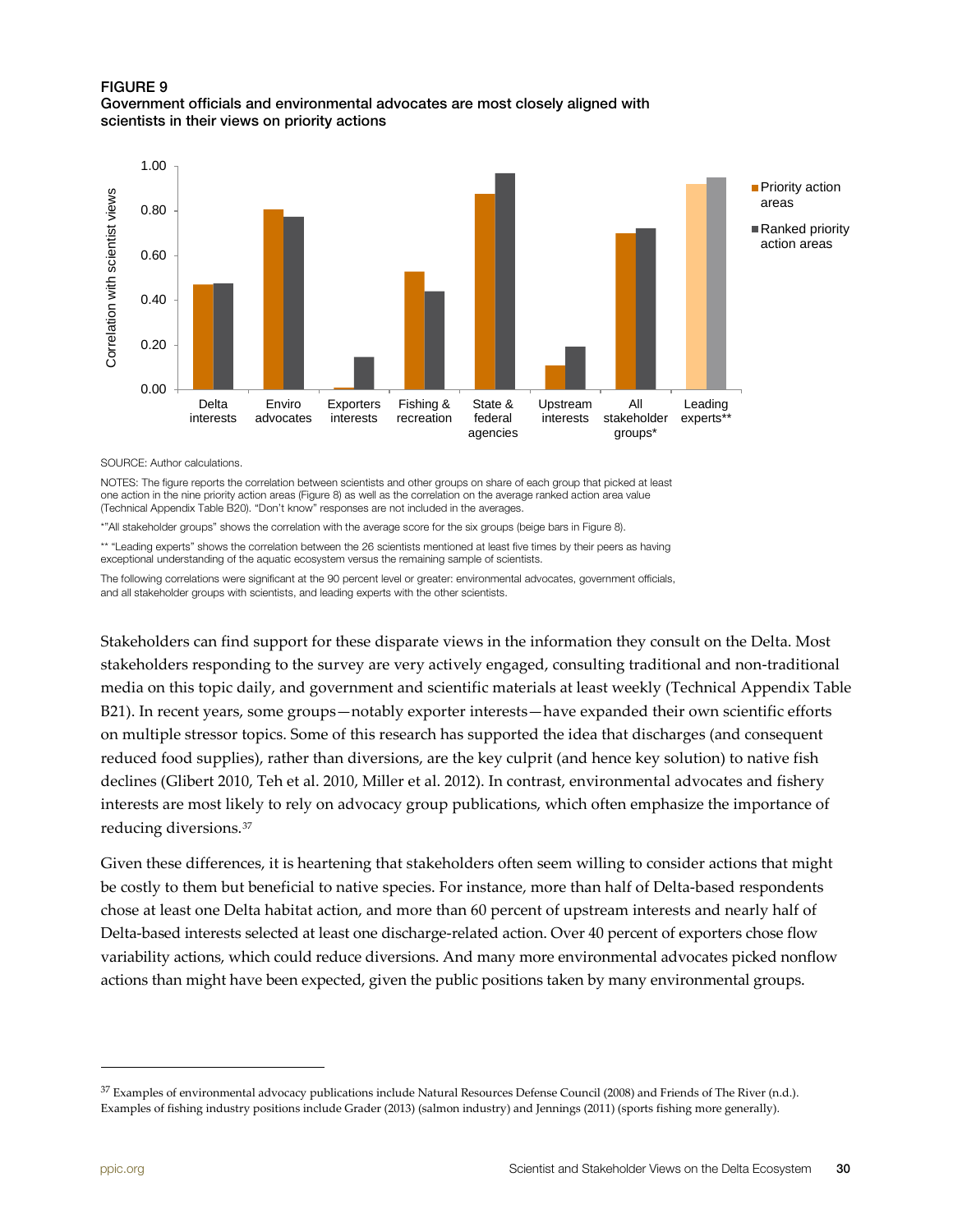## Costs of Ecosystem Solutions

The patterns of stakeholder priorities highlight an important social consideration in ecosystem management for the Delta: many individual management actions will be costly. Our cost estimates suggest that any comprehensive reconciliation package will cost at least several hundred million dollars per year on an ongoing basis. Some highly ranked flow- and discharge-related actions are likely to be particularly expensive (over \$100 million per year each), and the combined costs of habitat improvements could easily exceed this amount as well. In many cases, there has been an expectation that individual groups would bear the costs directly (especially for discharges and flows). Even in areas that are expected to receive some taxpayer support (e.g., habitat, proposed to be covered at least in part by state bond funds), fiscal and social realities will require implementing ecosystem management cost effectively.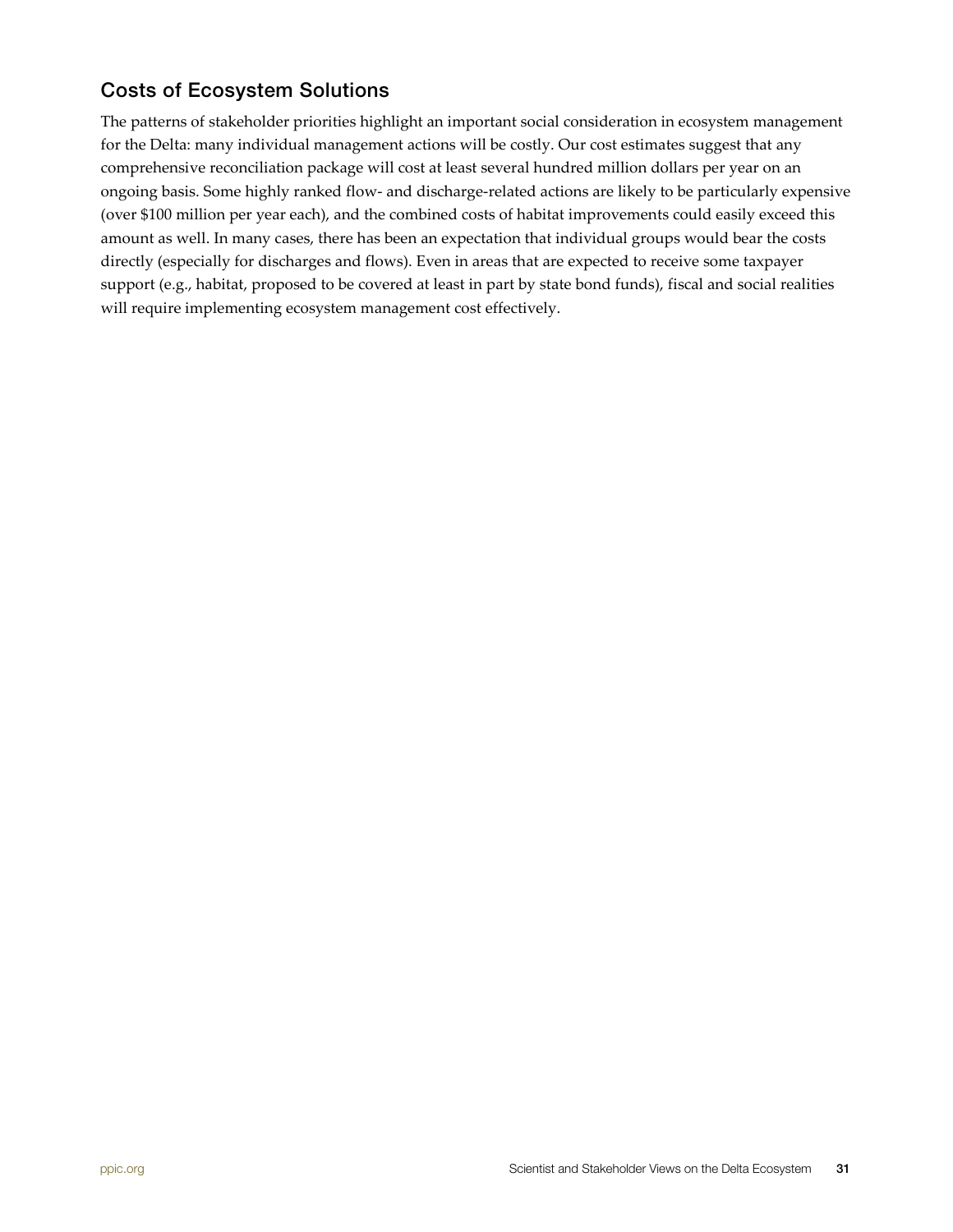# <span id="page-31-0"></span>Pulling It All Together

Taken together, this review of scientist and stakeholder views on stressors and mitigation actions, and our rough assessment of mitigation costs, suggest the following conclusions:

- 1. **Scientists and stakeholders agree that all five categories of stressors have harmed the Delta's native fishes.** However, whereas scientists consider changes in flows and alteration of physical habitat to be the most significant causes of harm, groups that benefit most directly from those stressor categories are less inclined to consider them harmful.
- 2. **Scientists are more pessimistic than most stakeholders about the future role of stressors under current management.** Groups most responsible for discharges of pollutants, changes in flow regime, and habitat alteration consider these areas less likely to cause increasing harm in the future.
- 3. **Scientists largely agree upon which actions are likely to be most effective in improving conditions for the Delta's native fishes.** Habitat and flow management combinations, within and upstream of the Delta, are endorsed as top priorities by large majorities of scientific researchers who study the Delta.
- 4. **Stakeholders and policymakers generally agree with scientists on priority solutions.** However, individual groups were more likely to prioritize actions unrelated to their own uses of Delta resources, and to shy away from actions that would be costly for them. Some common ground also exists, with many stakeholders seeming willing to consider actions to support native fish species despite potential for economic costs and disruptions to their interests.
- 5. **A comprehensive ecosystem approach will be expensive.** Successful management will require packages of actions, at likely costs of several hundred million dollars per year. Fiscal and social realities will require ways to implement mitigation actions cost-effectively.
- 6. **More research and experimentation is required for many management actions.** There is a low degree of consensus among scientists about the biological potential of some actions, including many direct fish management actions (e.g., conservation hatcheries to support native fish populations in the near-term) and a proposed canal or tunnel to divert water exports underneath or around the Delta. The lack of consensus reflects high levels of uncertainty about these actions, including how new export conveyance infrastructure would be operated. In addition, some actions that most scientists rank highly—including more variable flows, restored tidal marsh, and more suitable channel-margin habitat—are still relatively experimental and will require ongoing analysis to develop and fine-tune suitable implementation programs.
- 7. **The lack of a shared understanding of Delta science is a major obstacle to effective ecosystem management.** Most engaged stakeholders consult scientific and government reports regularly, but key groups that would be most affected by potential changes arrive at different conclusions than scientists on the nature of both the problem and the solutions. Delta science not only must push the frontiers of knowledge on effective ecosystem management, but must also do so in ways that enhance its legitimacy and acceptance by the many interests who have a stake in the outcomes.<sup>[38](#page-31-1)</sup>

<span id="page-31-1"></span><sup>38</sup> In a companion report, *[Stress Relief: Prescriptions for a Healthier Delta Ecosystem](http://www.ppic.org/main/publication.asp?i=1051)* (Hanak et al. 2013), we propose ways to restructure Delta science to help develop a stronger, more integrated science program that could bring greater unity of purpose to the system's primary regulators and its regulated entities.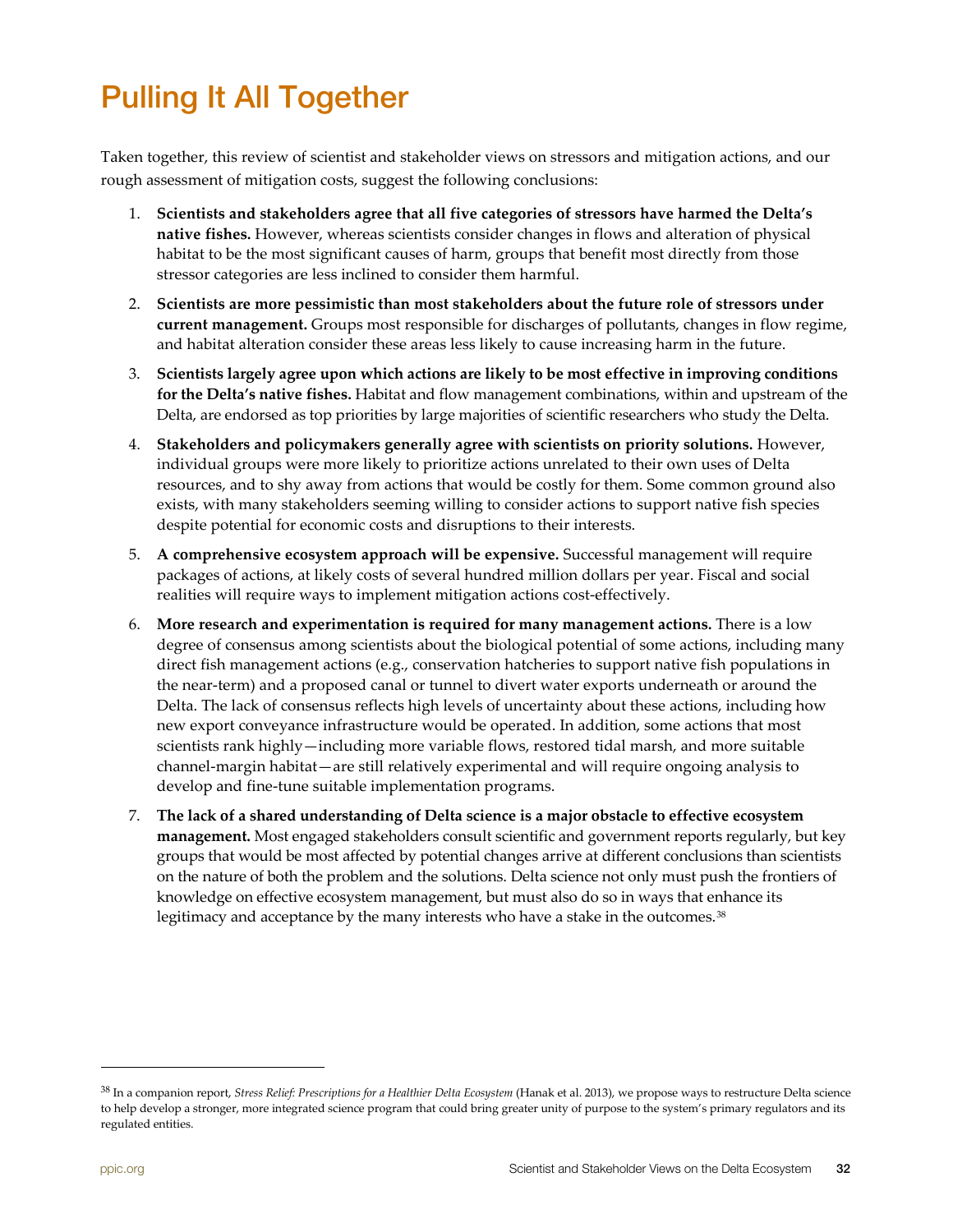## <span id="page-32-0"></span>**References**

- Baxter, R., R. Breuer, L. Brown, L. Conrad, F. Feyrer, S. Fong, K. Gehrts, L. Grimaldo, B. Herbold, P. Hrodey, A. Mueller-Solger, T. Sommer, and K. Souza. 2010. "2010 Pelagic Organism Decline Work Plan and Synthesis of Results." Interagency Ecological Program for the San Francisco Estuary.
- Bay Delta Conservation Plan. 2012. *Preliminary BDCP Draft*. Sacramento, CA.
- Delta Independent Science Board. 2011. "Addressing Multiple Stressors and Multiple Goals in the Delta Plan," Letter report to the Delta Stewardship Council, January 26.
- Delta Stewardship Council. 2012. *Final Draft Delta Plan*. Sacramento, CA. Available at [http://deltacouncil.ca.gov/sites/default/files/documents/files/FinalDraft\\_DeltaPlan\\_Chapters\\_combined2%201.pdf](http://deltacouncil.ca.gov/sites/default/files/documents/files/FinalDraft_DeltaPlan_Chapters_combined2%201.pdf)
- Fraser, D. J. 2008. "How Well Can Captive Breeding Programs Conserve Biodiversity? A Review of Salmonids." *Evolutionary Application* 1(4): 535-586.
- Friends of the River. n.d. "A Sustainable Future for Our Rivers?" Available at [www.friendsoftheriver.org/site/PageServer?pagename=FORPublications.](http://www.friendsoftheriver.org/site/PageServer?pagename=FORPublications)
- Glibert, P.M. 2010. "Long-term Changes in Nutrient Loading and Stoichiometry and Their Relationships with Changes in the Food Web and Dominant Pelagic Fish Species in the San Francisco Estuary, California." *Reviews in Fisheries Science* 18(2): 211–232.
- Grader, Z. 2013. "Delta Whopper: How Big Water Spins the Science on Water Policy." February 7. Available at [www.californiaprogressreport.com/site/delta-whopper-how-big-water-spins-science-water-policy](http://www.californiaprogressreport.com/site/delta-whopper-how-big-water-spins-science-water-policy)
- Gray, B., B. Thompson, E. Hanak, J. Lund, J. Mount. 2013. *[Integrated Management of Delta Stressors: Institutional and](http://www.ppic.org/main/publication.asp?i=1054)  [Legal Options](http://www.ppic.org/main/publication.asp?i=1054)*. San Francisco: Public Policy Institute of California.
- Grimaldo, L. F., T. Sommer, N. Van Ark, G. Joes, E. Holland, P.B. Moyle, B. Herbold, and P. Smith. 2009. "Factors Affecting Fish Entrainment into Massive Water Diversions in a Freshwater Tidal Estuary: Can Fish Losses Be Managed?" *North American Journal of Fisheries Management* 29:1253-1270.
- Hanak, E., J. Lund, J. Durand, W. Fleenor, B. Gray, J. Medellín-Azuara, J. Mount, P. Moyle, C. Phillips, and B. Thompson. 2013. *Stress Relief: Prescriptions for a Healthier Delta Ecosystem*. San Francisco: Public Policy Institute of California. Available at [www.ppic.org/main/publication.asp?i=1051](http://www.ppic.org/main/publication.asp?i=1051)
- Jeffres, C. A., J. J. Opperman, and P. B. Moyle. 2008. "Ephemeral Floodplain Habitats Provide Best Growth Conditions for Juvenile Chinook Salmon in a California River." *Environmental Biology of Fishes* 83: 449-458.
- Jenning, B. 2011. "CSPA, Broad Coalition Submit Highly Critical Comments and Issue Press Release on Delta Plan." October 2. Available a[t http://calsport.org/news/cspa-broad-coalition-submit-highly-critical-comments-and-issue](http://calsport.org/news/cspa-broad-coalition-submit-highly-critical-comments-and-issue-press-release-on-delta-plan/)[press-release-on-delta-plan/](http://calsport.org/news/cspa-broad-coalition-submit-highly-critical-comments-and-issue-press-release-on-delta-plan/)
- Kahan, D. 2012. "Why We Are Poles Apart on Climate Change." *Nature* 488: 255.
- Kimmerer, W. J. 2008. "Losses of Sacramento River Chinook Salmon and Delta Smelt to Entrainment in Water Diversions in the Sacramento-San Joaquin Delta." *San Francisco Estuary and Watershed Science* 6 (2).
- King Moon, L. 2008. "Many Delta Regulations Miss the Mark." *Sacramento Bee*, December 21.
- Lehman, P.W., S. Mayr, L. Mecum, and C. Enright. 2010. "The Freshwater Tidal Wetland Liberty Island, CA Was Both a Source and Sink of Inorganic and Organic Material to the San Francisco Estuary." *Aquatic Ecology* 44:359-372.
- [Medellín-Azuara, J., J. Durand, W. Fleenor, E. Hanak, J. Lund, P. Moyle, and C. Phillips. 2013.](http://www.ppic.org/main/publication.asp?i=1052) *Costs of Ecosystem Management Actions for the Sacramento-San Joaquin Delta*. San Francisco: Public Policy Institute of California.
- Miller, W.J., B. F. J. Manly, D. D. Murphy, D. Fullerton, and R. R. Ramey. 2012. "An Investigation of Factors Affecting the Decline of Delta Smelt (Hypomesus transpacificus) in the Sacramento-San Joaquin Estuary." *Reviews in Fisheries Science* 20:1-19.
- Mount, J. 2011. "The Stockholm Syndrome in Water Planning in California." californiawaterblog.org. September 27.
- [Mount, J., W. Bennett, J. Durand, W. Fleenor, E. Hanak, J. Lund, and P. Moyle. 2012.](http://www.ppic.org/main/publication.asp?i=1024) *Aquatic Ecosystem Stressors in the Sacramento-San Joaquin Delta*. San Francisco: Public Policy Institute of California.
- Moyle, P. 2011. "Striped Bass Control: The Cure Worse Than the Disease?" californiawaterblog.com, January 31.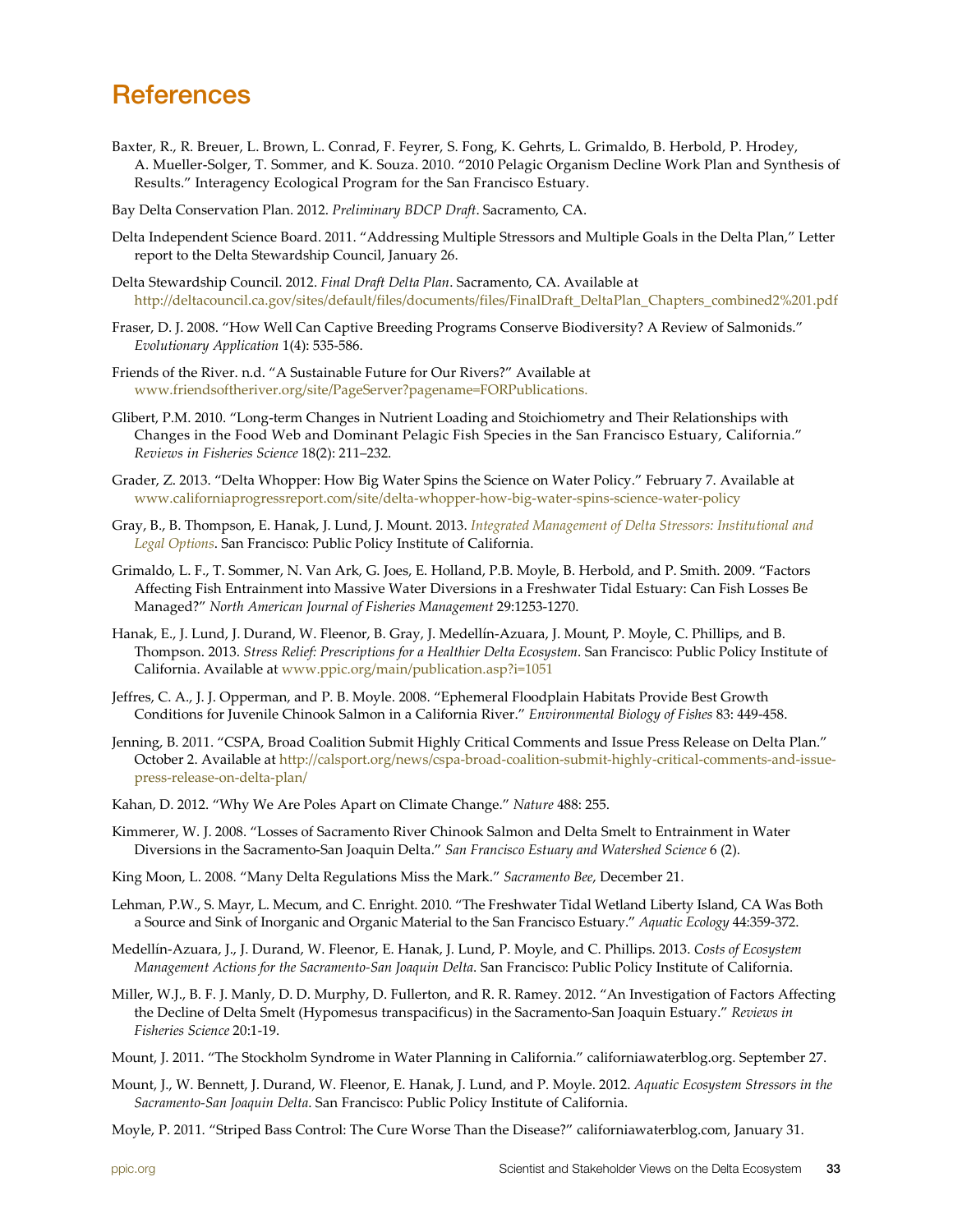- Moyle, P.B., R. D. Baxter, T. Sommer, T. C. Foin, and S. A. Matern. 2004. "Biology and Population Dynamics of Sacramento Splittail (Pogonichthys macrolepidotus) in the San Francisco Estuary: A Review." *San Francisco Estuary and Watershed Science* 2(2): 1-47.
- [Moyle, P. B., and W. A. Bennett. 2008. "The Future of the Delta Ecosystem and Its Fish." Technical Appendix D,](http://www.ppic.org/main/publication.asp?i=810)  *Comparing Futures for the Sacramento-San Joaquin Delta*. San Francisco: Public Policy Institute of California.
- Moyle, P. B. , W. Bennett, J. Durand, W. Fleenor, B. Gray, E. Hanak, J. Lund, J. Mount. 2012. *[Where the Wild Things](http://www.ppic.org/main/publication.asp?i=1025)  [Aren't: Making the Delta a Better Place for Native Species](http://www.ppic.org/main/publication.asp?i=1025)*. San Francisco: Public Policy Institute of California.
- Moyle, P.B., A. Manfree, P.L. Fiedler, eds. In press. *Suisun: Ecology and Future of California's Largest Tidal Marsh*. Berkeley: University of California Press.
- National Research Council. 2012. *Sustainable Water and Environmental Management in the California Bay-Delta*. Washington, DC: National Academies Press.
- Natural Resource Defense Council. 2008. "Fish Out of Water." Available at [www.nrdc.org/water/conservation/salmon/salmon.pdf](http://www.nrdc.org/water/conservation/salmon/salmon.pdf)
- [Pires, S.F., and W.D. Moreto.](http://www.sciencedirect.com/science/article/pii/S0006320711003685#b0200) 2011. "Preventing Wildlife Crimes: Solutions That Can Overcome the 'Tragedy of the Commons'." *European Journal on Criminal Policy and Research* 17:101–123.
- Sommer, T. R., W. C. Harrell, M. Nobriga, R. Brown, P. B. Moyle, W. J. Kimmerer, and L. Schemel. 2001. "California's Yolo Bypass: Evidence That Flood Control Can Be Compatible With Fish, Wetlands, Wildlife, and Agriculture." *Fisheries* 58(2): 325-333.
- State Water Resources Control Board. 2012. "Substitute Environmental Document in Support of Potential Changes to the Water Quality Control Plan for the San Francisco Bay-Sacramento/San Joaquin Delta Estuary: San Joaquin River Flows and Southern Delta Water Quality" (public draft). Sacramento, CA.
- Teh, S.J., M. Lu, F-C Teh, S. Lesmeister, I. Werner, J. Krause, and L. Deanovic. 2010. "Toxic Effects of Surface Water in the Upper San Francisco Estuary on *Eurytemora affinis*." Final Report to San Luis-Delta Mendota Water Authority. Davis, CA: Aquatic Toxicology Program, Department of Anatomy, Physiology, and Cell Biology, School of Veterinary Medicine, University of California, Davis.
- Whipple, A., R.M. Grossinger, D. Rankin, B. Stanford, and R. Askevold. 2012. *Sacramento-San Joaquin Delta Historical Ecology Investigation: Exploring Pattern and Process*. Richmond, CA: San Francisco Estuary Institute.
- Williams, J. G. 2006. "Central Valley Salmon: A Perspective on Chinook and Steelhead in the Central Valley of California." *San Francisco Estuary and Watershed Science* 4(3).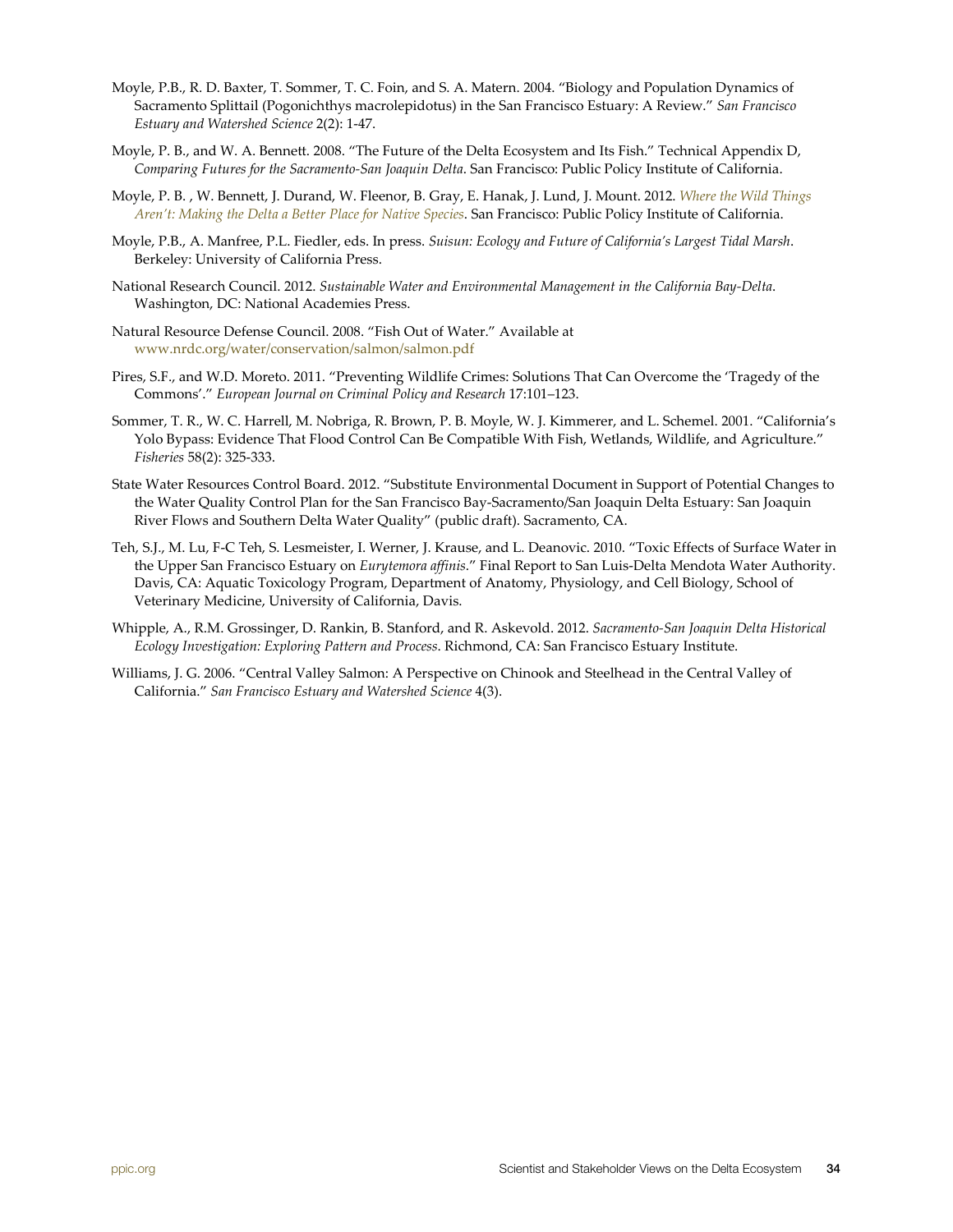## <span id="page-34-0"></span>About the Authors

**John Durand** has been researching and teaching about the ecology of the San Francisco Estuary for much of the past decade. His current work, supported by grants from the Delta Science Program, investigates the way in which estuaries support native fishes and food webs. Before returning to research, he had a career as a science teacher and environmental education non-profit director. He holds an M.S. in ecology from San Francisco State University and is completing his Ph.D. in ecology from the University of California, Davis.

**Ellen Hanak** is a senior fellow and co-director of research at the Public Policy Institute of California. She launched PPIC's research program on water policy in 2001 and has published numerous reports and articles on California's water management challenges and opportunities. Other areas of expertise include infrastructure finance and climate change. Before joining PPIC, she held positions with the French agricultural research system, the President's Council of Economic Advisers, and the World Bank. She holds a Ph.D. in economics from the University of Maryland.

**Jay Lund** holds the Ray B. Krone Chair in Environmental Engineering and is Director of the Center for Watershed Sciences at the University of California, Davis. He specializes in the management of water and environmental systems. He served on the Advisory Committee for the 1998 and 2005 California Water Plan Updates, is a former editor of the *Journal of Water Resources Planning and Management*, serves on the Delta Independent Science Board, and has authored or co-authored more than 300 reports and publications.

**Jeffrey Mount** is an emeritus professor in the Department of Geology at the University of California, Davis. His research interests include fluvial geomorphology, conservation and restoration of large river systems, floodplain management, and flood policy. He is the Founding Director of the UC Davis Center for Watershed Sciences and is author of *California Rivers and Streams: The Conflict between Fluvial Process and Land Use* (1995). He is currently a partner in Saracino & Mount, LLC and works with foundations and non-profits on river restoration and water resource management.

**Peter Moyle** has been studying the ecology and conservation of inland fishes of California since 1969 and the San Francisco Estuary since 1976. He has authored or coauthored more than 200 scientific papers and 10 books, including Inland Fishes of California (University of California Press 2002) and Protecting Life on Earth (University of California Press 2010, with M. Marchetti). His latest book (in press, with University of California Press) in on Suisun Marsh. He is a professor of fish biology in the Department of Wildlife, Fish, and Conservation Biology at the University of California, Davis, and is associate director of the UC Davis Center for Watershed Sciences.

**Caitrin Phillips** is a research associate at the Public Policy Institute of California. Previously, she worked for the U.S. Geological Survey, studying water quality in the San Francisco Bay-Delta. She holds a B.S. in ecology from Cal Poly San Luis Obispo and an M.P.P. from UC Berkeley's Goldman School of Public Policy, where she focused on policy projects relating to California water and ocean policy.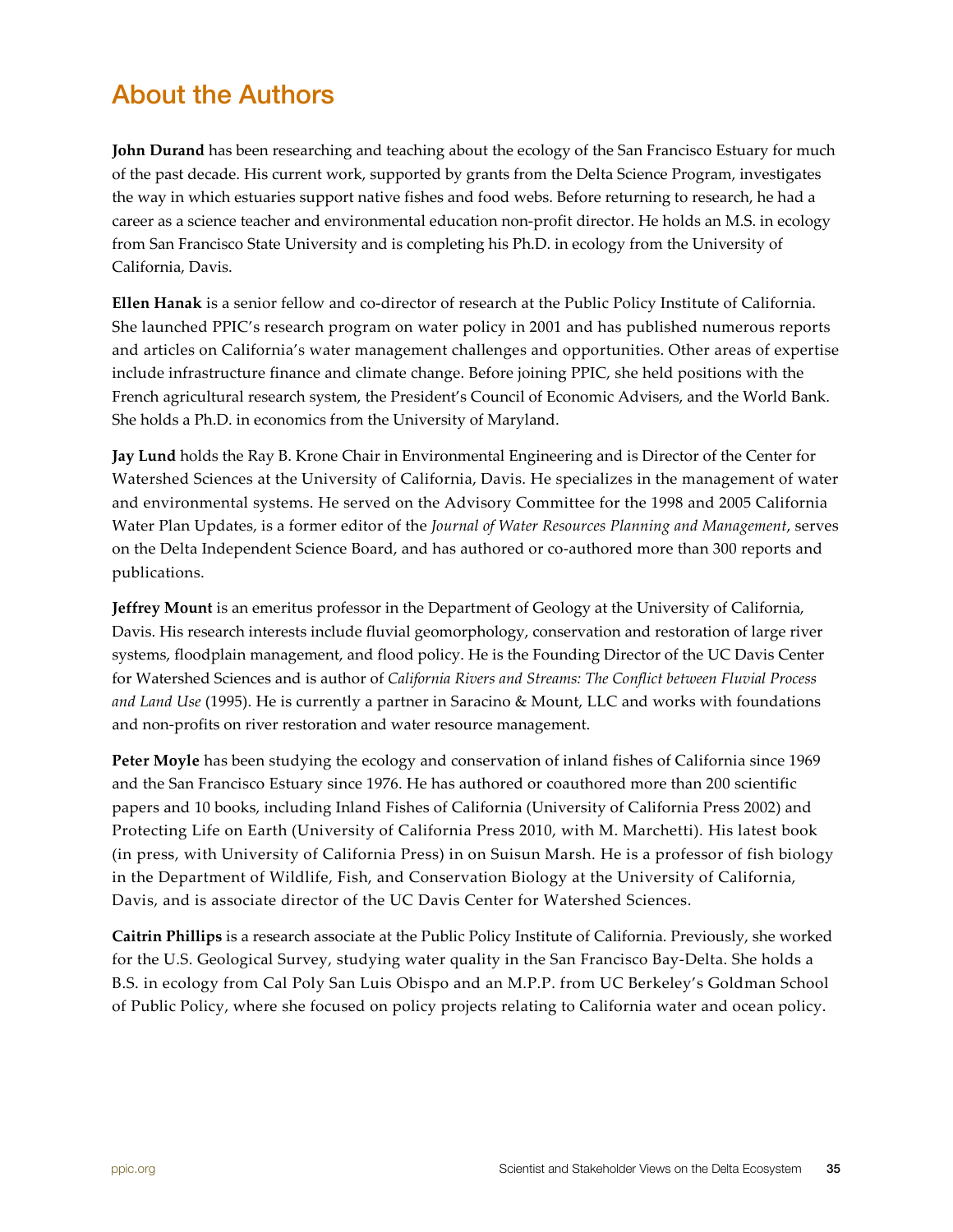## <span id="page-35-0"></span>Acknowledgments

First and foremost, we extend our gratitude to the survey participants, without whom this research would not have been possible. Special thanks also to Liz Stryjewski, Michele Lent, and Imaan Taghavi for help with the development of the survey instrument and participant lists, and to Liz Stryjewski and Mimi Jenkins for help with the statistical analysis of the survey results. We also thank Greg Gartrell, Ryken Grattet, Bruce Herbold, Mimi Jenkins, Mark Lubell, Dean Misczynski, Tim Quinn, Jan Thompson, and Terry Young for very helpful reviews of an earlier draft of this report and Gary Bjork and Lynette Ubois for helpful editorial advice. We alone are responsible for any remaining errors or omissions.